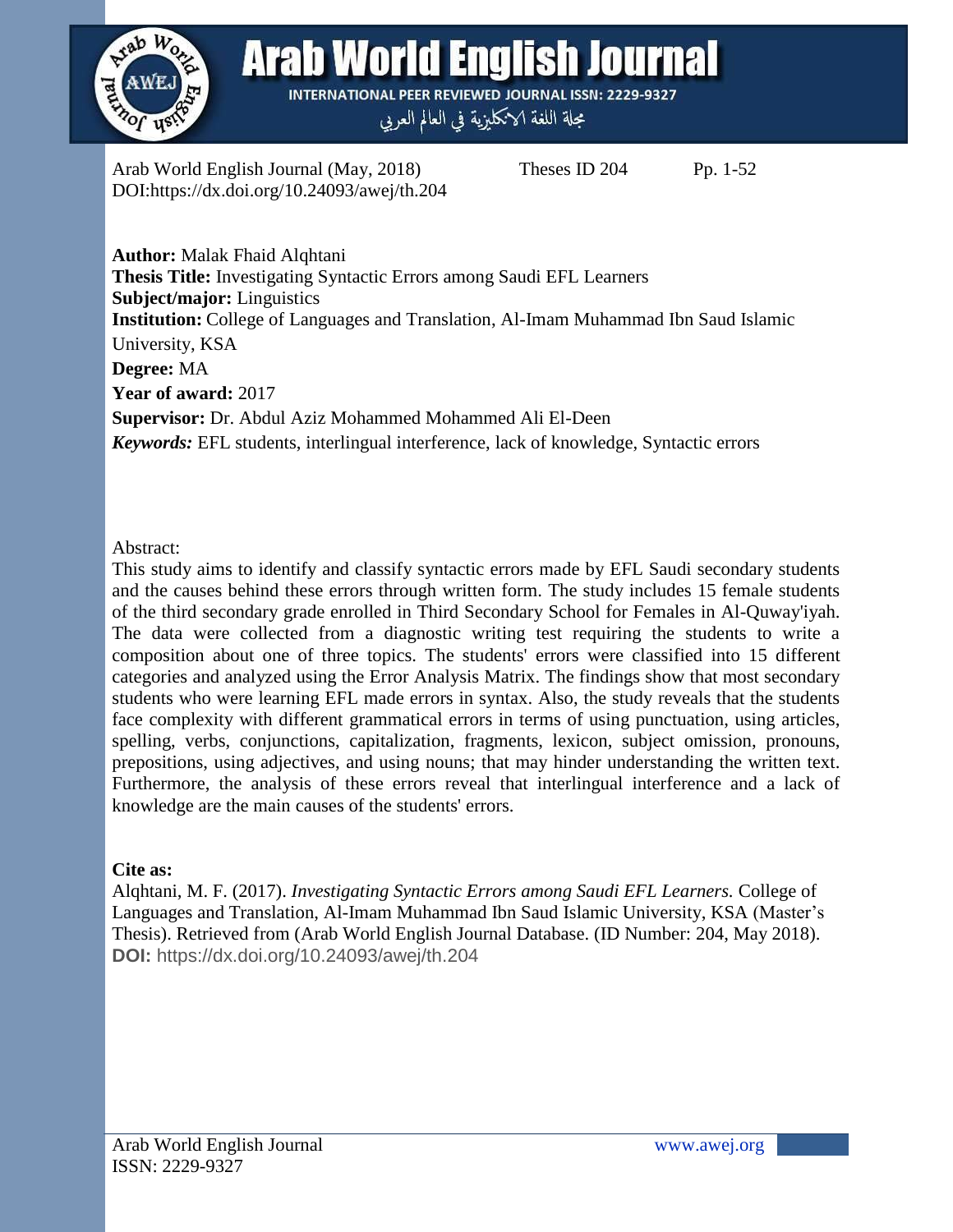### INVESTIGATING SYNTACTIC ERRORS AMONG SAUDI EFL LEARNERS

Kingdom of Saudi Arabia Ministry of Education Al-Imam Muhammad Ibn Saud Islamic University College of Languages and Translation Department of English Language and Literature



# Investigating Syntactic Errors among Saudi EFL

## Learners

By

Malak Fhaid Alqhtani

Supervised by:

Dr. Abdul Aziz Mohammed Mohammed Ali El-Deen

A Non-Thesis Paper Submitted to the Department of English Language and

Literature, College of Languages and Translation in Partial Fulfillment of the

Requirements for the Degree of Master of Arts in Linguistics

Moharam, 1439 - September, 2017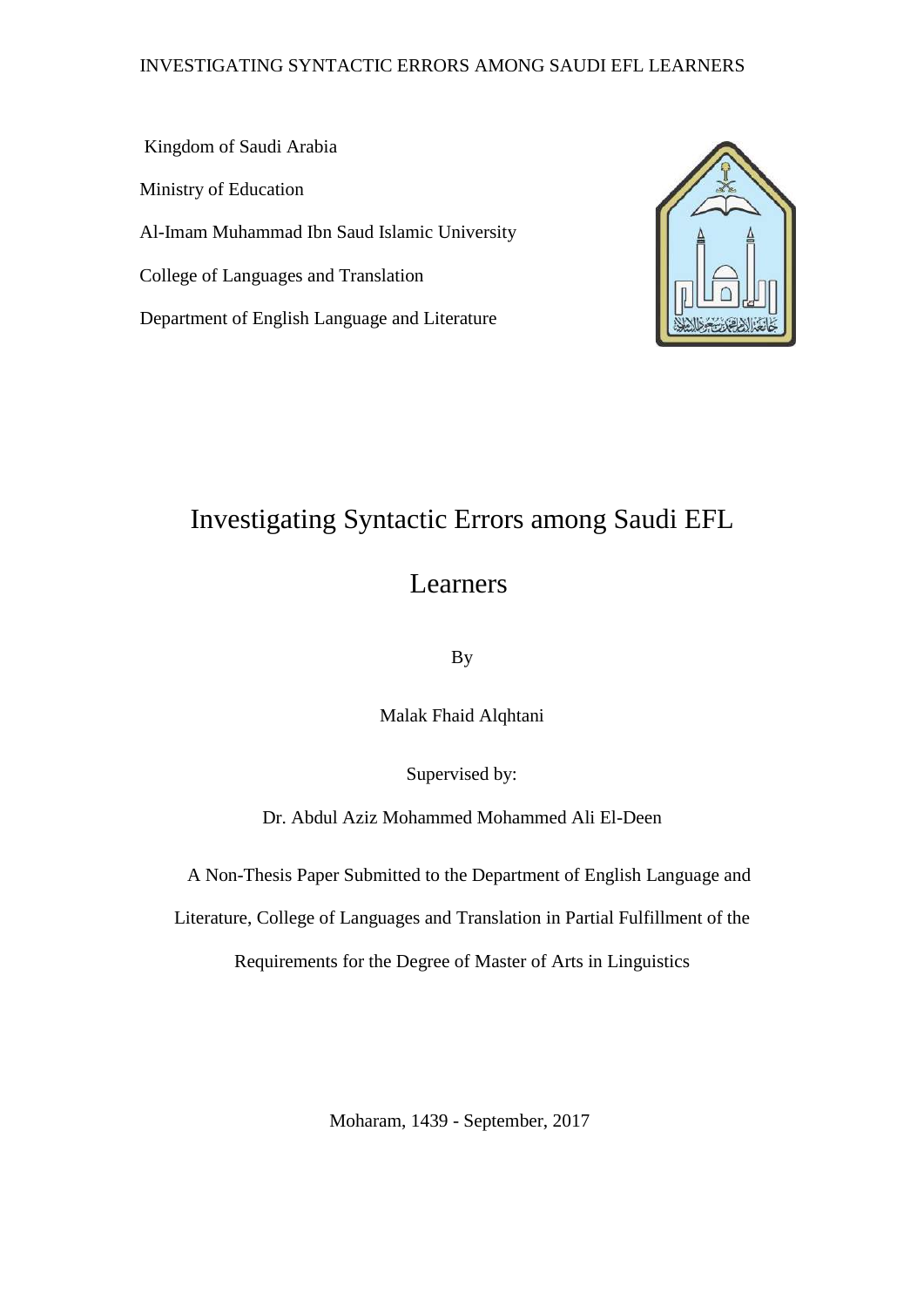## Investigating Syntactic Errors among Saudi EFL Learners

Written and defended by:

Malak Fhaid Alqhtani

has been approved by the Department of English Language and Literature, College of

Languages and Translation, Al-Imam Muhammad Ibn Saud Islamic University

 $N/L$ 

(Dr. Abdul Aziz Ali El-Deen, Advisor)  $\overbrace{\phantom{xx}1}$ (Dr. Rafik Ahmed, Member)

 $\mathcal{N}$  $\mathbb{E}[\mathbb{E}[\mathbb{E}[\mathbb{E}[\mathbb{E}[\mathbb{E}[\mathbb{E}[\mathbb{E}[\mathbb{E}[\mathbb{E}[\mathbb{E}[\mathbb{E}[\mathbb{E}[\mathbb{E}[\mathbb{E}[\mathbb{E}[\mathbb{E}[\mathbb{E}[\mathbb{E}[\mathbb{E}[\mathbb{E}[\mathbb{E}[\mathbb{E}[\mathbb{E}[\mathbb{E}[\mathbb{E}[\mathbb{E}[\mathbb{E}[\mathbb{E}[\mathbb{E}[\mathbb{E}[\mathbb{E}[\mathbb{E}[\mathbb{E}[\mathbb{E}[\mathbb{E}[\mathbb{$ 

The final copy of this thesis has been examined by the signatories, and we find that both the content and the form meet acceptable presentation standards of scholarly work in the above-

mentioned discipline.

mentioned discipline.

Moharam, 1439- September, 2017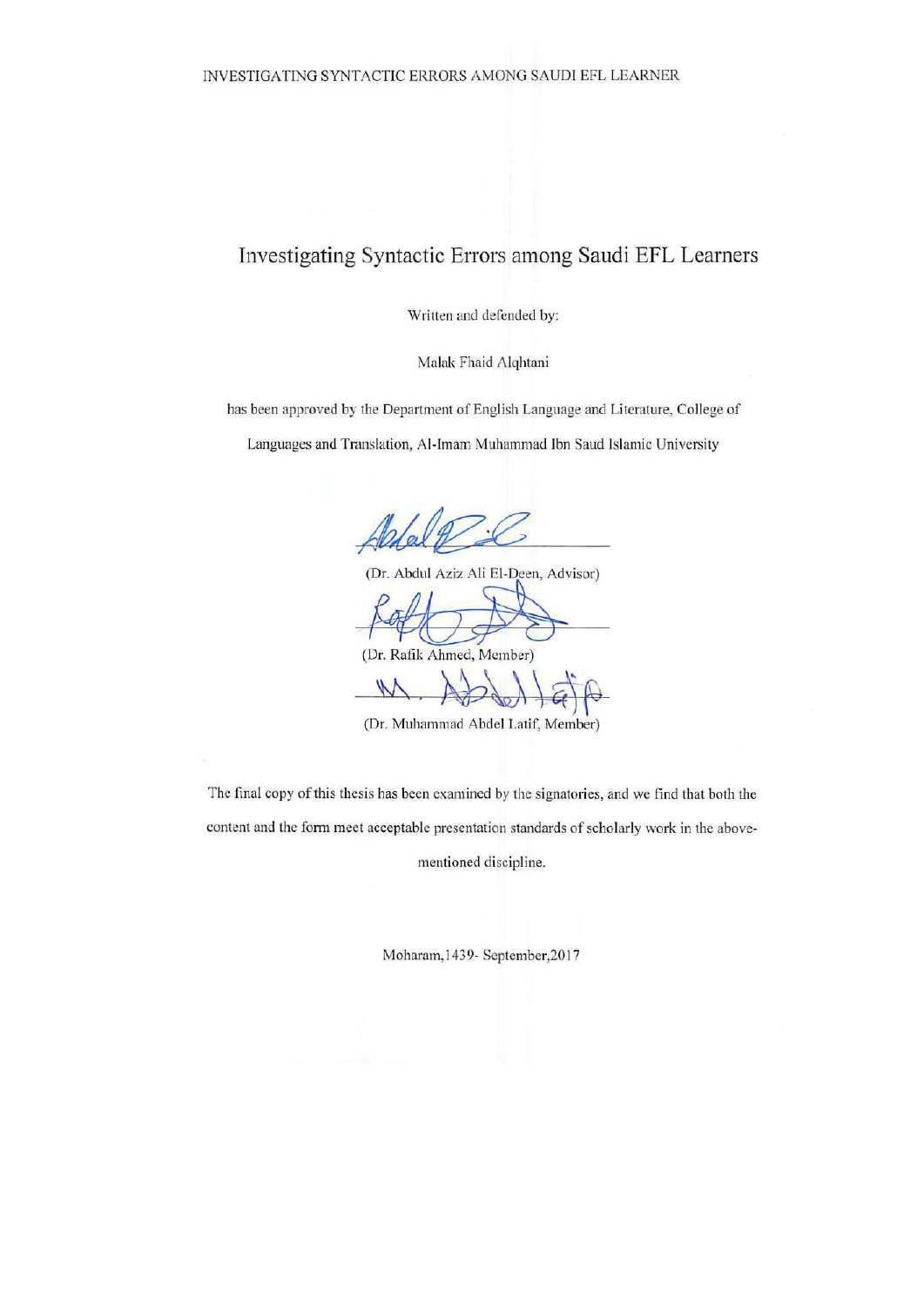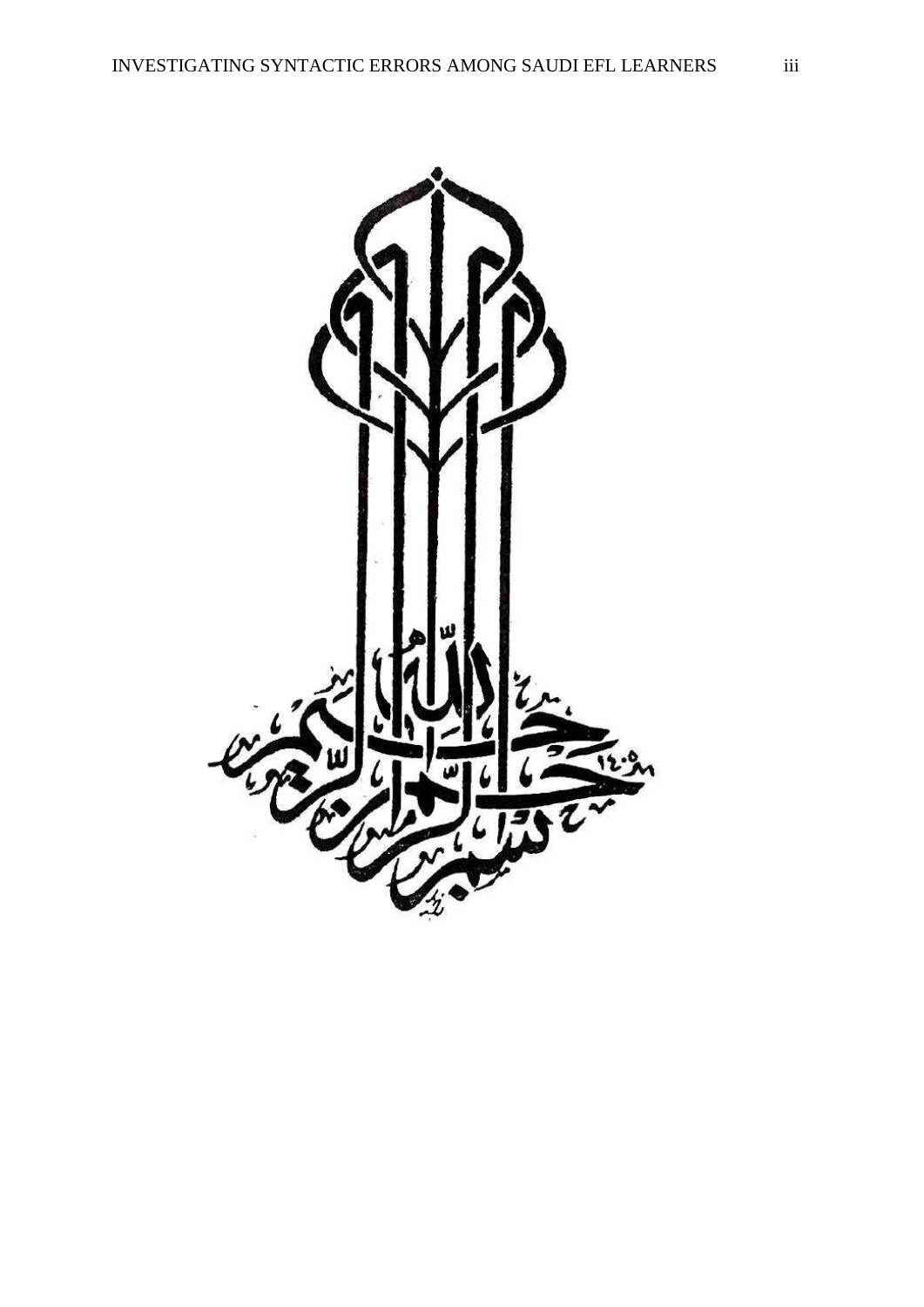#### **Acknowledgments**

First and foremost, all thanks and praises are due to Allah Who guided me to the knowledge path that illuminated my world and gave me the grace to complete this task.

Also, I would like to express gratitude to my supervisor, Dr. Abdul Aziz Ali El-Deen, for his assistance, guidance, advice and patience with me to reach this final stage. I am sincerely grateful to him for his truthful and illuminating views on a number of issues related to this work, and I highly appreciate his great efforts.

I am also thankful to the committee members, Dr. Rafik Ahmed and Dr. Muhammad Abdel Latif, for their constructive feedback, guidance and valuable comments that helped to organize this paper and increase the research value.

Particular gratitude goes to my parents for their support and prayers that always push me to learn and to succeed. Also, I present special thanks to my husband, Ibrahim, and my two children, Saud and Tala, for their patience and support that led me to fulfil this task.

Sincere thanks go to all my friends and sisters who helped me and encouraged me to overcome all obstacles and achieve this work. Thanks again to all who supported me.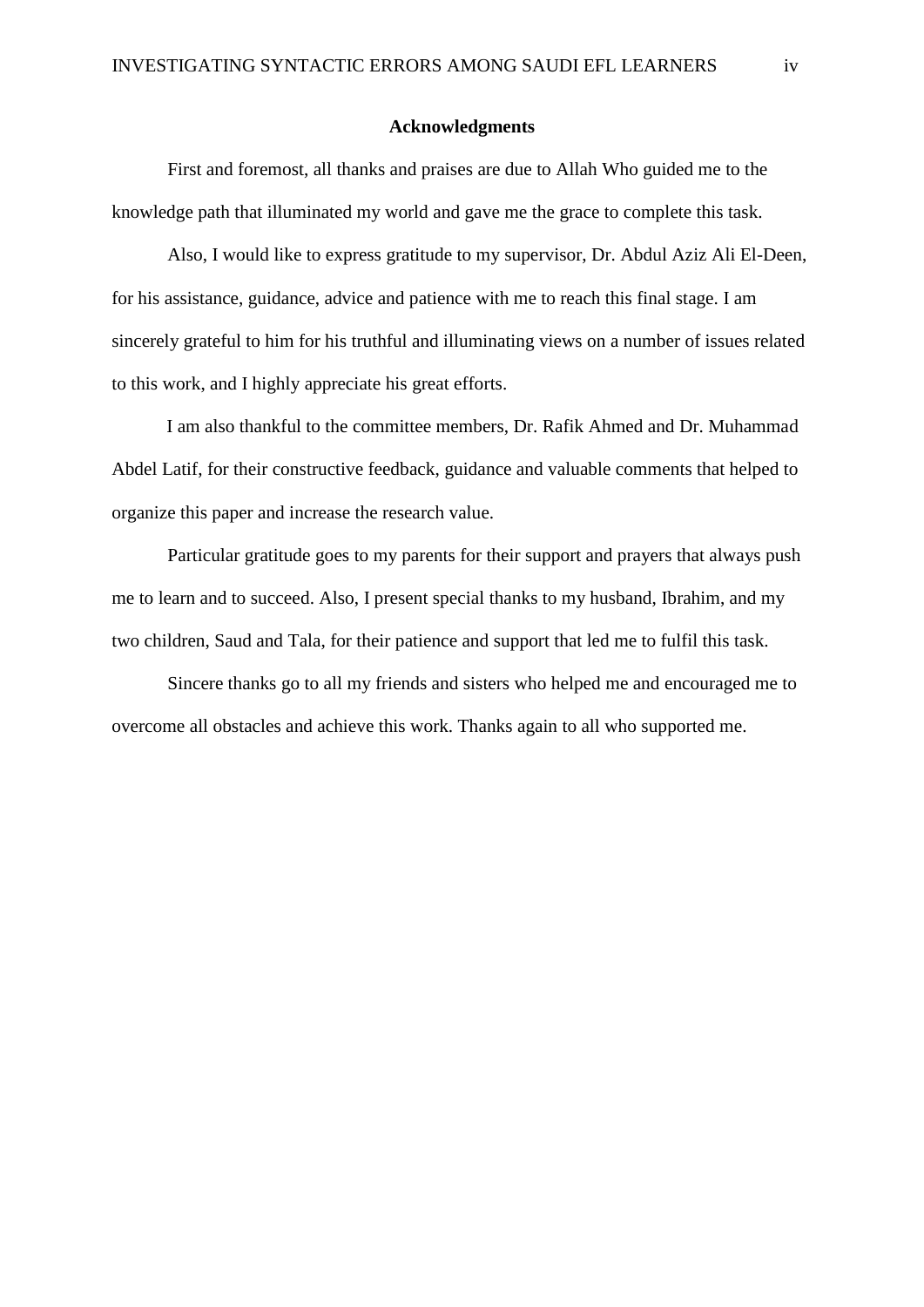This study aims to identify and classify syntactic errors made by EFL Saudi secondary students and the causes behind these errors through written form. The study includes 15 female students of the third secondary grade enrolled in Third Secondary School for Females in Al-Quway'iyah. The data were collected from a diagnostic writing test requiring the students to write a composition about one of three topics. The students' errors were classified into 15 different categories and analyzed using the Error Analysis Matrix. The findings show that most secondary students who were learning EFL made errors in syntax. Also, the study reveals that the students face complexity with different grammatical errors in terms of using punctuation, using articles, spelling, verbs, conjunctions, capitalization, fragments, lexicon, subject omission, pronouns, prepositions, using adjectives, and using nouns; that may hinder understanding the written text. Furthermore, the analysis of these errors reveal that interlingual interference and a lack of knowledge are the main causes of the students' errors. *Keywords:* EFL students, interlingual interference, lack of knowledge, Syntactic errors.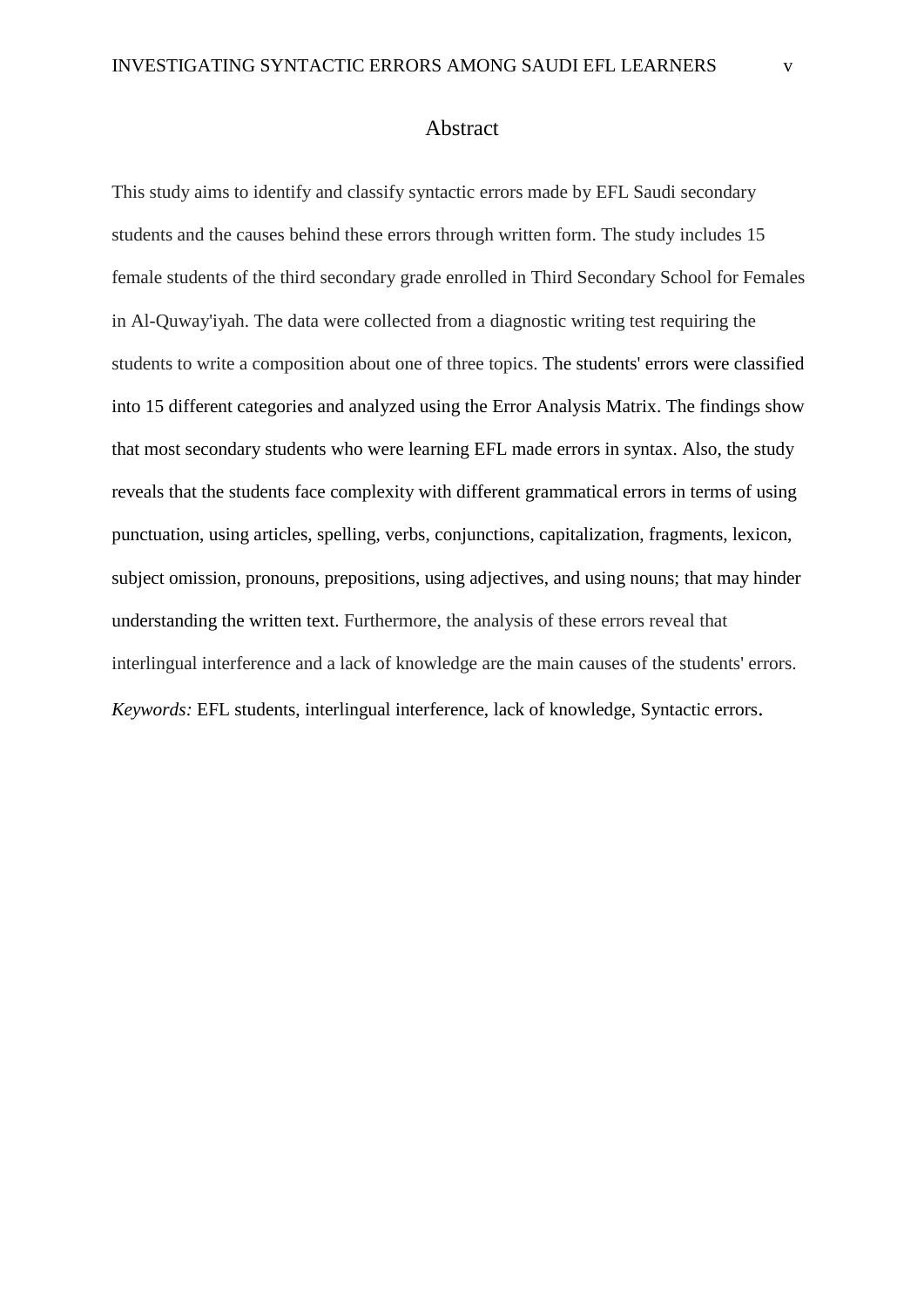#### ملخص الدراسة

تهدف هذه الدر اسة لتحديد وتصنيف الأخطاء النحوية لطالبات الثانوي السعوديات اللاتي يتعلمن اللغة الانجليز ية كلغة أجنبية والأسباب التي ادت لهذه الأخطاء عن طريق الكتابة. شملت الدراسة 15 طالبة من طالبات الصف الثالث ثانوي السعوديات المسجالت في المدرسة الثانوية الثالثة للطالبات بالقويعية. و ُج ِمعت البيانات عن طريق اختبار الكتابة التشخيصي الذي يتطلب كتابة نص واحد من ثالثة مواضيع مقترحة. صُنفت أخطاء الطالبات إلى 51 صنف و حُللت بإستخدام مصفوفة تحليل الخطاء. وأظهرت النتائج ان معظم طالبات الثانوي الالتي تعلمن اللغة االنجليزية كلغة أجنبية يرتكبون أخطاء في تركيب بناء الجملة. كما كشفت الدراسة أيضا ان الطالبات يواجهون صعوبة مع أخطاء قواعدية مختلفة من ناحية استخدام علامات الترقيم وأدوات التعريف والإملاء والأفعال و أدوات الربط والكتابة بحرف كبير والجمل الناقصة واختيار الكلمة المناسبة وغياب الفاعل و الضمائر وحروف الجر واستخدام الصفات واالسماء التي قد تعيق فهم النص الكتابي. بالإضافة إلى ذلك, كشف تحليل هذه الأخطاء ان التداخل بين اللغة الأم واللغة المستهدفة ونقص المعرفة للطالبات هما السببين الر ئبسبين خلف الأخطاء النحوية للطالبات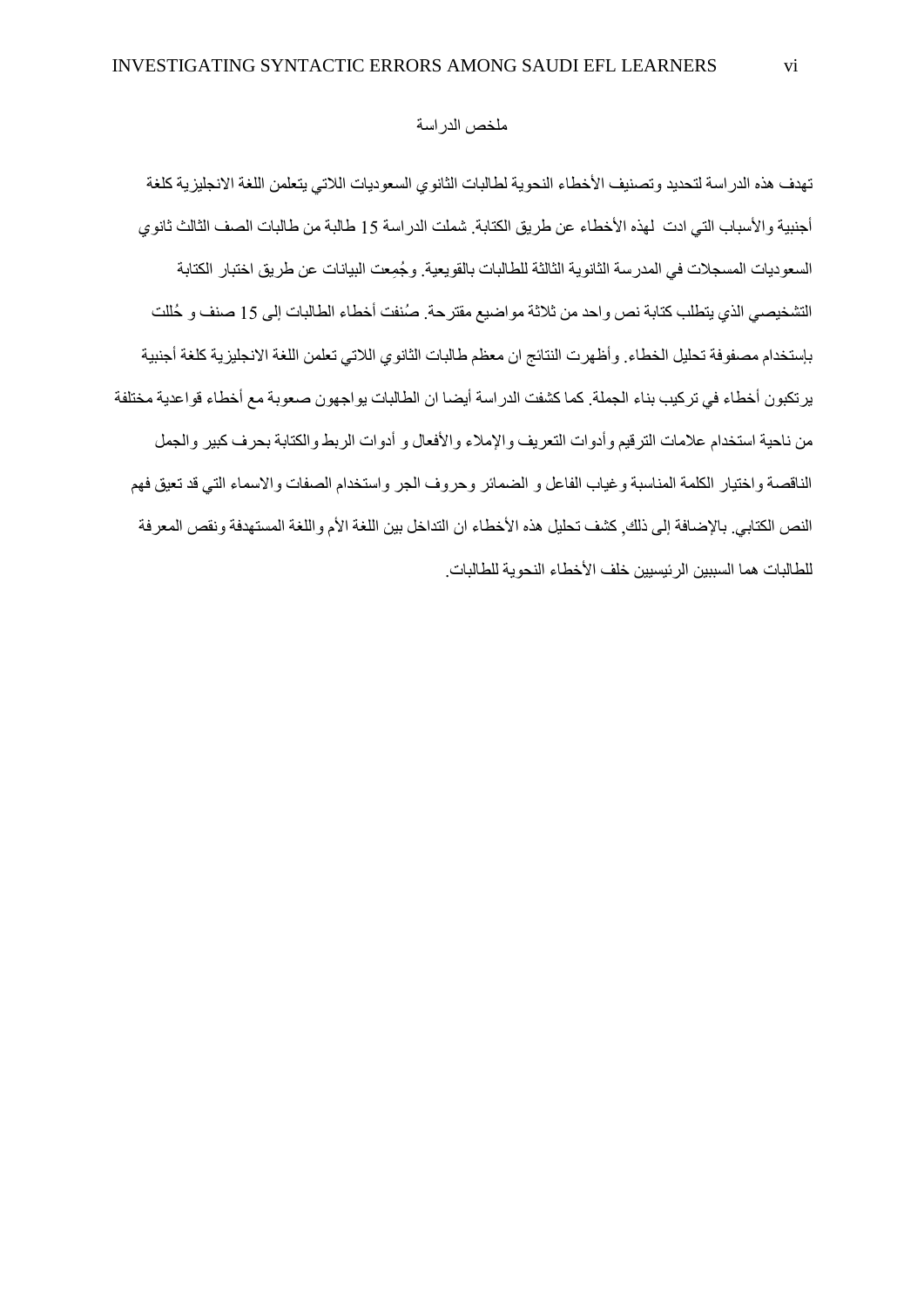## Table of Contents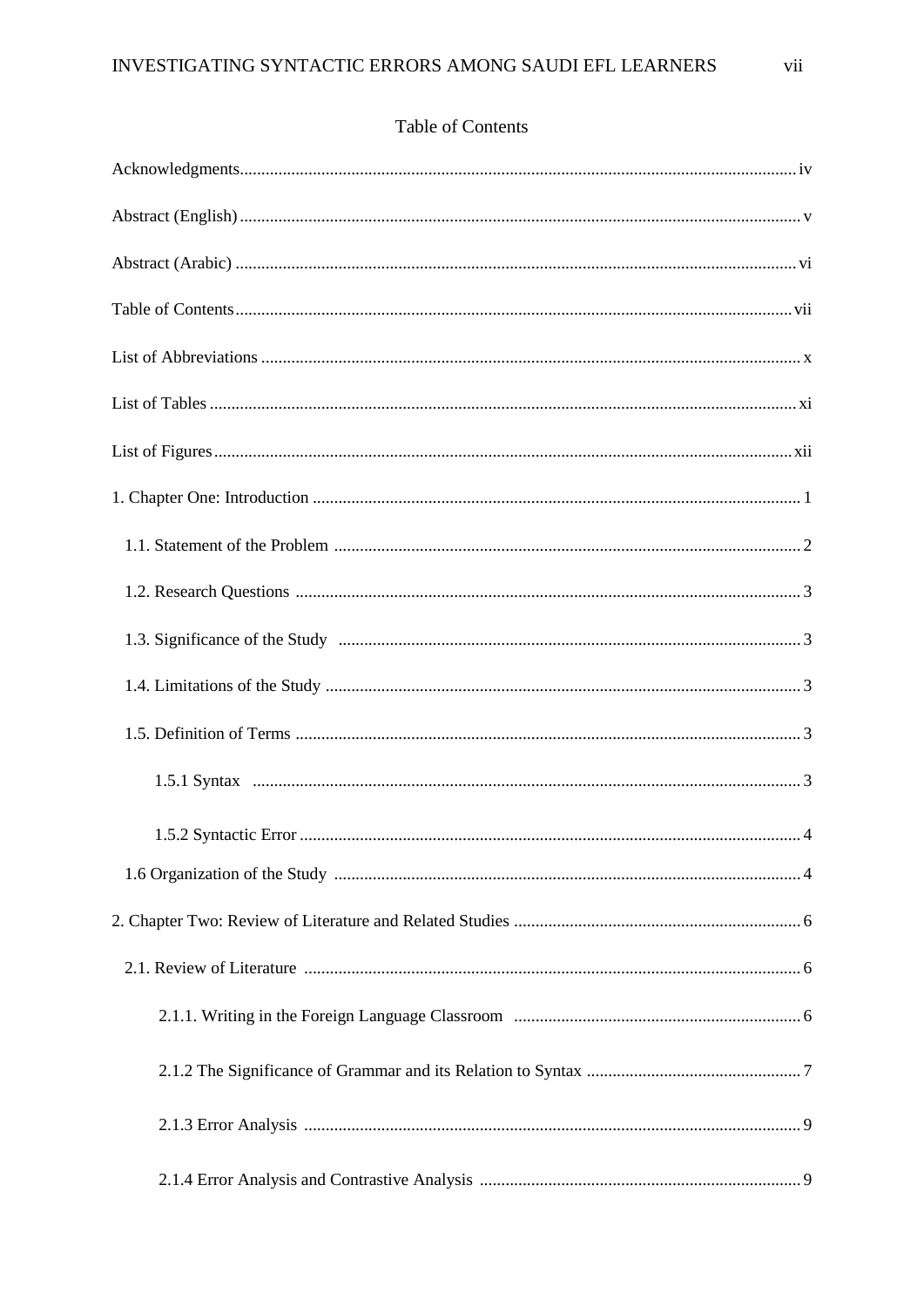#### INVESTIGATING SYNTACTIC ERRORS AMONG SAUDI EFL viii **LEARNERS**

| 4.1. Findings related to 'What are the syntactic errors made by Saudi secondary students in   |  |
|-----------------------------------------------------------------------------------------------|--|
|                                                                                               |  |
| 4.2. Findings related to 'What are the reasons behind the syntactic errors of Saudi secondary |  |
|                                                                                               |  |
|                                                                                               |  |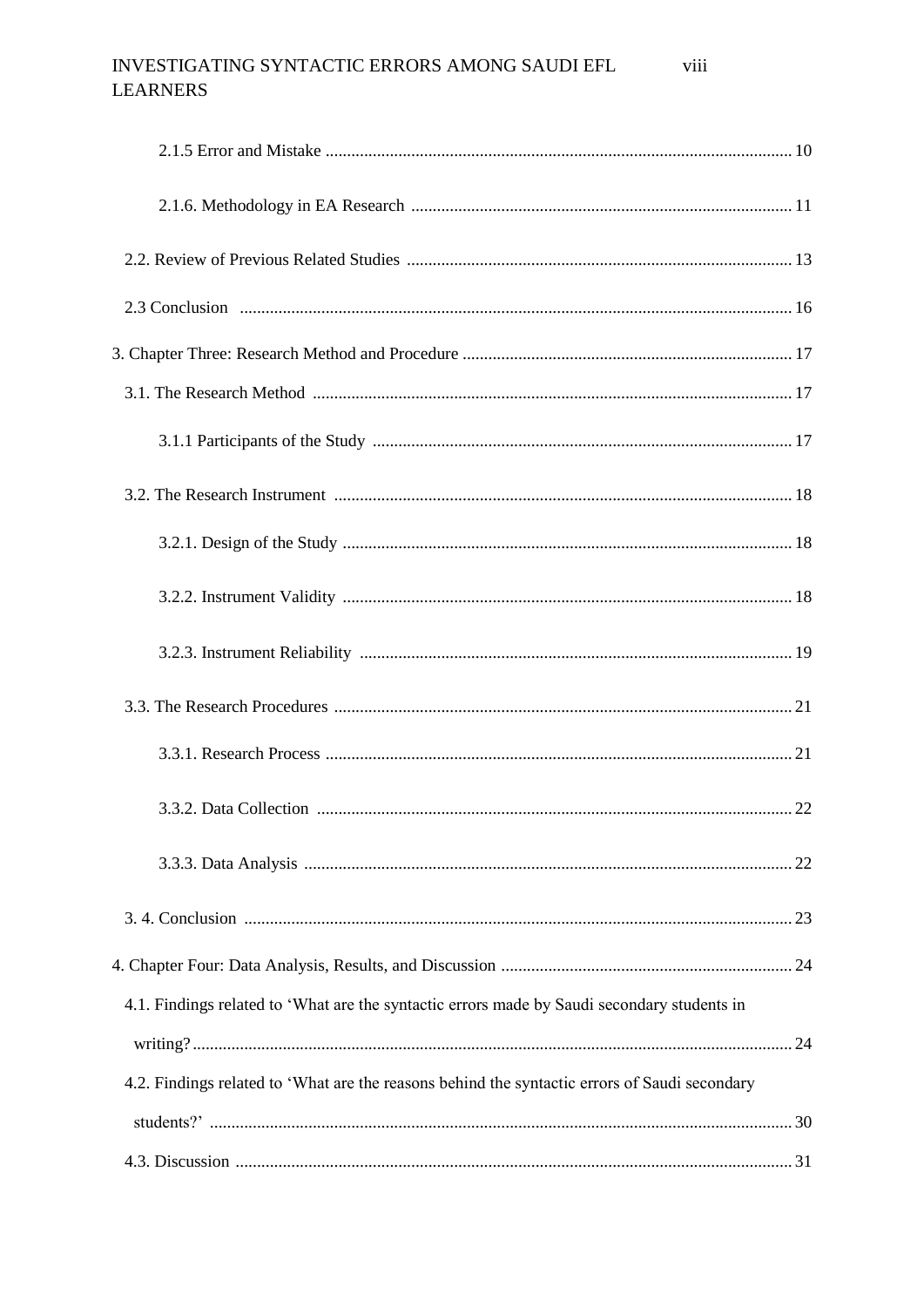| Appendix B: College Letter with the Student's Affiliation and Purpose of the Study  48 |  |
|----------------------------------------------------------------------------------------|--|
|                                                                                        |  |
|                                                                                        |  |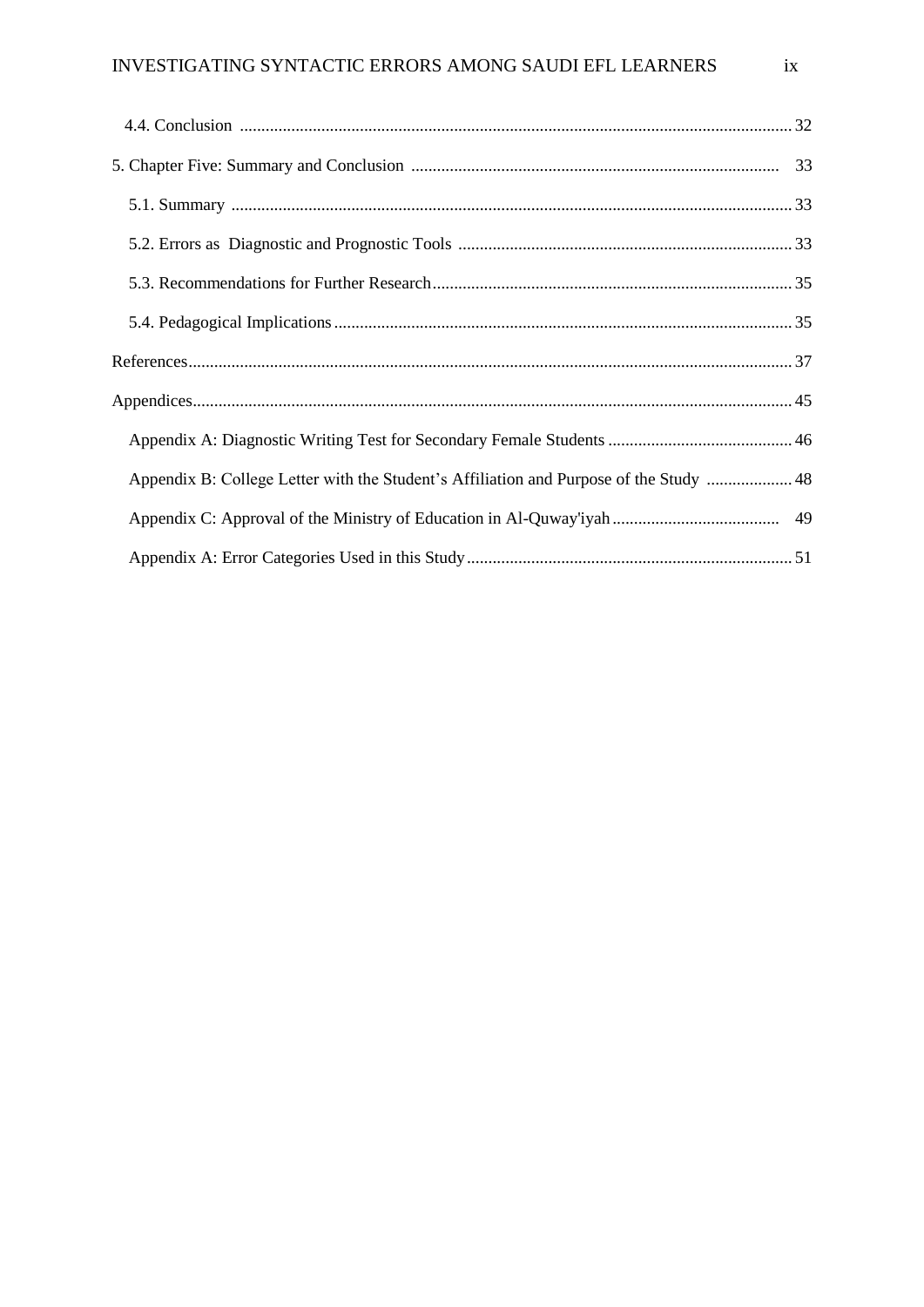### List of Abbreviations

| EFL         | English as a Foreign Language                  |
|-------------|------------------------------------------------|
| <b>ESL</b>  | English as a Second Language                   |
| TEFL        | Teaching English as a Foreign Language         |
| EA          | <b>Error Analysis</b>                          |
| CA.         | <b>Contrastive Analysis</b>                    |
| СE          | Clinical Elicitation                           |
| <b>SPSS</b> | <b>Statistical Package for Social Sciences</b> |
| n.d.        | No Date                                        |
|             | Probability Value                              |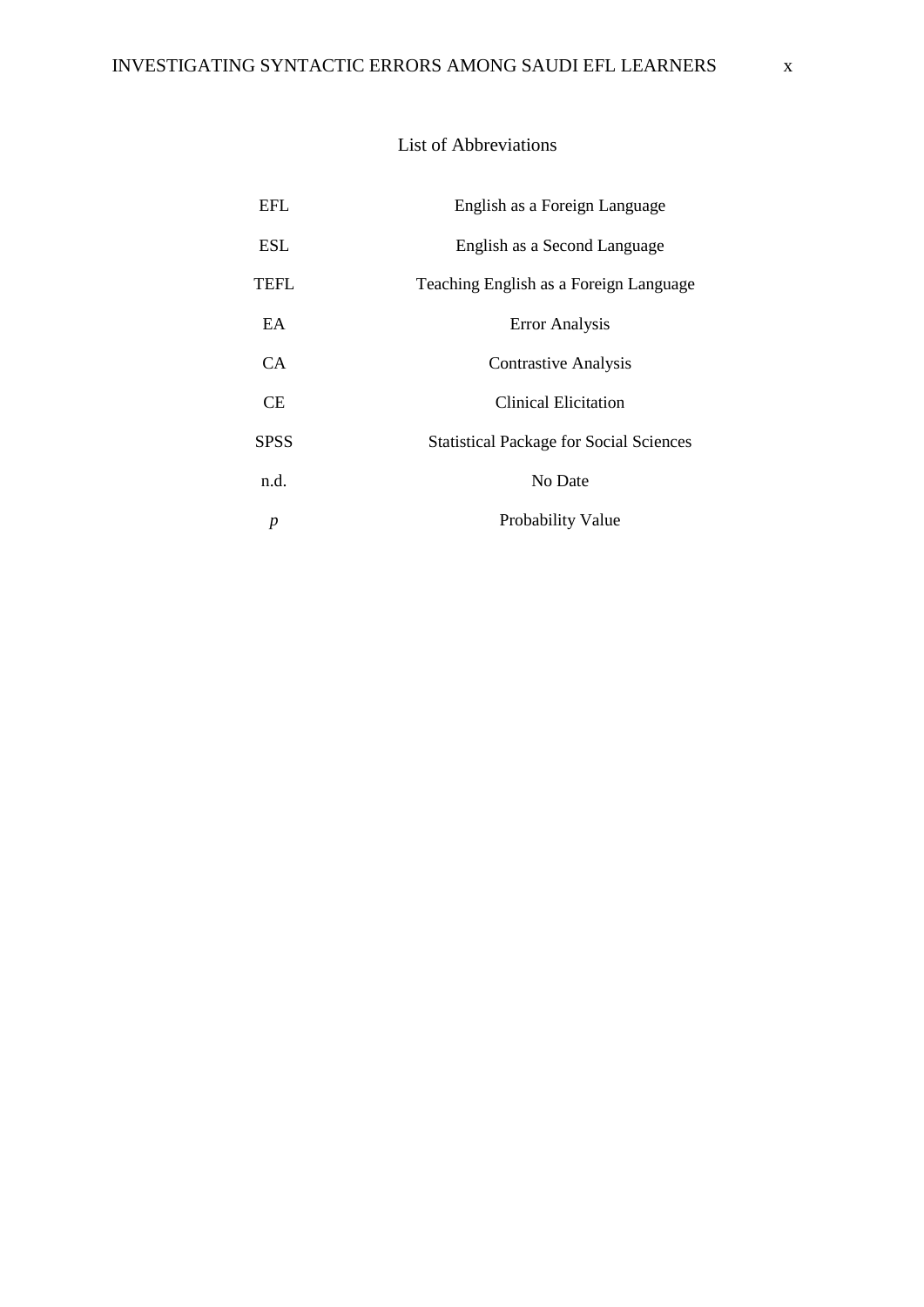## List of Tables

| Tables |                                                                | Page |
|--------|----------------------------------------------------------------|------|
| 1.     |                                                                | 19   |
| 2.     |                                                                | 20   |
| 3.     | Error Analysis Matrix Showing the Errors that were Identified  |      |
|        |                                                                | 25   |
| 4.     | Students who Made Some Errors due to Interlingual Interference | 30   |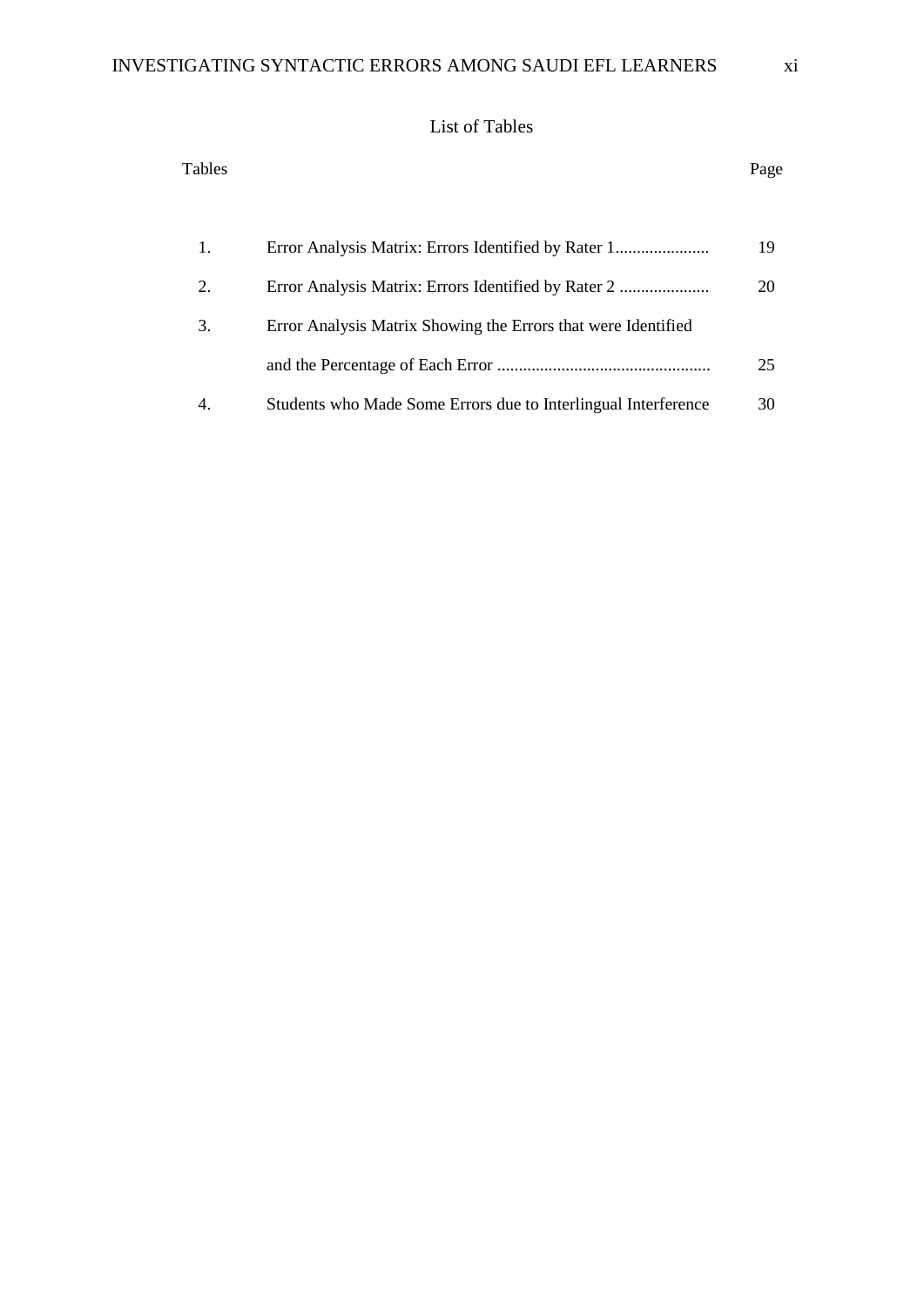## List of Figures

| Figures |                                                           | Page |
|---------|-----------------------------------------------------------|------|
| 1.      | The different categories of errors that were committed by |      |
|         |                                                           |      |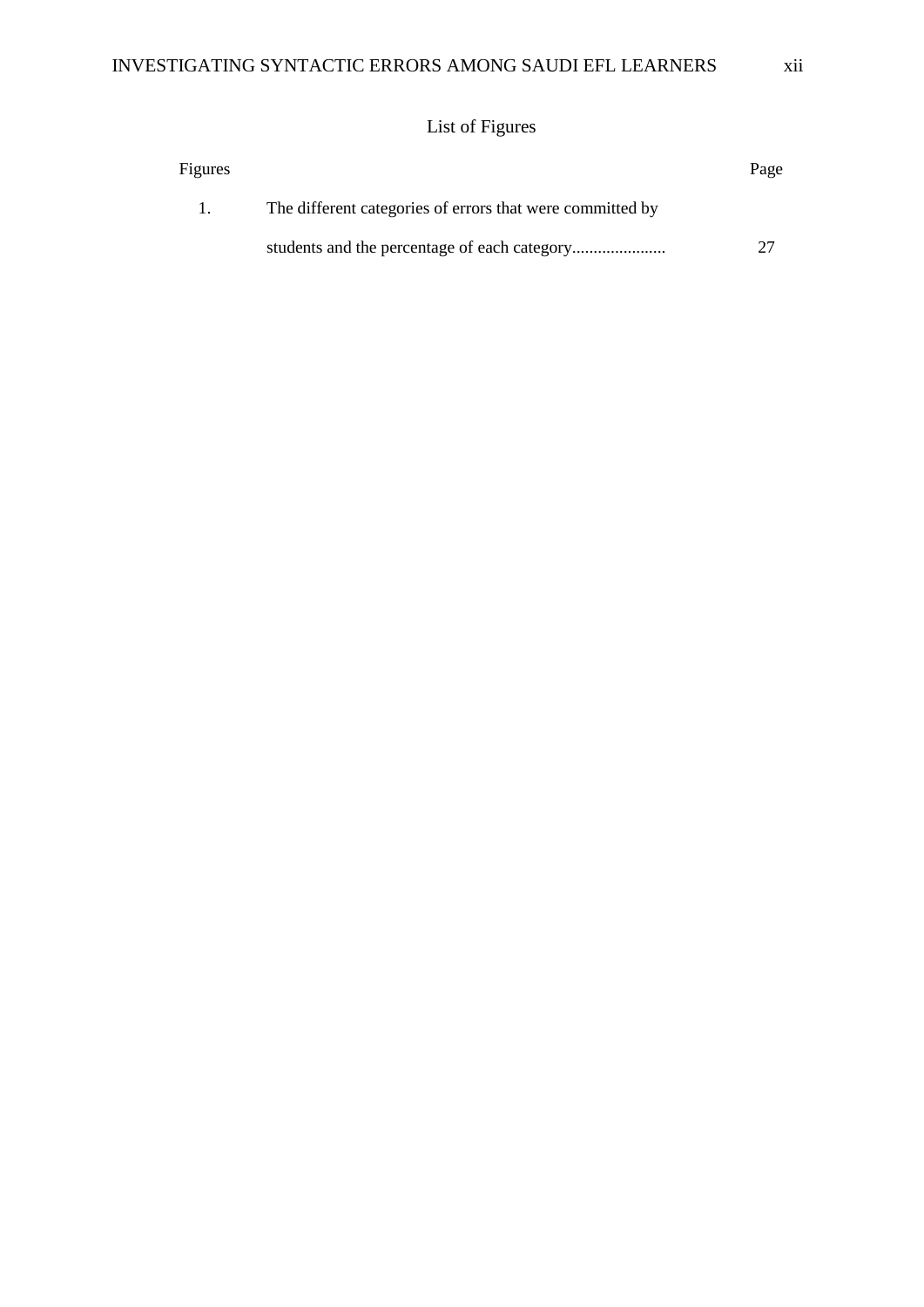#### **Chapter One**

#### **1. Introduction**

Writing is one of the productive skills that worries many EFL students in schools or universities and makes them incompetent when they try to achieve their course requirements. Secondary school students in Saudi Arabia have to master writing in English before they move to college where they need to be fairly proficient in producing written form. Students who are at an advanced level in writing are confident and able to convey their thoughts in words. Their linguistic competence helps them present their messages to their teachers properly and accurately.

In fact, writing in a foreign or second language is not an effortless activity. It demands a lot of mental work to convert the meaning to words and structures. Salem (2007) argued, "Writing is a challenging task requiring much mental effort. In order to communicate our opinions and ideas, we engage in many conscious cognitive processes simultaneously" (p. 1). Moreover, writing is considered a complex skill even for native speakers, because it requires conscious mental effort (Abu Shawish & Abdelraheem, 2010). This sophisticated skill needs to be improved and developed by students paying attention to it, which ultimately leads them to progress.

Strevens (1980, as cited in Osman, 2015) argued that Saudi EFL learners communicate with each other in a country where English is not a means of communication, so English is not required to survive in a job or to enter one. Therefore, EFL learning occurs in a very low acquisition environment except in a few businesses or organizations. This lack of need to use English as well as a lack of knowledge about the importance of learning English prevents students from writing properly; which ultimately renders some students unable to write a single grammatical sentence.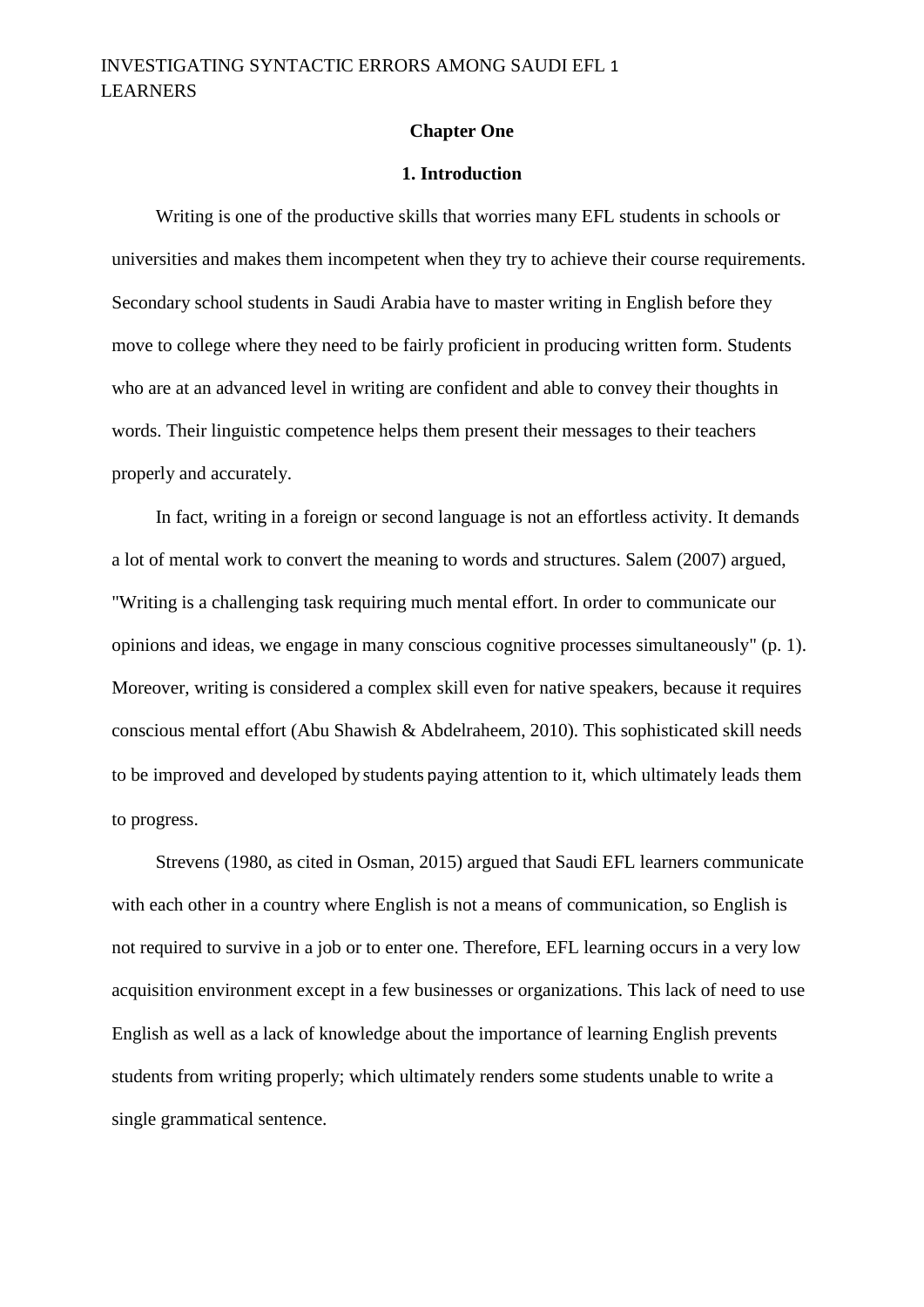## INVESTIGATING SYNTACTIC ERRORS AMONG SAUDI EFL 2 LEARNERS

The failure of Saudi students to express themselves accurately or to convey their messages correctly may prevent them from succeeding in their assignments or examinations. This concern may thwart their success after joining college where it is supposed that students have the ability to build a composition. Ansari (2012) said, "More than 50% of students do not know how to write English" (p. 521). Consequently, half of the students have no adequacy to write in English.

However, errors are natural indicators of understanding. According to Dulay, Burt, and Krashen (1982) and Gorbet (1979), errors are an integral part in the process of learning (as cited in Mohaghegh, Zarandi, & Shariati, 2011).

Saudi female secondary students have little ability to write English properly. Although they may have studied English for a long period, most of them are unable to produce a single grammatical sentence. Thus, this research aims to analyze and classify syntactic errors made by Saudi female secondary students and the reasons behind them.

#### **1.1. Statement of the Problem**

Although the curriculum and recent methods of teaching mainly concentrate on syntax, how to form sentences, secondary female students in Saudi Arabia, after a long period of learning, still commit some syntactic errors in writing. These types of errors definitely affect the quality of their writing. These errors represent an obvious problem that is made frequently by students through producing written form. It was found through the researcher's experiences that the program provided by the Ministry of Education focuses on teaching grammar and the good formation of sentences as well as four skills (listening, reading, writing and speaking). However, in most cases, students still exhibit many syntactic writing problems. Thus, the current study aims to analyze and classify syntactic errors in students' writing among Saudi female secondary students in Al-Quway'iyah to be identified and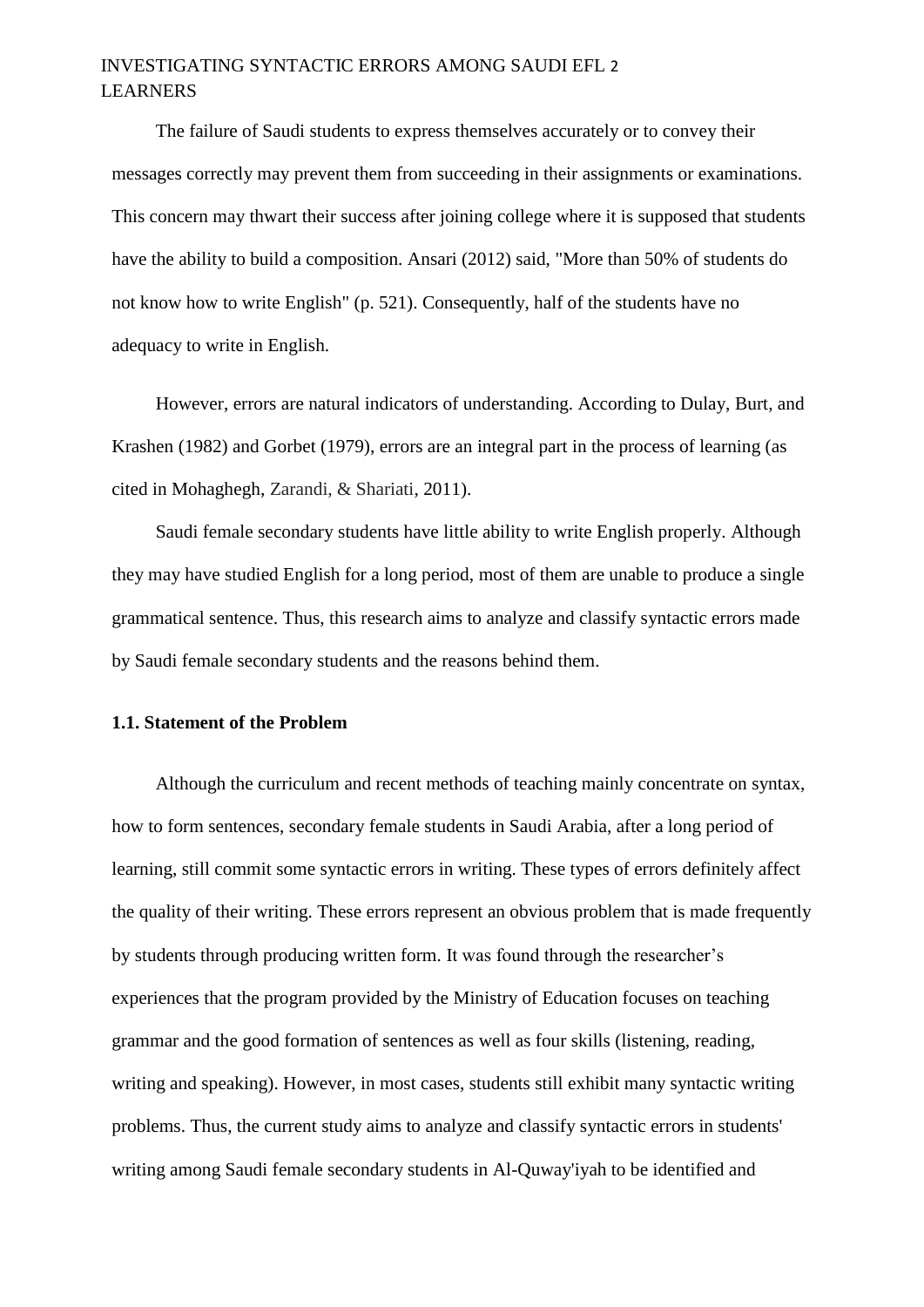categorized depending on the types of these errors. Also, it aims to investigate the reasons behind these syntactic errors to provide appropriate recommendations and implications.

#### **1.2. Research Questions**

The study seeks to find the answers to two questions:

- 1. What are the syntactic errors made by Saudi secondary students in writing?
- 2. What are the reasons behind the syntactic errors of Saudi secondary students?

#### **1.3. Significance of the Study**

The significance of the study stems from four considerations:

- 1. This study may improve Saudi secondary school students' grammatical skills.
- 2. It may minimize Saudi secondary school students' writing apprehension.
- 3. It may be helpful in avoiding syntactic errors during writing.
- 4. It may direct EFL educators and teachers' attention towards the importance of syntax in TEFL.

#### **1.4. Limitations of the Study**

The current study is restricted to the following points:

- 1. The study was completely dependent on a diagnostic writing test.
- 2. The findings of the present study were restricted to a group of EFL female students in Third Secondary School for Females in Al-Quway'iyah.

### **1.5. Definition of Terms**

#### **1.5.1 Syntax**

According to Haegeman (2006), "syntax is the branch of linguistics that concentrates on the formation of sentences" (p. 4). Van Valin and Lapolla argued that "the term *syntax* is from the Ancient Greek *syntaxis,* a verbal noun which literally means arrangement or setting out together" (p. 1).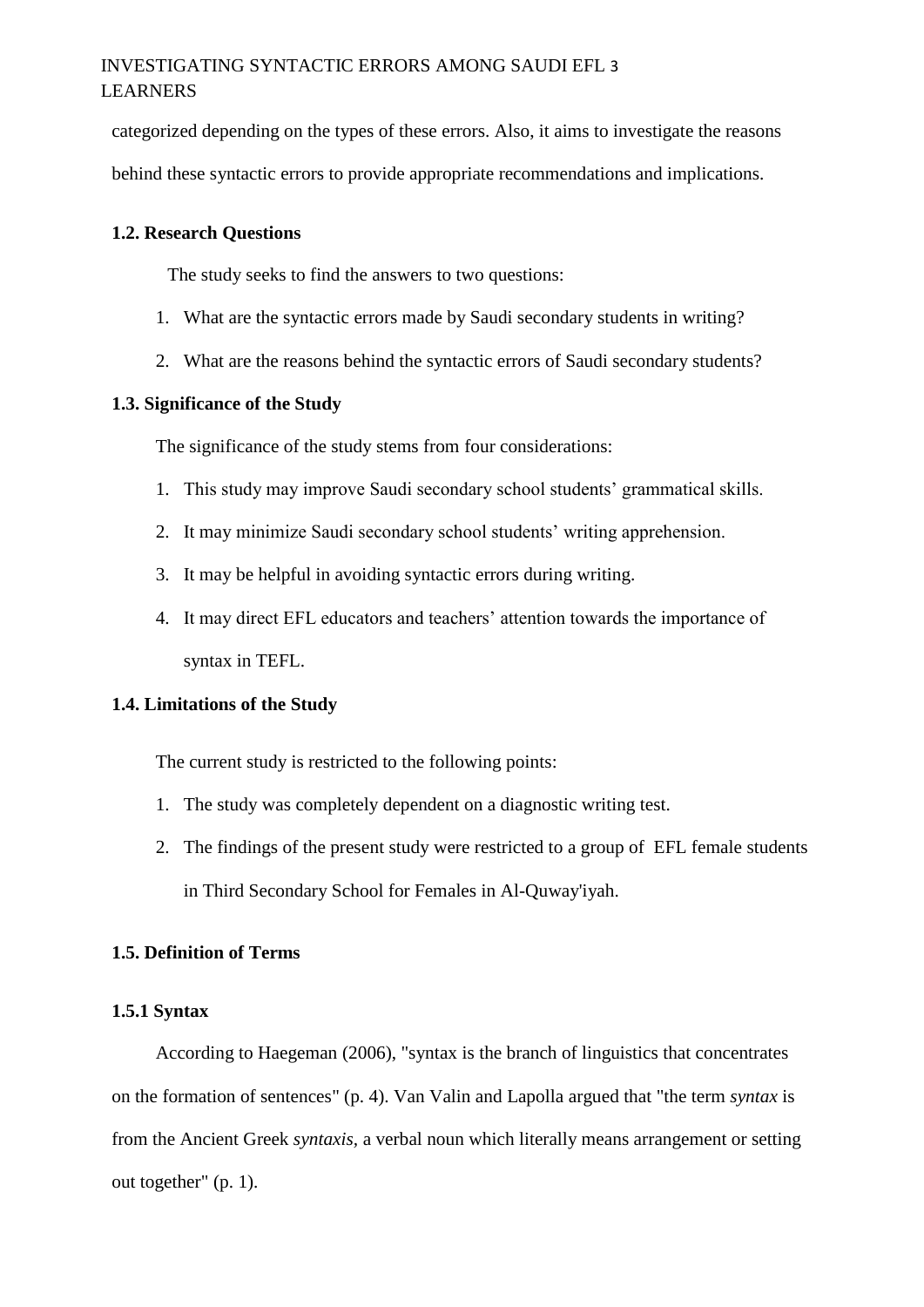## INVESTIGATING SYNTACTIC ERRORS AMONG SAUDI EFL 4 LEARNERS

Noam Chomsky created the sentence "Colourless green ideas sleep furiously," which is grammatically correct but semantically nonsensical; to reveal that the syntax is different from the meanings words convey (Colourless green ideas sleep furiously, n.d.). Regarding the operational definition of syntax, the researcher concentrates on the structure of sentences and how the sentences are built grammatically regardless of the transmission of meaning.

#### **1.5.2 Syntactic Error**

According to Ngangbam (2016), "a text is determined legal by the language of syntax and the disagreements with the syntactic rules are called syntax error" (p. 1). Thus, in the current study, the syntax error is any incompatibility of a certain rule with the scientific syntactic formula.

#### **1.6. Organization of the Study**

The following chapters offers the research's organization to examine the questions raised in the introduction. Chapter one offers the statement of the problem, research questions, significance and limitations of the study, and the definitions of terms. Chapter two covers the review of literature and related studies The review of literature is divided into two sections. The first section discusses the role of writing in foreign language learning, the significance of grammar and its relation with syntax and the method of EA to examine learners' errors, while the second section includes a review of related studies that reveal the types of students' syntactic errors and the reasons behind them in different situations examined by researchers. Chapter three describes the research methodology and procedures of the study. This chapter is divided into three sections. The first section includes the description of the research method , the population and sample of the study. The second section offers an explanation of the research instrument and its validity and reliability. The third section deals with the research procedures followed in this study: (a) the research process, (b) the data collection and (c) the data analysis. Chapter four presents the analysis of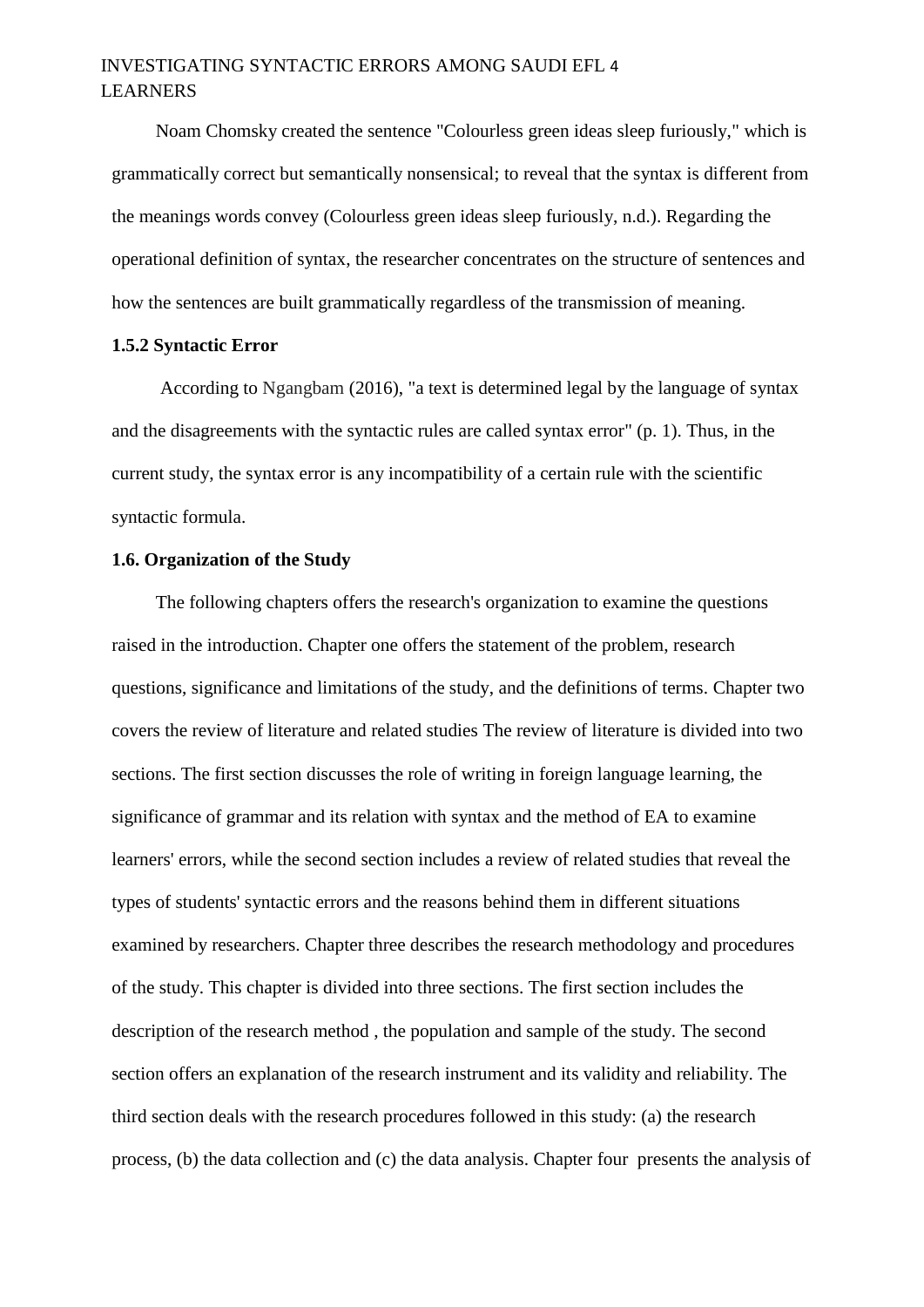## INVESTIGATING SYNTACTIC ERRORS AMONG SAUDI EFL 5 LEARNERS

data and discusses the results of the study, which focused on the investigation of syntactic errors made by EFL learners among Saudi secondary students and the causes of these errors. Also, it concludes with a discussion and results' interpretations. Chapter five provides a brief summary of the study and its findings. Moreover, it provides some recommendations for further research and implications for instructors and planners.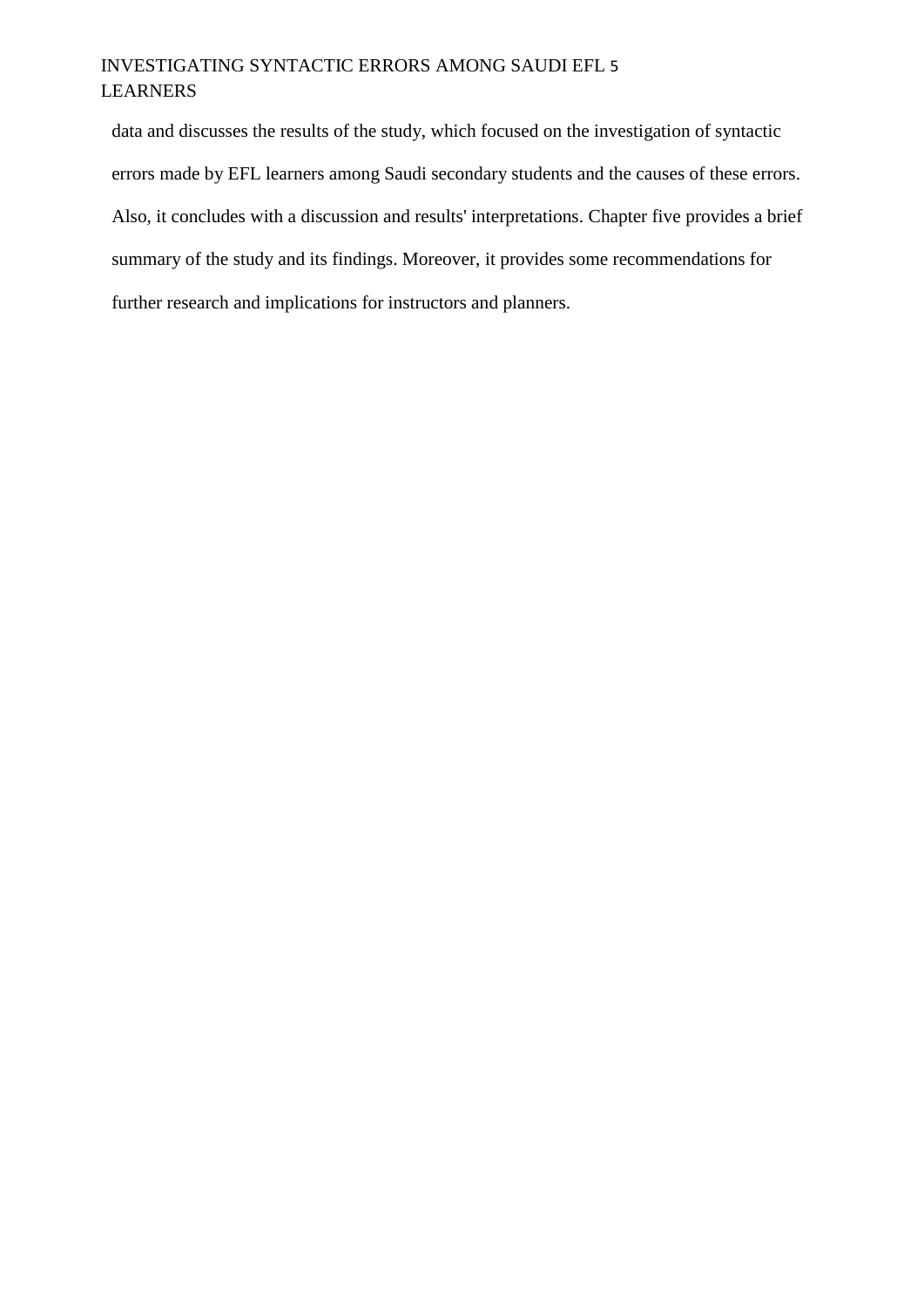#### **Chapter Two**

#### **2. Review of Literature and Related Studies**

This chapter covers the review of literature and related studies. The review of literature is divided into two sections. The first section discusses the role of writing in foreign language learning, the significance of grammar and its relation with syntax and the method of EA to examine learners' errors, while the second section includes a review of related studies that reveal the types of students' syntactic errors and the reasons behind them in different situations examined by researchers.

#### **2.1. Review of Literature**

#### **2.1.1. Writing in the Foreign Language Classroom**

Writing is considered a means for conveying messages and thoughts. Most researchers see writing as a complex skill that required many processes. Abu Ghararh (1998) defined writing as ".... the logical organization and arrangement of the written sentences within a paragraph and paragraphs within the units of discourse . . . and the expression of the ideas" (p. 87). Peters (1986) defined it as a "… curiously solitary form of communication, addressed to an absent and often unknown reader" (p. 169). From his part, writing is a separate skill that has no social context. These definitions represent writing as a secondary activity that includes complex processes, which makes it a difficult skill to acquire in language learning.

Although writing is considered the last skill to learn, that does not mean its significance in language learning and pedagogy should be ignored. Writing in education helps teachers detect a student's progress over the course. Javid and Umer (2014) commented about the significance of writing, saying that "students are required to apply this skill as a main tool to show what they have learnt" (p. 164). Most students of third secondary grade will join universities, where they will be required to use writing as a thinking tool. Bjork and Raisanen (1997) argued, "We highlight the importance of writing in all university curricula not only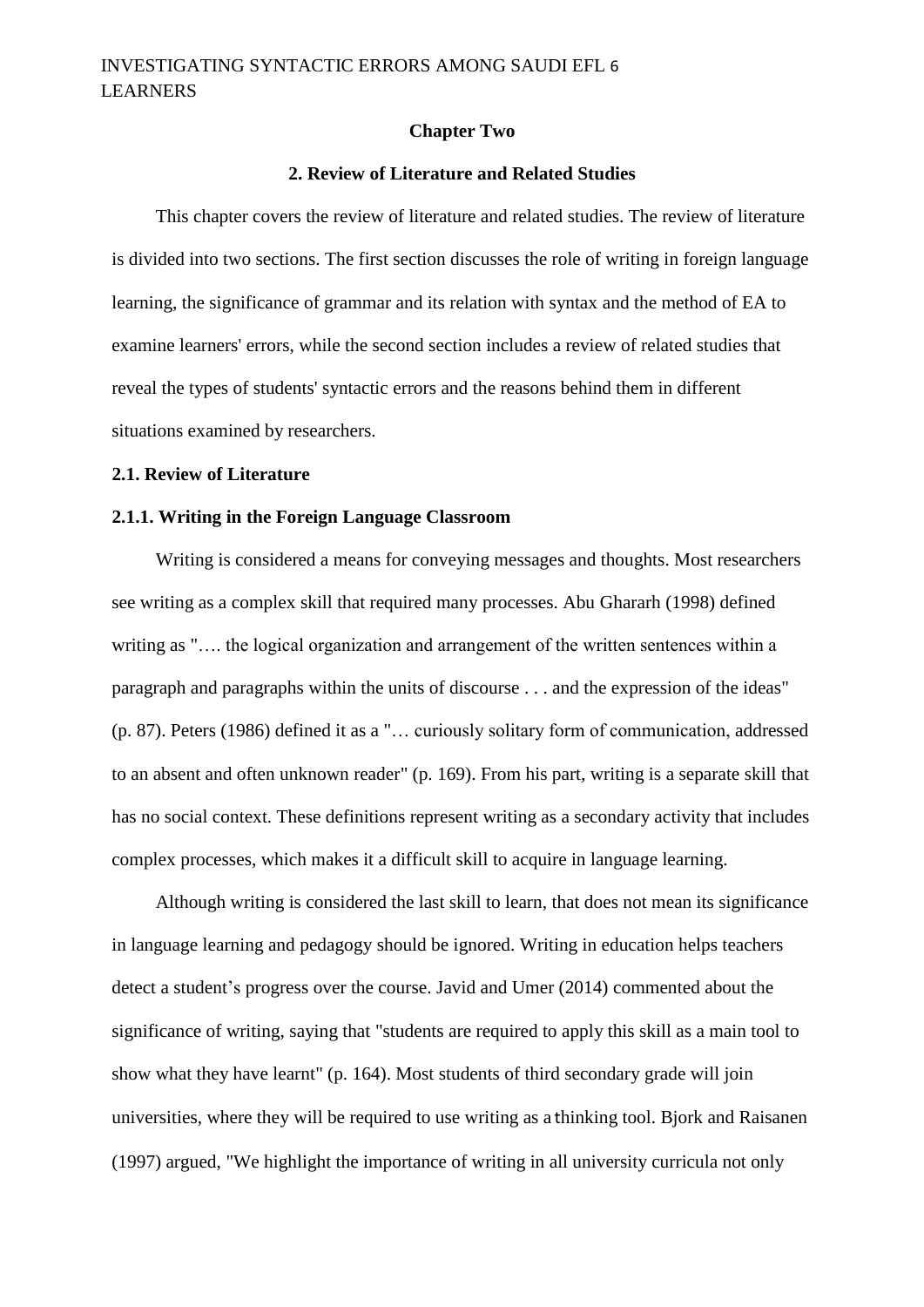## INVESTIGATING SYNTACTIC ERRORS AMONG SAUDI EFL 7 LEARNERS

because of its immediate practical application, i.e. as an isolated skill or ability, but because we believe that, seen from a broader perspective, writing is a thinking tool" (p. 8). Tahaineh (2010) noted that writing is a significant skill for university students because they need to use it for note taking, essay writing, answering written questions, composition writing, etc.

Writing as a process that involves a series of processes is a concept that needs to be perceived by teachers and instructors. Consequently, they have to treat each phase of the process differently from the other phases. Barnett (1989), in her article "Writing as a Process", criticized traditional teachers' expectations of the student writing. She said "we look at what the student writer has produced and treat it as a final draft" (p. 31). According to Barnett, teachers have to see writing as a process that involves a series of drafts including prewriting, writing and rewriting rather than a final product.

Error treatment in the classroom is a key issue that has been discussed among researchers. Some contend the effectiveness of error correction, which helps students improve. Brown (2007, as cited in Corpuz, 2011, p. 22) argued that "many L2 teachers feel the need to provide written corrective feedback in order to assist students' language learning". Error correction is effective and useful to develop and improve L2 writing accuracy (Bitchener, 2008). However, some researchers believe that error correction is detrimental to language learning. Truscott (1996) noted that error correction has to be abandoned because it is considered not only ineffective, but it also has harmful effect on L2 progress.

#### **2.1.2. The Significance of Grammar and its Relation to Syntax**

"Grammar is the sound, structure and meaning system of language. All languages have grammar, and each language has its own grammar" (Beverly, 2007, p. 1). Through grammar, people can communicate with each other and convey their thoughts and ideas. Based on Azar (2007), the main role of grammar is to "help students discover the nature of language, i.e., that language consists of predictable patterns that make what we say, read, hear and write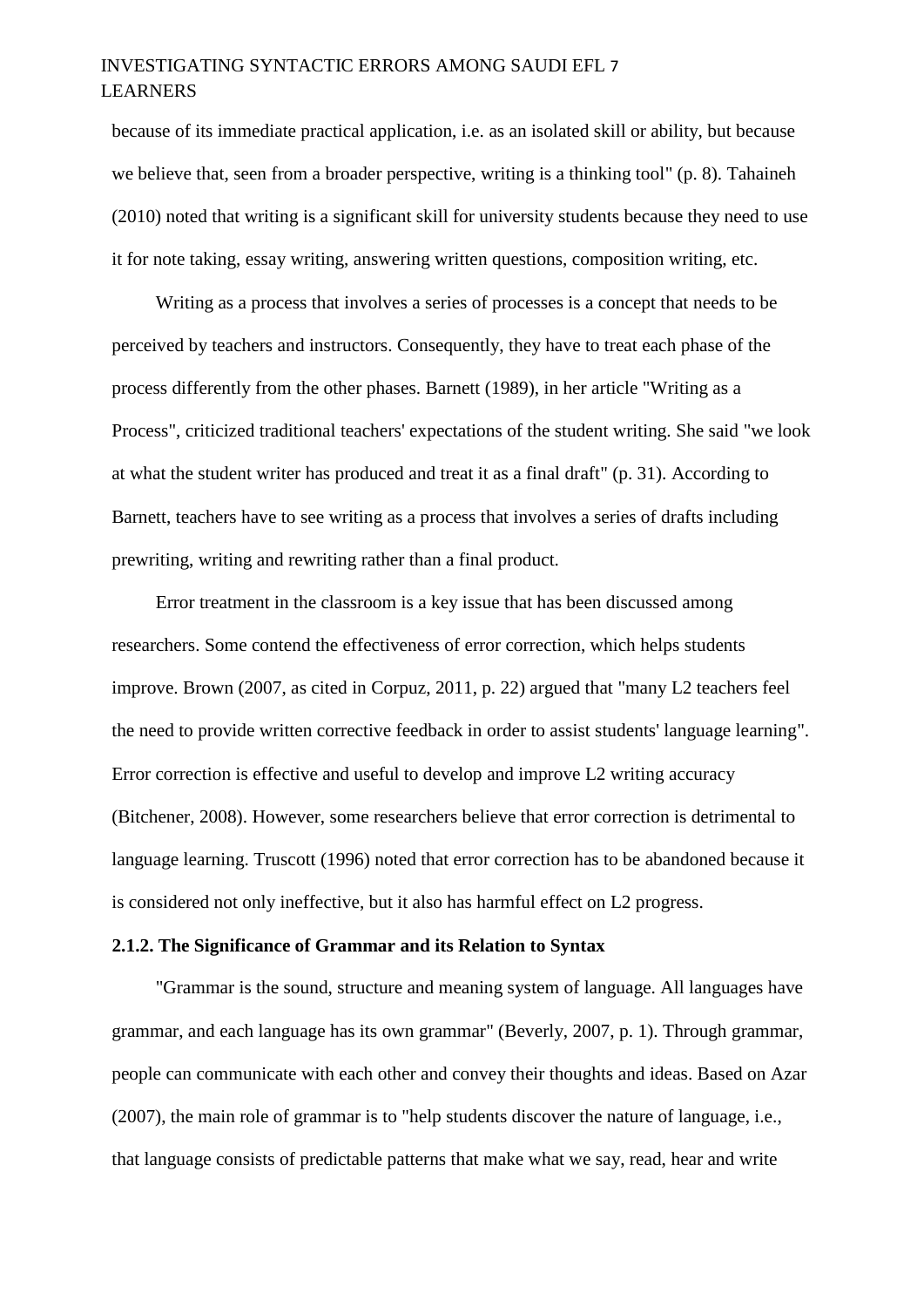## INVESTIGATING SYNTACTIC ERRORS AMONG SAUDI EFL 8 LEARNERS

intelligible" (p. 3). Thus, the familiar patterns in a language facilitate communication and help to differentiate between a subject, predicate and object in a particular structure.

Although grammar and syntax overlap with each other, grammar is considered the umbrella of syntax. Based on Hasa (2016), grammar is "a set of structural rules that dictates the construction of sentences, clauses, phrases and words in a language" while syntax is "the set of rules, principles and processes that govern the structure of sentences in any language" (p. 1). She added that "orthography (spellings), accidence (inflections of words) and syntax (the structure of sentences) all fall under the category of grammar" (p. 1) while syntax deals mainly with the order of words in a sentence (Hasa, 2016). Also, Cobbett (1818, p. 36) wrote that:

"Syntax is a word which comes from the Greek. It means, in that language, the joining of several things together; and, as used by grammarians, it means those principles and rules which teach us how to put words together so as to form sentences. It means, in short, sentence-making. Having been taught by the rules of Etymology what are the relationships of words, how words grow out of each other, how they are varied in their letters in order to correspond with the variation in the circumstances to which they apply, Syntax will teach you how to give all your words their proper situation or place, when you come to put them together into sentences".

However, some scientists consider that the grammar may hinder the process of learning. From their part, most language textbooks concentrate on writing as a grammar rather than as a message that is a means for communication. Dvorak (1986) noted that, in the last 25 years, textbooks of foreign language have connected written composition with advanced grammar or conversation. He added "writing improvements are unrelated to grammar stud" (cited in Homstad & Thorson, 1994, p. 9). Also, a teacher's concept of writing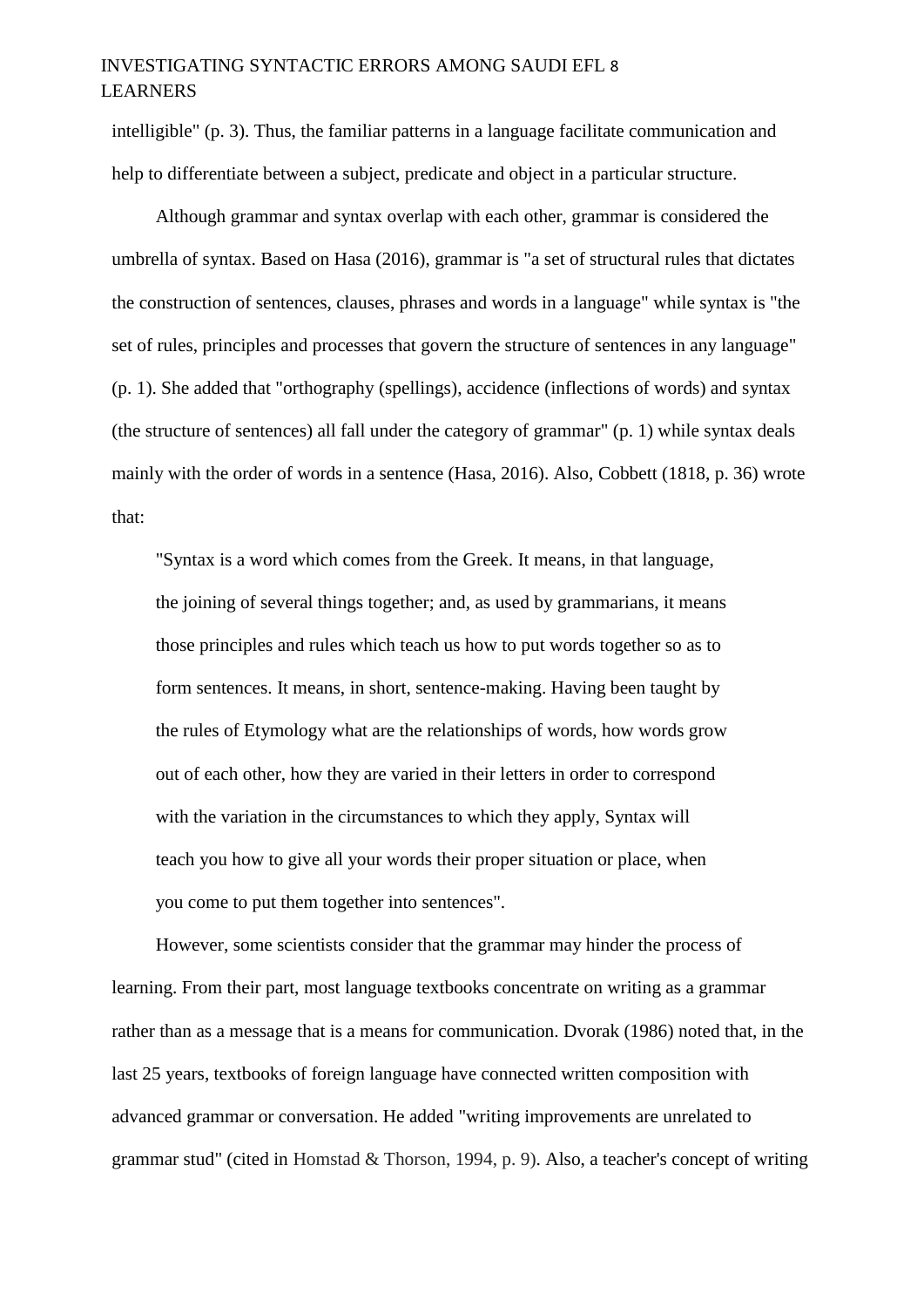## INVESTIGATING SYNTACTIC ERRORS AMONG SAUDI EFL 9 LEARNERS

has a great emphasis on grammar that hinders writing progress. Irvin (2010, p. 5) mentioned that the concept that "good grammar is good writing" is one of the myths that lead to writing problems. Irvin said that writing is more than grammatical correctness and argued that "good writing is a matter of achieving your desired effect upon an intended audience" (p. 5).

#### **2.1.3. Error Analysis**

EA in foreign language acquisition is a type of linguistic analysis that focuses on the errors made by foreign and second language learners in the learning process and considers these errors as a source to learn and improve. EA was first advocated by Stephen Pit Corder. Corder, in 1960, emphasized the significance of errors in second language acquisition. He argued that the errors that done by children when acquiring their mother tongue are similar to those made by learners in second language learning, and incorrect terms are important evidence that the children/students are in the process of acquiring the language (Corder, 1967). This analysis unfolds the sources of errors and the reasons behind their frequent occurrence (Sompong, 2013). AbiSamra (2003) described these errors as "indispensable" and the making of errors a device for learning.

#### **2.1.4. Error Analysis and Contrastive Analysis**

Before Corder, errors had to be avoided (Sompong, 2013). Behaviourists in the 1960s thought that the errors are not acceptable from learners and errors should be corrected by teachers through methods such as drilling (Akhter, 2007). EA is considered as an alternative for CA that concentrates on the analysis of the interference between the first language and the second language. In CA, the errors in a second language are the result of interference with the mother tongue (Lennon, 2008). CA was criticized by the supporters of EA because CA emphasizes the mother tongue interference and neglects other factors affecting second language performance (Khansir, 2012). Ghadessy (1980) claimed that the proponents of CA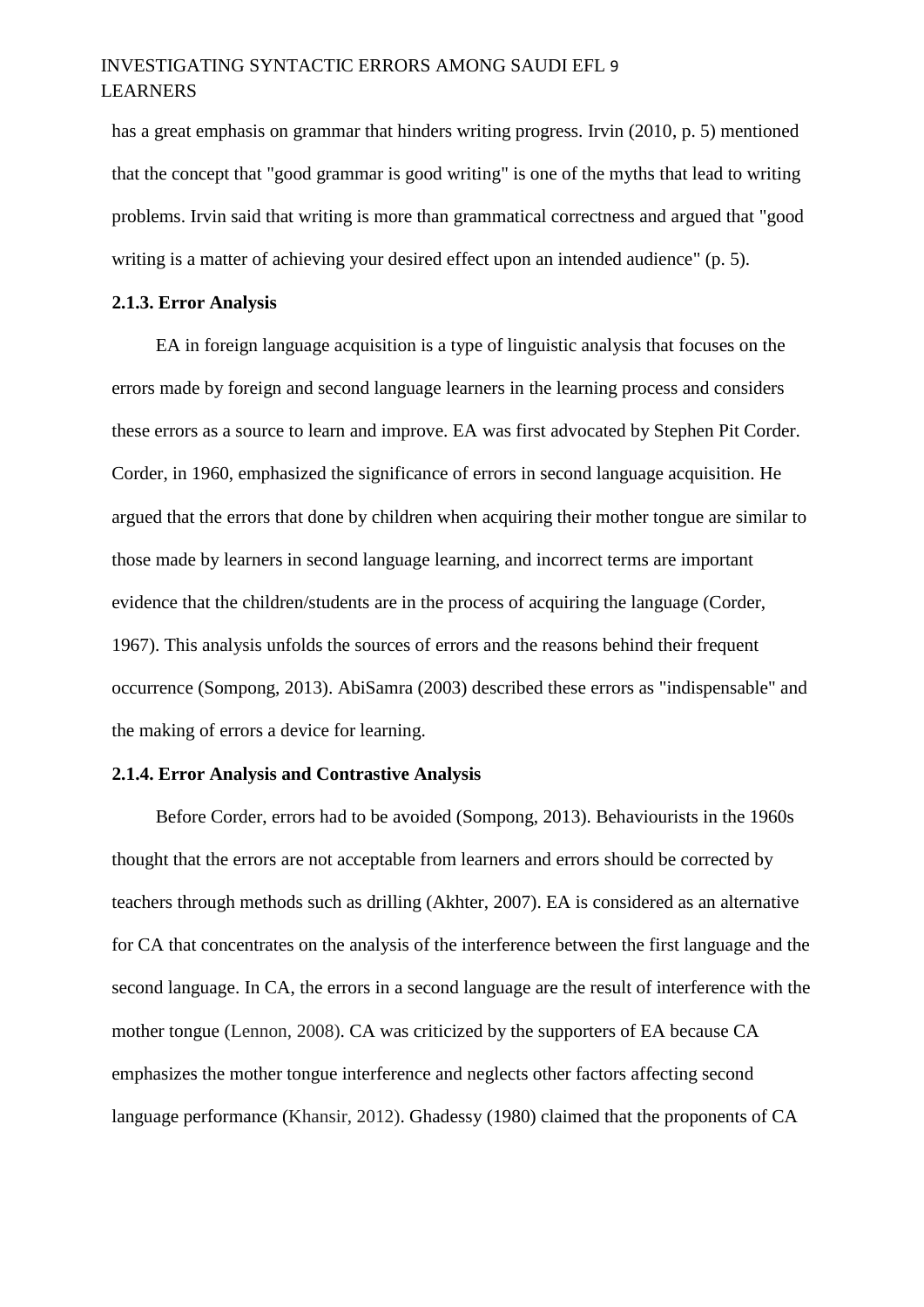## INVESTIGATING SYNTACTIC ERRORS AMONG SAUDI EFL 10 LEARNERS

focus on the similarities and differences rather than on the ways of learning a second language. This deficiency of CA was the first step to EA.

The significance of errors in learning a second language has been discussed by researchers. In his essay "The Significance of Learner's Errors", Corder (1967) claimed that these errors are useful for teachers, learners and researchers and reflect the language learner's development. Moreover, these errors may motivate learners to learn. Akhter (2011) said, "Giving feedback and correcting errors not only let learners know how well they have performed but also help to increase motivation and build a supportive classroom environment" (p. 2).

#### **2.1.5. Error and Mistake**

"Error" and "mistake" are important terms distinguished by linguists in EA. Although they may be considered synonyms, they are different due to the reasons for each of them. Corder (1967) made a large distinction between two types of errors: (a) systematic errors and (b) non-systematic errors. He noted that systematic errors used by a learner "reveal his underlying knowledge of the language to date" (p. 166); which presents competence. However, non-systematic errors are committed because of memory lapses or physical conditions such as a fatigue, and learners can correct them when they occur (Corder, 1967). He added that non-systematic errors "do not reflect a defect in our knowledge of our own language" (p. 166).

Again, Brown (1994) argued that a mistake indicates a performance error, which is used by language learners through producing a known structure incorrectly. He also called it an "unsystematic guess". He thought that native or non-native speakers can correct mistakes by themselves, but errors cannot be done. The reason is that mistakes are not the result of insufficiency or incompetence while errors are used due to incompetence in the language (Brown, 1994 as cited in Akhter, 2011).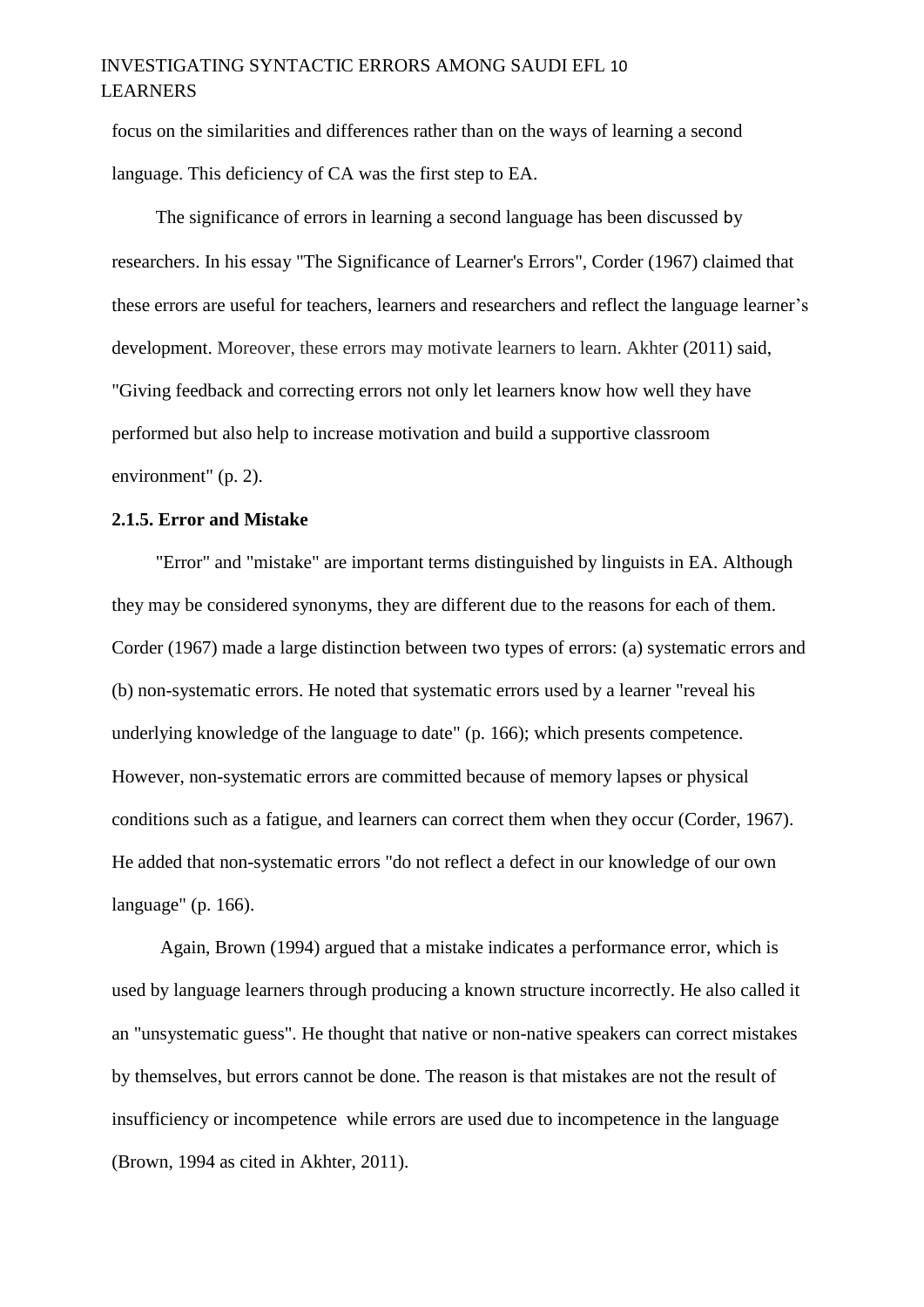## INVESTIGATING SYNTACTIC ERRORS AMONG SAUDI EFL 11 LEARNERS

The concept of error was defined by Dulay et al. (1982) who mentioned that the term "error" means a systematic deviation from a selected norm or group of norms (cited in Khansir, 2012). James (1998) also thought errors cannot be self-corrected, but mistakes can be corrected when the deviation is mentioned to the speaker. Thus, the reason for "errors" is due to the lack of learner's competence while "mistake" is the outcome of other circumstances; which are not evidence of a defect of knowledge (James, 1998).

#### **2.1.6. Methodology in EA Research**

The analysis of learner errors is considered a significant part of language pedagogy, and it has a strong relation with language teaching that concerns many researchers. The analysis provides researchers with the causes of errors and then enables them to find the best ways to develop. Corder (1974, as cited in Ellis, 1994) proposed five steps in EA research:

- 1. Collection of a sample of a learner's language
- 2. Identification of errors
- 3. Description of errors
- 4. Explanation of errors
- 5. Evaluation of errors.

The first step in EA is a collection of a sample of a learner's language. Researchers have identified three main kinds of EA due to the size of the sample: (a) massive samples, (b) specific samples and (c) incidental samples (Ellis, 1994). The second step in EA is the identification of errors.

After collecting the corpus of the learner's language, the errors must be identified. The important question in this step that has to be answered is "What is an error?" Corder (1967) shed light on the differences between "error", which is the result of a lack of competence, and "mistake", which is a result of other factors not related to incompetence.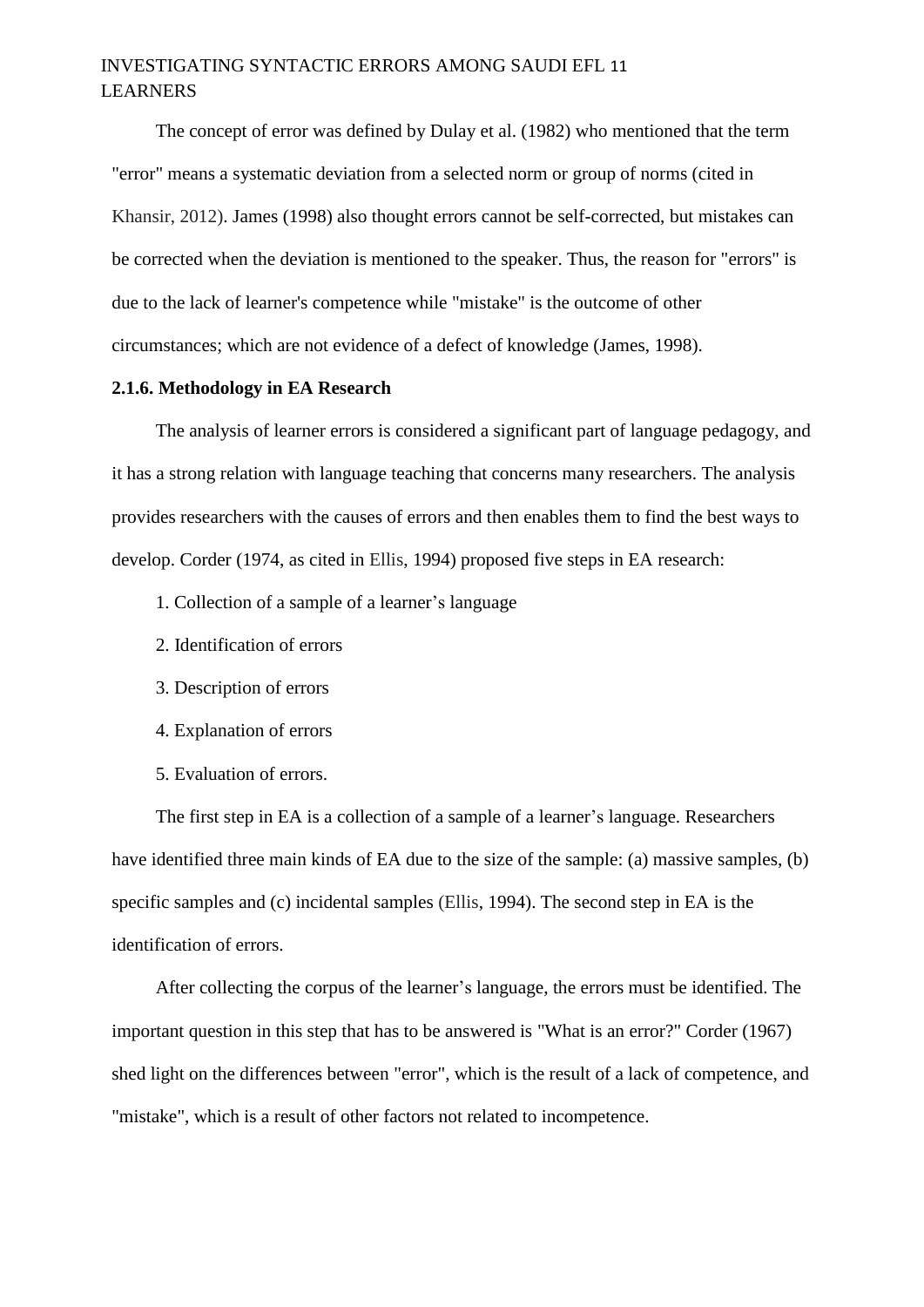## INVESTIGATING SYNTACTIC ERRORS AMONG SAUDI EFL 12 LEARNERS

The third step in EA is a description of errors. There are many different ways to classify learners' errors. The one type is linguistics categories, which include "phonology/ pronunciation, syntax and morphology/grammar, semantics and lexicon/meaning and vocabulary" (Shaffer, 2005, p. 1). The alternative to a linguistic category of errors is to use surface strategy taxonomy which includes omissions, additions, misinformation and misordering (Dulay et al., 1982).

The fourth step is an explanation of errors based on the sources and cause of errors. Dulay and Burt (1974, as cited in Ellis, 1994) classified the errors based on identifying sources into three broad categories:

- 1. Developmental (i.e. those errors that are similar to L1 acquisition).
- 2. Interference (i.e. those errors that reflect the structure of L1).
- 3. Unique (i.e. those errors that are neither developmental nor interference).

However, Richards (1974) argued that the sources of competence errors are classified into two categories. The first one is interlingual errors caused by mother tongue interference. The second one is intralingual and developmental errors occurring during the learning process of the second language at a stage when the language learner has not really acquired the knowledge.

The fifth step is an evaluation of errors. The error evaluation studies sought to identify criteria for establishing error gravity, so that the teachers will pay more attention to it. The result of this step is motivated by a desire to improve language pedagogy. Thus, teachers are able to select the best methods and strategies to teach students, and learners may learn more effectively.

The researcher considered Corder's EA and its methodology as the best way to deal with errors because this analysis treats the EFL/ESL learner as a child who acquires the mother tongue so that his/her errors are predictable and acceptable. The researcher adopted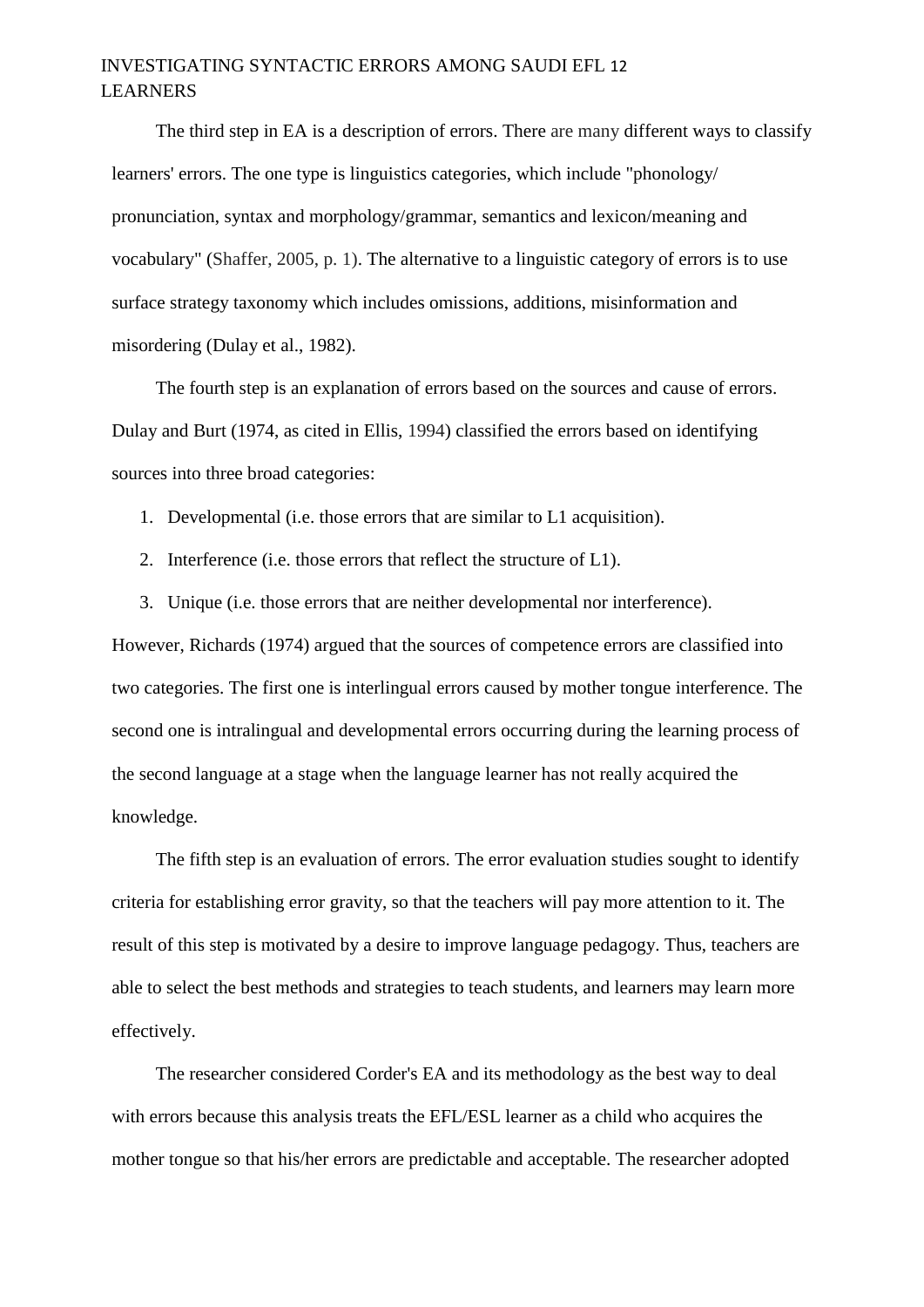## INVESTIGATING SYNTACTIC ERRORS AMONG SAUDI EFL 13 LEARNERS

this analysis since it aims to push instructors to find suitable ways of error treatment that improve and develop learners.

#### **2.2. Review of Previous Related Studies**

Abdul-Fattah and El-Hassan (1993) investigated syntactic errors made by lower intermediate students from ten different schools in Jordan as well as the impact of native language on their progress in language learning. The study included 320 students, both boys and girls, from both town and village schools. The data were collected through an objective test requiring students to choose from four alternatives. The findings showed a number of syntactic errors that included word order (3.95%), comparative and superlative adjectives (3.5%), concord (5.7%), prepositions and temporal specifies (7.00%), lexis (7.48%), intensifier, determiner and quantifier (7.8%), interrogative (9.66%), pronouns (10.4%), verbal forms (14.3%) and tense-related forms (20.4%). Also, the analysis of these errors revealed that most of these errors are the result of many factors including the transfer of learning, overgeneralization, intricacy of target language, inadequate learning, lack of concentration and native language interference (Abdul-Fattah & El-Hassan, 1993).

Hourani's study (2008) investigated the common types of grammatical errors that are committed by Emirati secondary male students in writing. The study was applied in five schools on the Eastern Coast of the UAE. In this study, the students' essays are analyzed, and their errors are classified into passivization, verb tense and form, subject-verb agreement, word order, prepositions, articles, plurality and auxiliaries (Hourani, 2008). Moreover, two separate questionnaires are completed by 105 students and 20 teachers to reflect their attitudes and opinion regarding the English writing skill. The findings show that most of the grammar errors were committed in the subject-verb agreement errors (25%).The other grammar errors included is passivization (6%), tense (22%), word order (11%), prepositions (15%), articles (10%), plurality (8%) and auxiliaries (3%). The result of this study revealed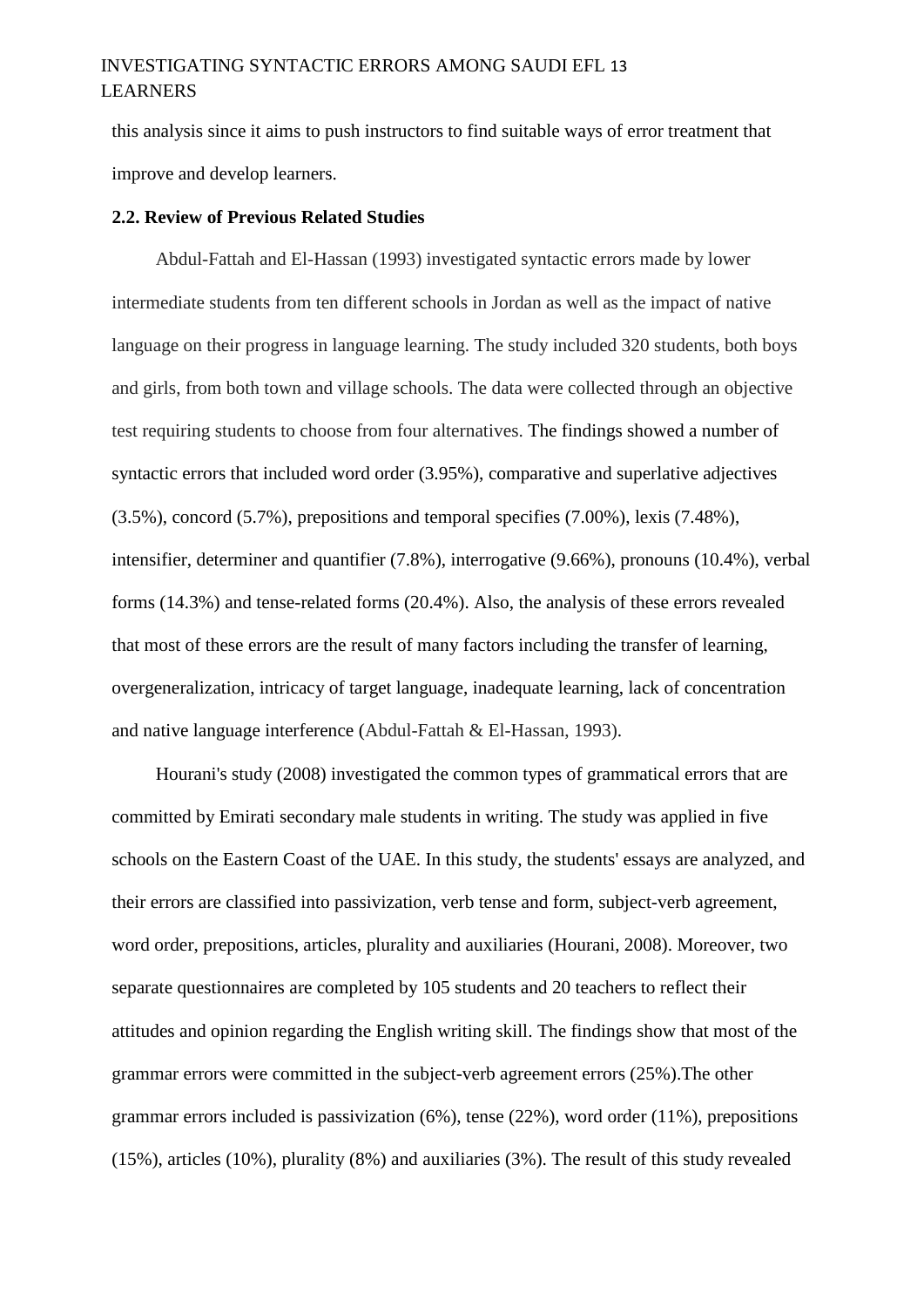## INVESTIGATING SYNTACTIC ERRORS AMONG SAUDI EFL 14 LEARNERS

that UAE students commit different types of grammatical errors, which more are due to intralingual transfer and interlingual ones. Also, the UAE students need more reinforcement and development (Hourani, 2008).

Parvaiz and Khan (2010) aimed to identify the errors made by the undergraduate science students and provide some remedial measures to correct these errors. The data were collected from 30 samples of papers conducted in an internal examination of Bachelor of Science degree students from the University of Sargodha (Parvaiz & Khan, 2010). The findings revealed that most problems for the students are related to verbs, articles and punctuation while mistakes regarding adverbs and pronouns are few (i.e. 1% for each one). The researchers observed that all errors were due to a lack of knowledge (Parvaiz & Khan, 2010).

A study by Ridha (2012), in college of Education at University of Basrah, addressed EFL learners' writing difficulties through analyzing the nature and distribution of students' writing errors and also investigated the relationship between their mother tongue and their writing in English. She examined English writing samples of 80 EFL college students, and the errors are categorized into grammatical, lexical/ semantic, mechanics, and word order types of errors (Ridha, 2012). The findings showed that most of the students' errors are the result of the L1 transfer, and most of learners expressed their ideas depending on their first language (Ridha, 2012).

Abushihab's study (2014) diagnosed grammatical errors in writing committed by students at the Department of English Language learning English as a foreign language in Gazi University of Turkey. The students were instructed to write about the difficulties that they confronted through learning English. The errors are classified into five categories. They are errors in tenses, in the use of prepositions, in the use of articles, in the use of active and passive, and morphological errors (Abushihab, 2014). The findings show that the students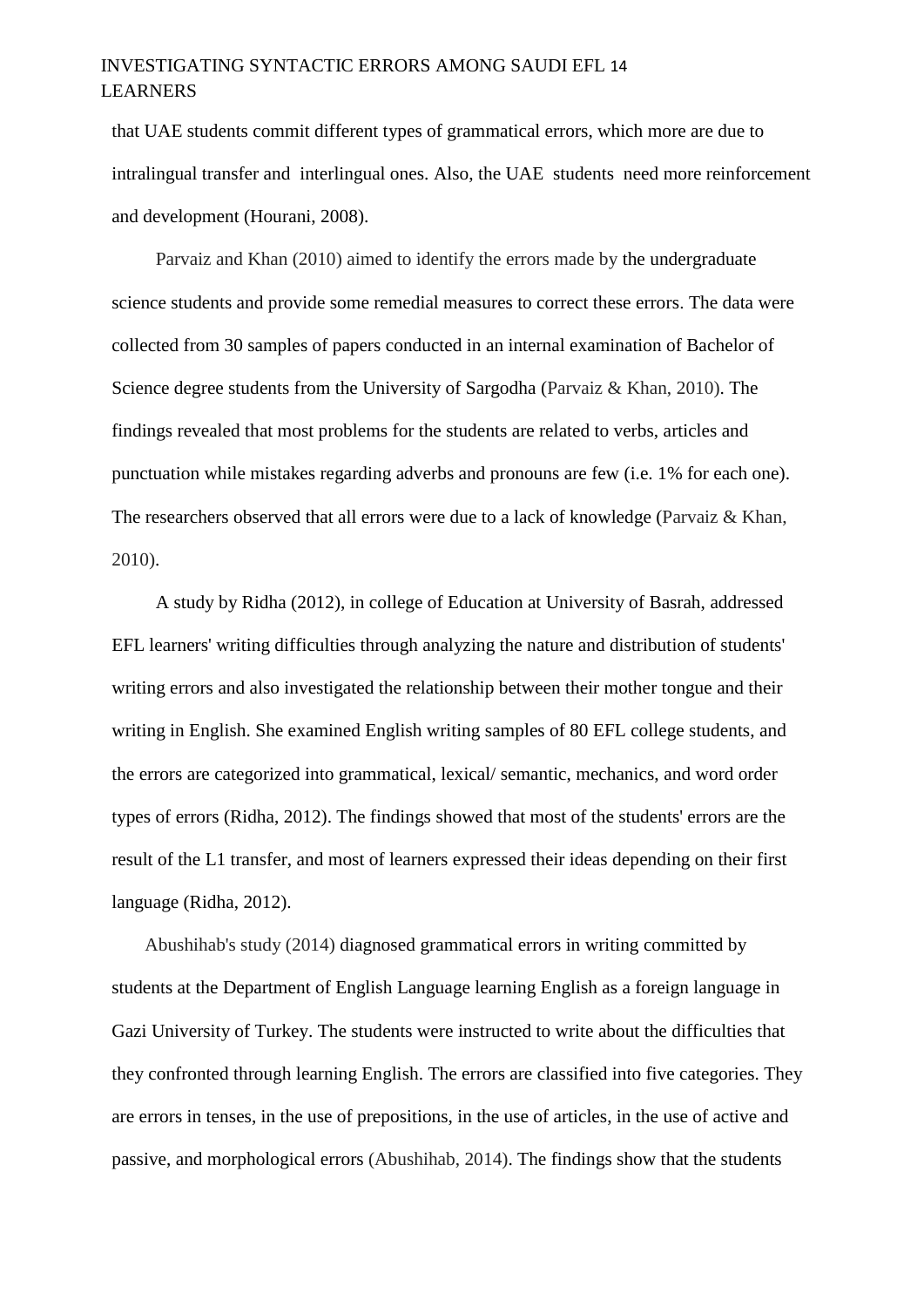## INVESTIGATING SYNTACTIC ERRORS AMONG SAUDI EFL 15 LEARNERS

made 179 grammatical errors. They are 27 errors are in tenses, 50 errors in the use of prepositions,52 errors in the use of articles, 17 errors in the use of passive and active voice and 33 were morphological errors (Abushihab, 2014).

Rahimi and Taheri's study (2016) examined the different grammatical errors that are committed by Iranian university students with different levels. The students were selected based on the result of Oxford Proficiency Test that aims to determine the levels of the university students. The data were collected through two judgment tests and one completion test in order to find out the errors. The result revealed that the wrong use of errors that made by students was more than the omission or addition of errors, and the major problem was with prepositions, particularly in the use "of/ from". The researchers noted that these errors were the result of both inter-lingual and intra-lingual interferences (Rahimi and Taheri's, 2016).

Usha and Kader (2016) carried out a study to reveal the syntactic and morphological errors in the English language and the causes of these errors from the perception of secondary school teachers. The data were collected from 280 secondary school students of Kerala using language acquisition test and questionnaire. The finding of the study showed that agreement in auxiliaries, word order, articles, tenses and prepositions are the most obvious syntactic errors (Usha & Kader, 2016). The findings also showed that the failure to use the marker ( er), affixation and compound related errors and conversion related errors are the most obvious morphological errors. From the perception of teachers, the attitude of students, intralingual and interlingual interference, the method of teaching and the teacher factor were the main causes behind these errors (Usha & Kader, 2016).

A study by Gedion, Tati, and Peter (2016) investigated syntactic errors in the composition of Malaysian ESL learners. This study included 50 multilingual learners who speak their own mother tongue, Malay as a second language and English as a foreign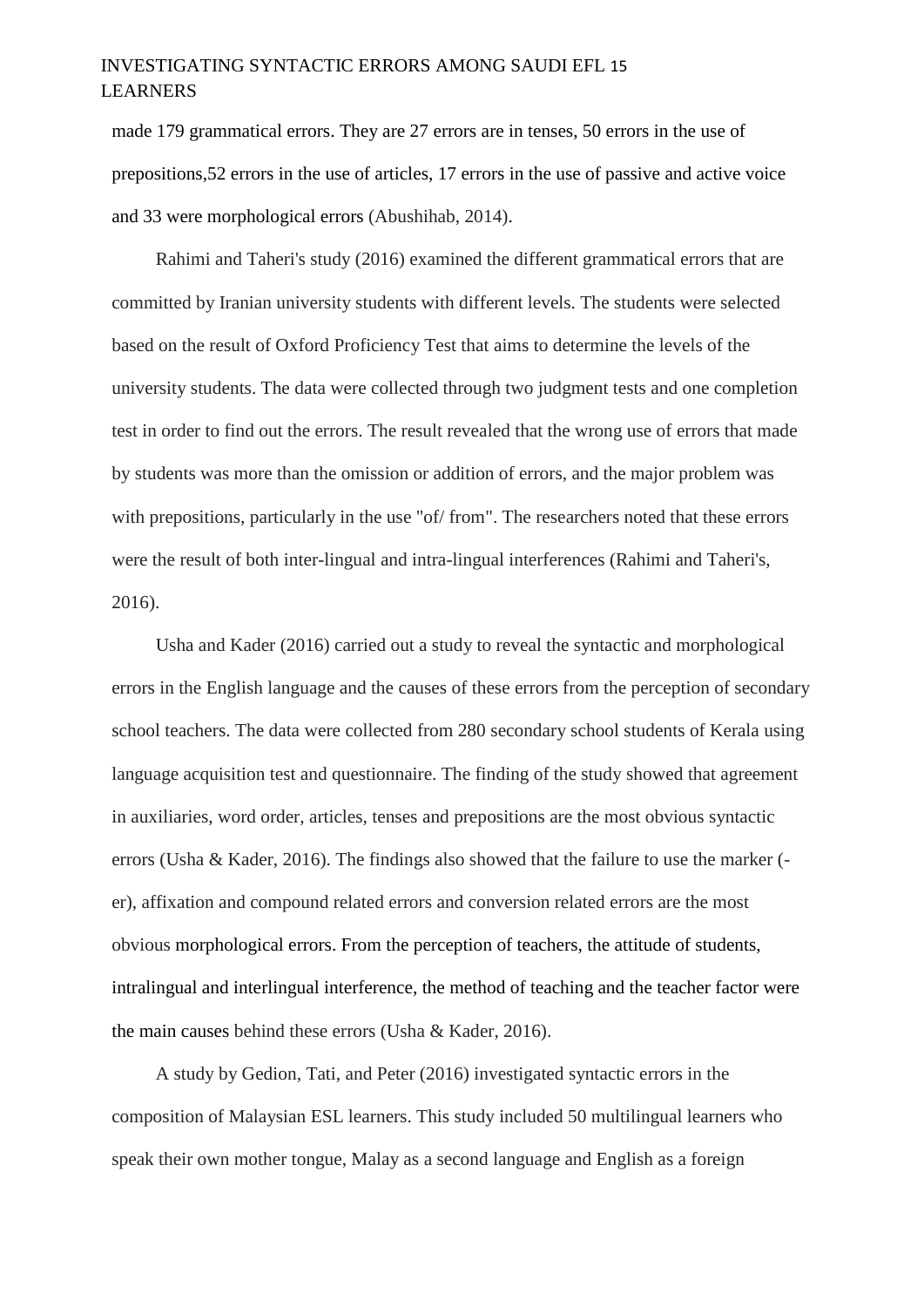### INVESTIGATING SYNTACTIC ERRORS AMONG SAUDI EFL 16 LEARNERS

language. The data were collected from the learners' descriptive essays. The results showed that the first frequent errors were associated with verbs, the second ones with spelling, the third ones with sentence fragments and the fourth ones with punctuation (Gedion et al., 2016). Moreover, the findings revealed that these errors were the result of mother tongue interference, insufficient grammar and vocabulary knowledge, repetition, redundant lexical choice, bad sentence formation and developmental errors (Gedion et al., 2016).

#### **2.3 Conclusion**

As a result of the above review, it can be concluded that writing plays an essential role in pedagogy; which is considered an indicator for the progress of the students' level. The significance of writing supports the need for this current study to investigate different types of syntactic errors made by Saudi EFL secondary students. This study stands side by side with the writing system of Saudi education in foreign language learning.

The review of literature guided the researcher to use an appropriate instrument in this study. The researcher adopted Corder's 1960 EA to analyze the syntactic errors of writing samples since this analysis considers errors as a step of learning and predictable process. The researcher concentrated mainly on syntactic errors as well as grammatical errors due to the purpose of the current study. As it is evident from the many studies reviewed earlier, the researcher concluded that there are both different and similar syntactic errors among students in different places due to different factors in one situation from another.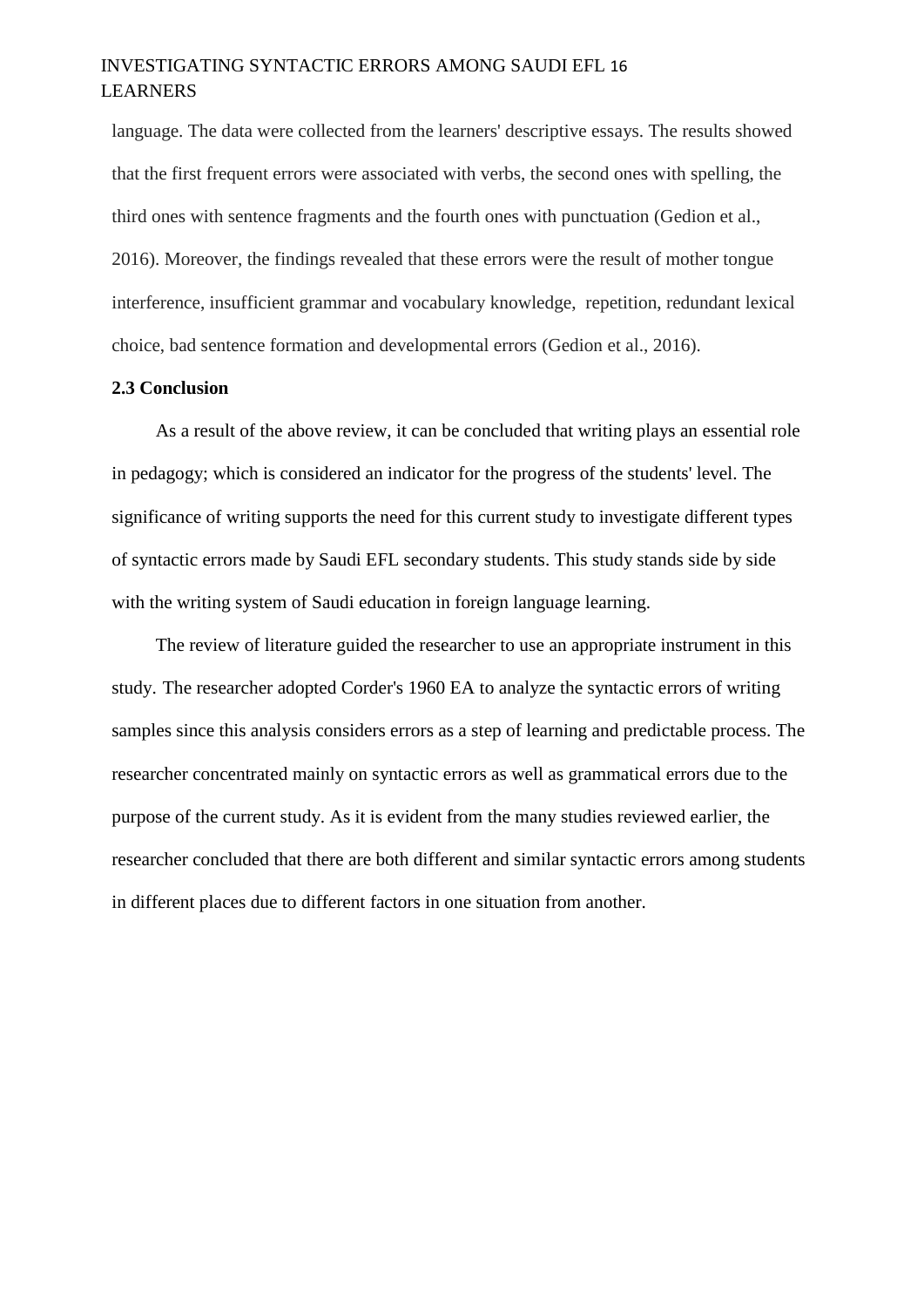#### **Chapter Three**

#### **3. Research Method and Procedures**

This chapter describes the research methodology and procedures of the study. This chapter is divided into three sections. The first section includes the description of the research method , the population and sample of the study. The second section offers an explanation of the research instrument and its validity and reliability. The third section deals with the research procedures followed in this study: (a) the research process, (b) the data collection and (c) the data analysis.

#### **3.1. The Research Method**

The study aims to identify and analyze syntactic writing errors that were made by EFL secondary students in Saudi Arabia and identify their causes. Although the study used a task to investigate the errors, data were analyzed in numerical outcomes. The Error Analysis Matrix (Ali El-Deen, 2014) was used to calculate the syntactic errors from the students' samples using a 1/0 scale as well as the percentage of each error.

#### **3.1.1 Participants of the Study**

The population of the study consisted of 15 female students of the third secondary grade enrolled in Third Secondary School for Females in Al-Quway'iyah. The age average of the participants was 17 years old. Moreover, the participants of this study were chosen randomly.

The participants were informed about the purpose of the study and its importance. All students were informed that their names would be kept anonymous in order to help them answer the questions freely without anxiety. The researcher gave the students a diagnostic test (see Appendix A) in order to examine the errors, and the outcomes were analyzed and explained.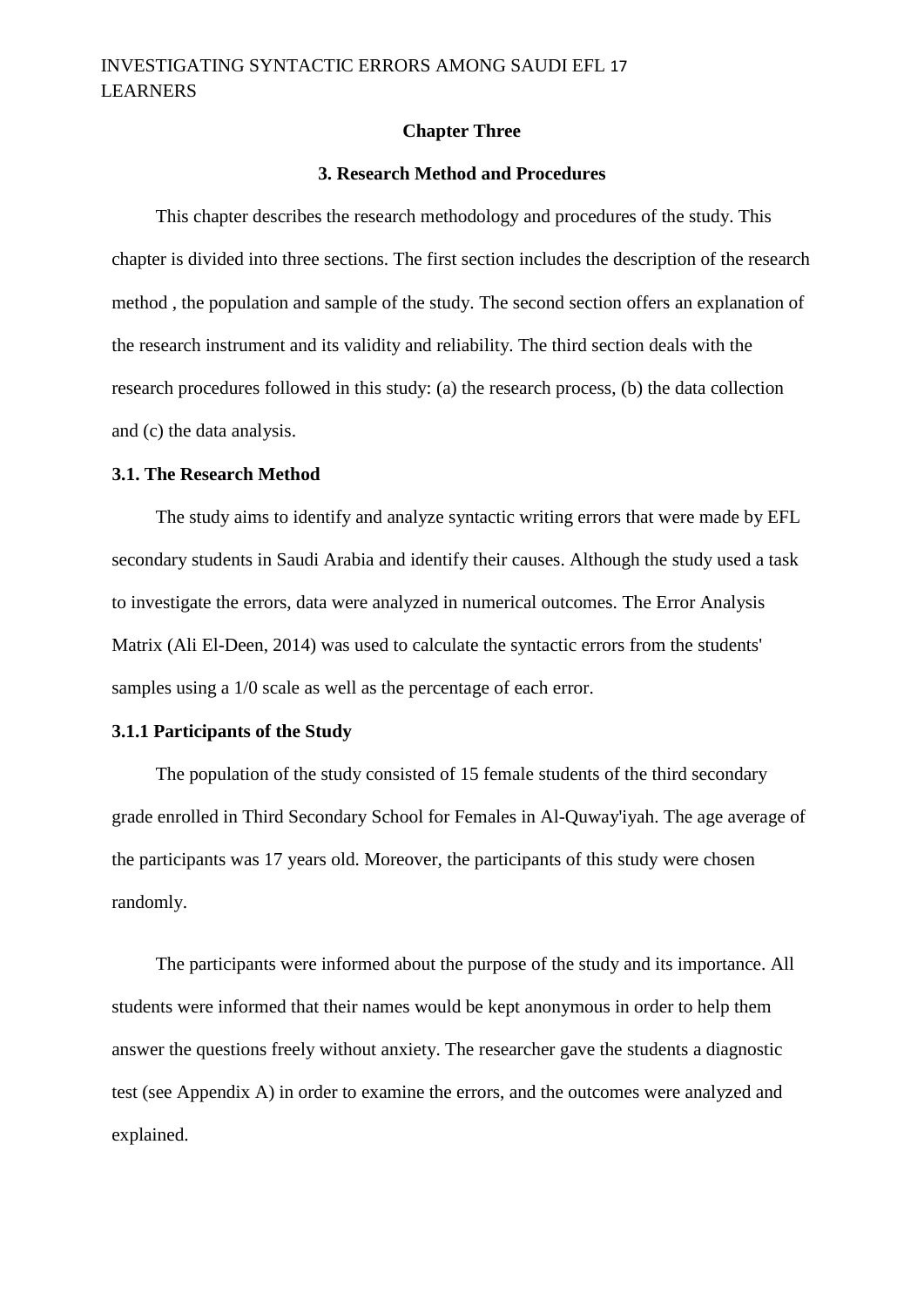## INVESTIGATING SYNTACTIC ERRORS AMONG SAUDI EFL 18 LEARNERS

#### **3.2. The Research Instrument**

#### **3.2.1. Design of the Study**

Corder (1981) distinguished between two types of elicitation: (a) clinical and (b) experimental. Corder (1981) said, "The CE requires the learner to produce any voluntary data orally or in writing, while experimental methods use special tools to elicit data containing specific linguistic items" (p. 29). In this study, the students' errors were examined using the clinical elicitation method (CE). To achieve the aim of the study, the researcher elicited the errors using a diagnostic test.

The diagnostic test is designed by the researcher. It consisted of three different topics that were given to the students. The students were instructed to write a composition about one of them. The option of different topics let each student choose one that she was interested in or familiar with. These topics were chosen carefully as appropriate to the students' level as EFL secondary students. Thus, they encouraged the students to express and produce as much as they could. The duration of the test was 45 minutes.

Based on the purpose of the current study; which aims to investigate the syntactic errors committed by EFL learners through writing, a set of syntactic error categories were examined, as proposed by Ngangbam (2016).

1. Adjectives and adjectives phrase errors.

- 2. Adverbs and adverb phrase errors.
- 3. Noun–phrase errors.
- 4. Sentence structure errors
- 5. Word order errors.

#### **3.2.2. Instrument Validity**

"A test is said to be valid if it measures accurately what it is intended to measure" (Hughes, 2003, p. 26). The diagnostic writing test is designed by the researcher and validated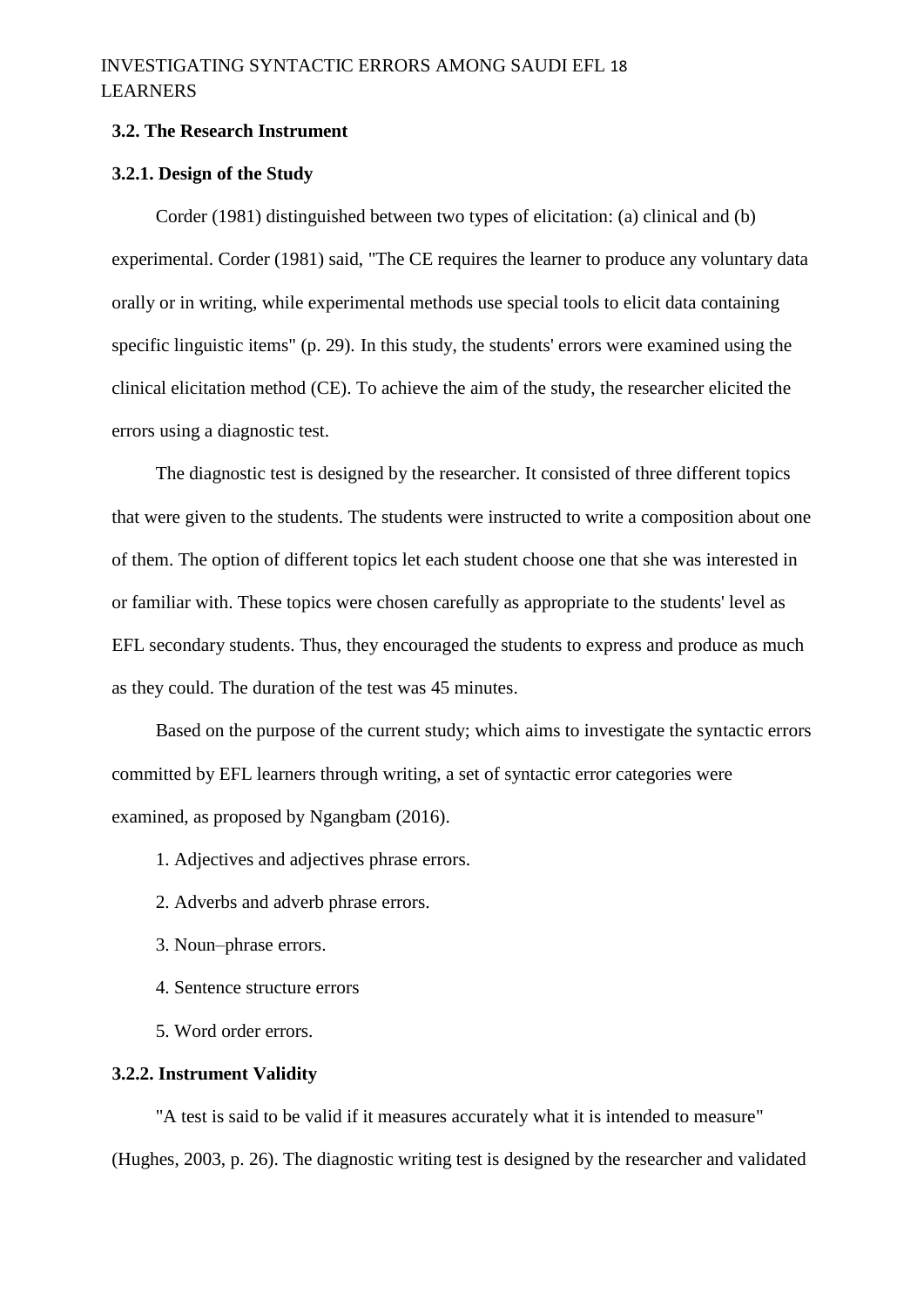## INVESTIGATING SYNTACTIC ERRORS AMONG SAUDI EFL 19 LEARNERS

by a panel of raters of three EFL instructors who had a lot of experience in teaching EFL. The modifications were made based on their recommendations, and the comments were taken into account in building the format of the test and choosing the optional topics. The diagnostic writing test question and its topics were agreed upon as valid.

#### **3.2.3. Instrument Reliability**

To ensure the reliability of the test, inter-rater reliability was used. The diagnostic writing test was applied to a pilot sample of five students who were not included in the study. The students' errors were calculated and identified by two raters: the researcher and one other instructor. The students' errors identified by Rater 1 are listed in Table 1 while those identified by Rater 2 are listed in Table 2.

Table 1

| <b>Rater 1</b>                   |              |                |                |              |                |                |  |  |  |  |  |  |
|----------------------------------|--------------|----------------|----------------|--------------|----------------|----------------|--|--|--|--|--|--|
| <b>Error Categories</b>          | S1           | S <sub>2</sub> | S <sub>3</sub> | <b>S4</b>    | S <sub>5</sub> | <b>Total</b>   |  |  |  |  |  |  |
| Error in the use of nouns        | $\Omega$     | $\theta$       | $\theta$       | 1            | $\Omega$       | 1              |  |  |  |  |  |  |
| Error in the use of articles     | $\mathbf{1}$ | $\mathbf{1}$   | $\mathbf{1}$   | $\mathbf{1}$ | $\Omega$       | $\overline{4}$ |  |  |  |  |  |  |
| Error in the use of pronouns     | $\mathbf{1}$ | $\mathbf{1}$   | $\mathbf{1}$   | $\Omega$     | $\mathbf{1}$   | $\overline{4}$ |  |  |  |  |  |  |
| Error in the use of verbs        | $\mathbf{1}$ | $\overline{0}$ | $\mathbf{1}$   | $\mathbf{1}$ | $\mathbf{1}$   | $\overline{4}$ |  |  |  |  |  |  |
| Error in the use of prepositions | 1            | $\mathbf{1}$   | 1              | 1            | $\Omega$       | $\overline{4}$ |  |  |  |  |  |  |
| Error in the use of adjectives   | $\Omega$     | $\Omega$       | 1              | $\Omega$     | $\Omega$       | $\mathbf{1}$   |  |  |  |  |  |  |
| Error in the use of adverbs      | $\Omega$     | $\Omega$       | $\theta$       | $\Omega$     | $\Omega$       | $\theta$       |  |  |  |  |  |  |
| Error in the use of conjunction  | $\mathbf{1}$ | $\mathbf{1}$   | 1              | $\mathbf{1}$ | $\mathbf{1}$   | 5              |  |  |  |  |  |  |
| Error in sentence fragments      | $\Omega$     | $\mathbf{0}$   | $\mathbf{1}$   | $\mathbf{1}$ | 1              | $\overline{3}$ |  |  |  |  |  |  |
| Error in syntax                  | $\mathbf{1}$ | $\mathbf{1}$   | 1              | $\mathbf{1}$ | $\mathbf{1}$   | 5              |  |  |  |  |  |  |

#### *Error Analysis Matrix: Errors Identified by Rater 1*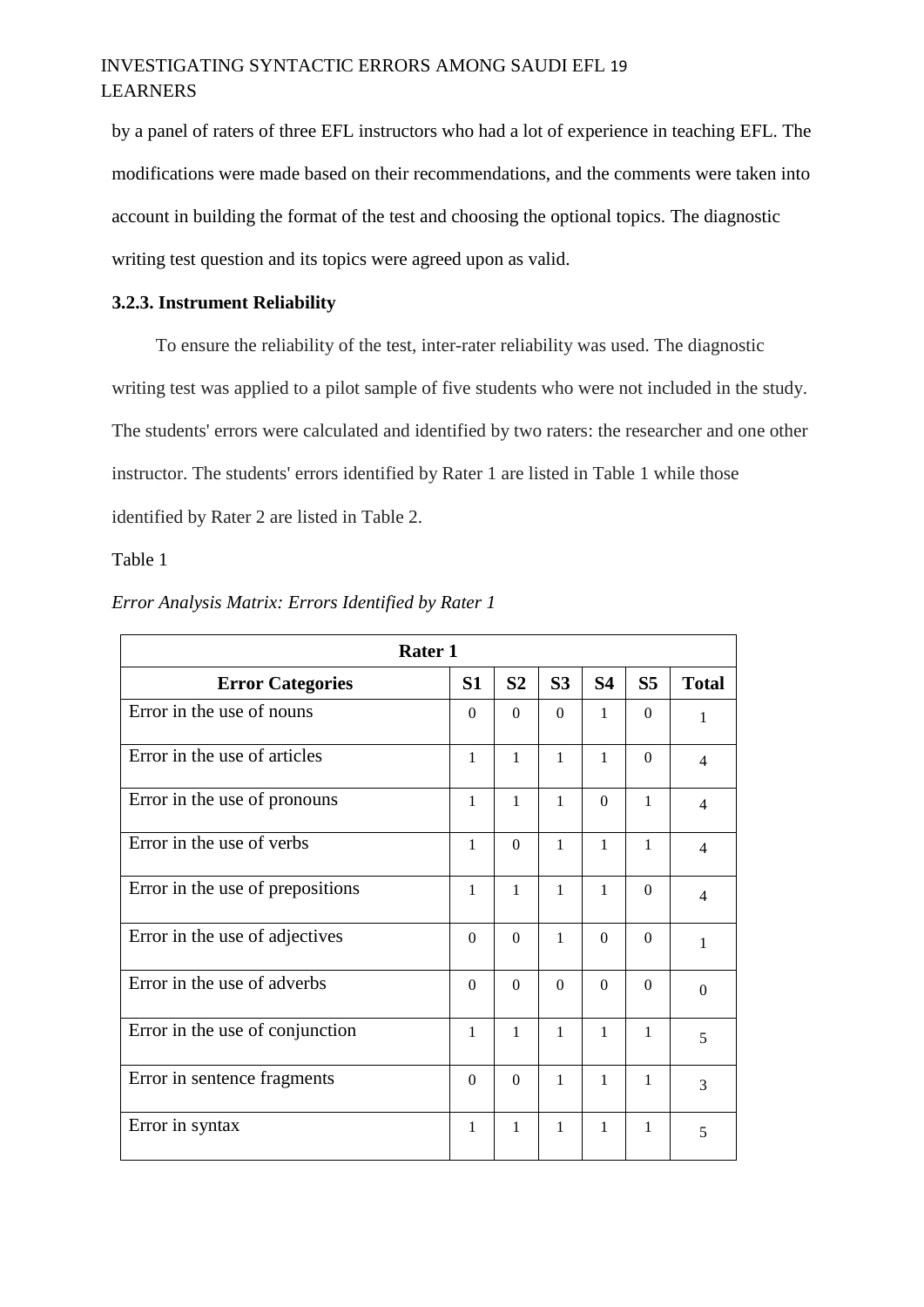## INVESTIGATING SYNTACTIC ERRORS AMONG SAUDI EFL 20 LEARNERS

| Error in lexicon          | $\theta$ | $\Omega$ | $\theta$ |   |  |
|---------------------------|----------|----------|----------|---|--|
| Error in punctuation      |          |          |          |   |  |
| Error in spelling         |          |          | 1        |   |  |
| Error in capitalization   | 1        |          |          | 1 |  |
| Error in subject omission | $\theta$ | $\Omega$ |          |   |  |

\* S1, S2, S3, etc., refer to the sample (S) and the number (1 or 2 or 3...etc) of the student.

#### Table 2

## *Error Analysis Matrix: Errors Identified by Rater 2*

|                                  | Rater <sub>2</sub> |                  |                  |              |                |                          |  |  |  |  |  |  |
|----------------------------------|--------------------|------------------|------------------|--------------|----------------|--------------------------|--|--|--|--|--|--|
| <b>Error Categories</b>          | S <sub>1</sub>     | S <sub>2</sub>   | S <sub>3</sub>   | <b>S4</b>    | S <sub>5</sub> | <b>Total</b>             |  |  |  |  |  |  |
| Error in the use of nouns        | $\Omega$           | $\Omega$         | $\mathbf{1}$     | $\Omega$     | $\Omega$       | $\mathbf{1}$             |  |  |  |  |  |  |
| Error in the use of articles     | $\mathbf{1}$       | $\mathbf{1}$     | $\mathbf{1}$     | $\mathbf{1}$ | $\overline{0}$ | $\overline{4}$           |  |  |  |  |  |  |
| Error in the use of pronouns     | $\mathbf{1}$       | $\mathbf{1}$     | $\mathbf{1}$     | $\Omega$     | $\mathbf{1}$   | $\overline{\mathcal{A}}$ |  |  |  |  |  |  |
| Error in the use of verbs        | $\Omega$           | $\mathbf{1}$     | $\mathbf{1}$     | $\mathbf{1}$ | $\mathbf{1}$   | $\overline{4}$           |  |  |  |  |  |  |
| Error in the use of prepositions | $\overline{0}$     | $\mathbf{1}$     | $\mathbf{1}$     | $\mathbf{1}$ | $\mathbf{1}$   | $\overline{\mathcal{A}}$ |  |  |  |  |  |  |
| Error in the use of adjectives   | $\Omega$           | $\Omega$         | $\mathbf{1}$     | $\mathbf{1}$ | $\Omega$       | $\overline{2}$           |  |  |  |  |  |  |
| Error in the use of adverbs      | $\boldsymbol{0}$   | $\boldsymbol{0}$ | $\boldsymbol{0}$ | $\Omega$     | $\overline{0}$ | $\Omega$                 |  |  |  |  |  |  |
| Error in the use of conjunction  | $\mathbf{1}$       | $\mathbf{1}$     | $\mathbf{1}$     | $\mathbf{1}$ | $\mathbf{1}$   | 5                        |  |  |  |  |  |  |
| Error in sentence fragments      | $\Omega$           | $\mathbf{1}$     | 1                | $\mathbf{1}$ | $\mathbf{1}$   | $\overline{\mathcal{L}}$ |  |  |  |  |  |  |
| Error in syntax                  | $\mathbf{1}$       | $\mathbf 1$      | $\mathbf{1}$     | $\mathbf{1}$ | $\mathbf 1$    | 5                        |  |  |  |  |  |  |
| Error in lexicon                 | $\Omega$           | $\mathbf{1}$     | $\mathbf{1}$     | $\mathbf{1}$ | $\Omega$       | 3                        |  |  |  |  |  |  |
| Error in punctuation             | $\mathbf{1}$       | $\mathbf{1}$     | $\mathbf{1}$     | $\mathbf{1}$ | $\mathbf{1}$   | 5                        |  |  |  |  |  |  |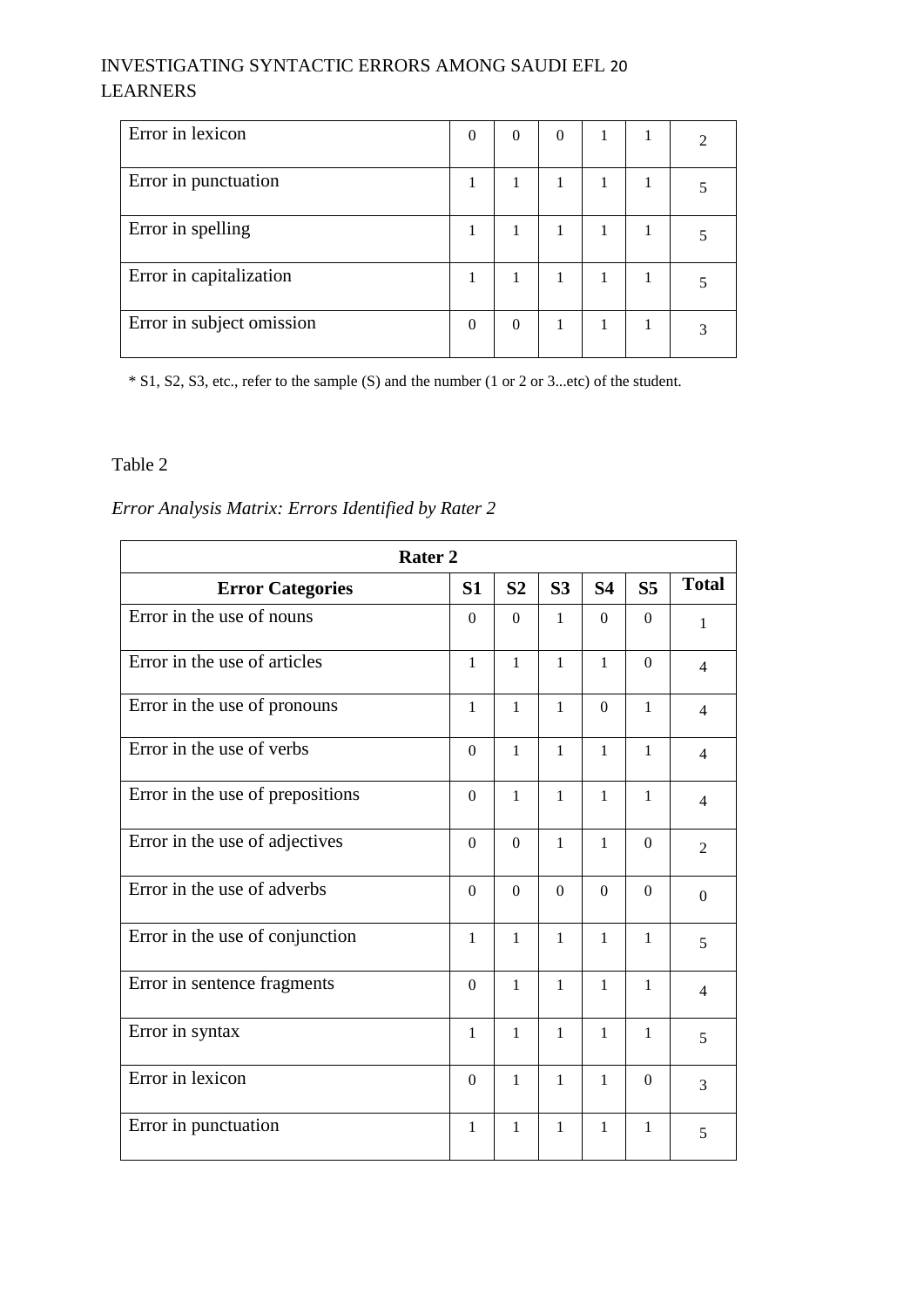## INVESTIGATING SYNTACTIC ERRORS AMONG SAUDI EFL 21 LEARNERS

| Error in spelling         |  |  |  |
|---------------------------|--|--|--|
| Error in capitalization   |  |  |  |
| Error in subject omission |  |  |  |

\* S1, S2, S3, etc., refer to the sample (S) and the number (1 or 2 or 3...etc) of the student.

The Pearson product-moment correlation coefficient was used to calculate the correlation between Rater 1 and Rater 2. For overall errors, the Pearson correlation coefficient *(r*) was 0.8971; which referred to a high amount of reliability. The correlation was significant at the 0.05 level. The *p* value was 0.0390, which indicated a positive relationship between the errors determined by Rater 1 and Rater 2.

#### **3.3. The Research Procedures**

#### **3.3.1. Research Process**

Eight steps were carried out during the research process in order to achieve the purpose of the current study.

- 1. First, the researcher obtained a college letter with the student's affiliation and the purpose of the study listed in it from Al-Imam Muhammad Ibn Saud Islamic University (see Appendix B).
- 2. On April 26, 2017, the researcher requested permission from the Ministry of Education in Al-Quway'iyah in order to conduct the study in one of Al-Quway'iyah's schools. Approval was granted to carry out the study in Third Secondary School for Females in Al-Quway'iyah (see Appendix C).
- 3. The diagnostic test had been designed by the researcher and the validity and reliability of the test had been ensured.
- 4. On April 27, 2017, the researcher provided the Director of Third Secondary School for Females in Al-Quway'iyah with the approval of the Ministry of Education, and the study was carried out.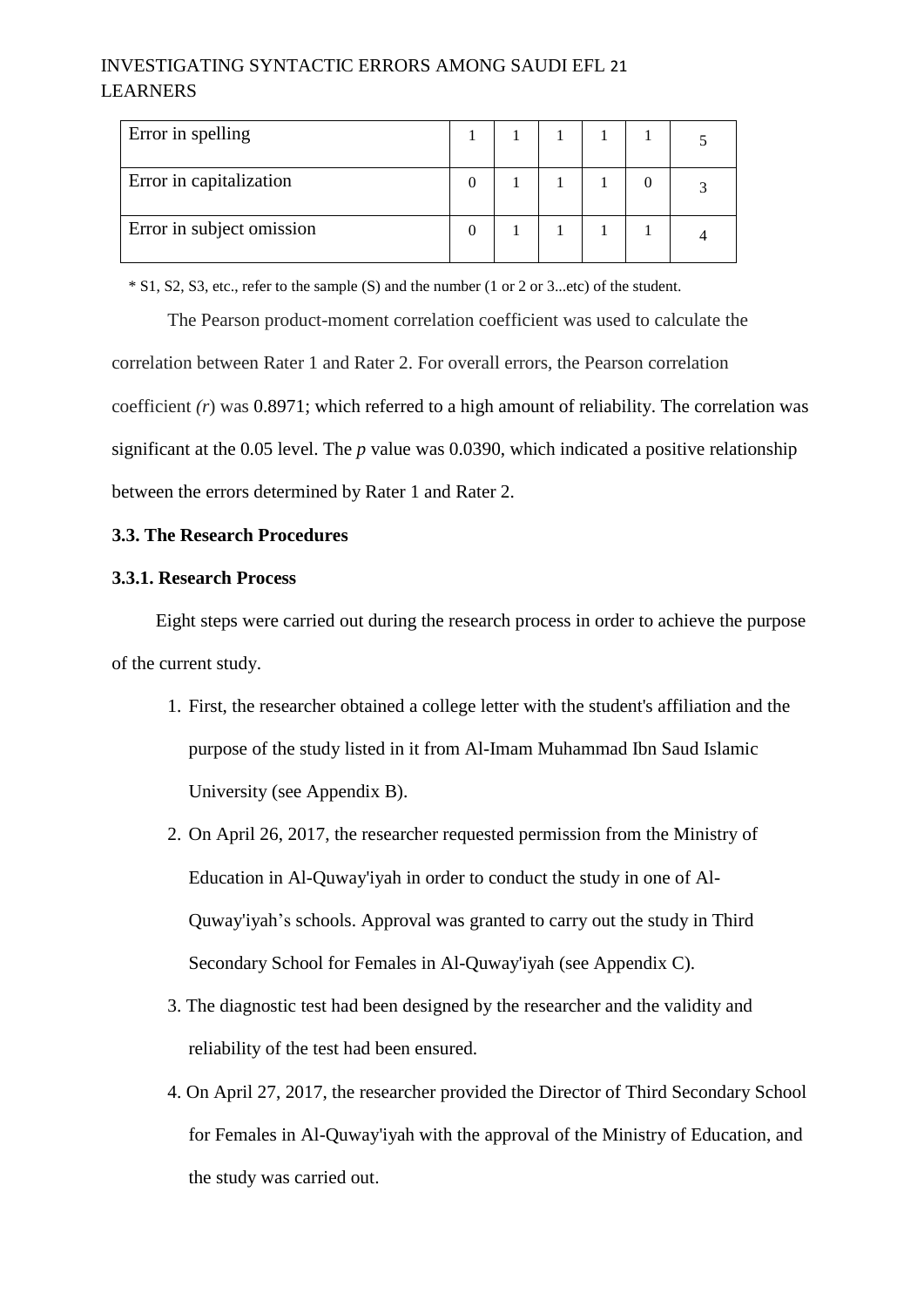## INVESTIGATING SYNTACTIC ERRORS AMONG SAUDI EFL 22 LEARNERS

- 5. After a random selection of 15 students from the third secondary grade, the diagnostic writing test was administrated by the researcher. The English language teacher in the same school cooperated with the researcher to facilitate the process of the study.
- 6. The participants were informed about the purpose of the study and its importance and that their names would be anonymous.
- 7. The test was given to the participants, and it continued for 45 minutes.
- 8. The outcomes were collected from the diagnostic test and analyzed using the Error Analysis Matrix.

#### **3.3.2. Data Collection**

The data for the present study were collected from the compositions of 15 EFL students. The students were given a list of different topics. Once a topic was chosen, the students were required to write and generate the ideas to build an appropriate paragraph with a topic sentence, supporting sentences and a concluding sentence. Afterwards, the data were collected in order to fulfil the data analysis purposes.

#### **3.3.3. Data Analysis**

The aim of analyzing the collected data was to investigate the students' performance in forming syntax in particular and grammar in general. Therefore, four steps were taken to analyze the data (Huang, 2002).

- 1. Data collection
- 2. Identification of errors
- 3. Classification of errors into error types
- 4. A statement of error frequency

The data were collected from the students' samples that were encoded with numbers. The syntactic and grammatical errors were calculated using a 1/0 scale. "1" was given for every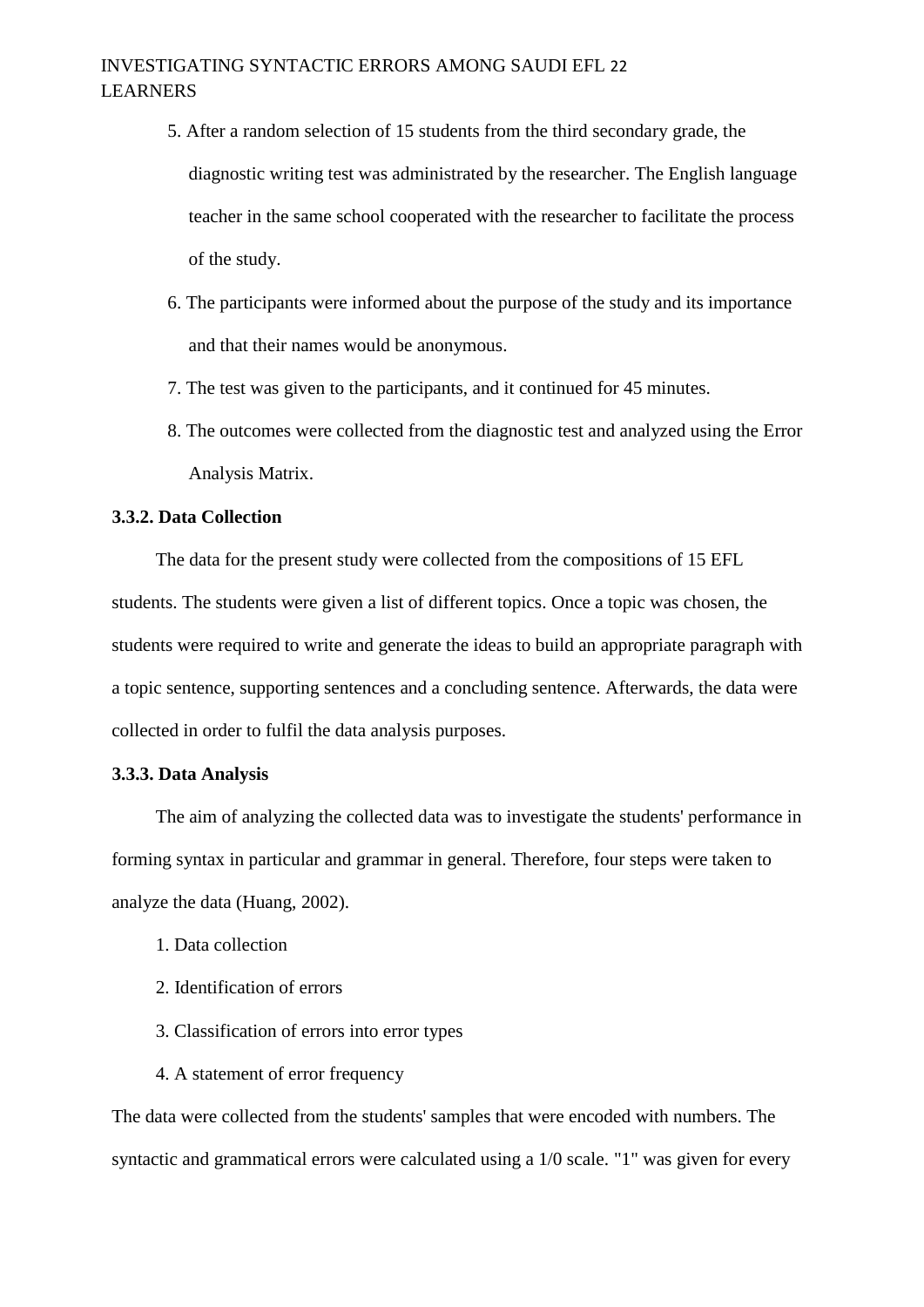## INVESTIGATING SYNTACTIC ERRORS AMONG SAUDI EFL 23 LEARNERS

type of error, and "0" was given where there was no error. The results were analyzed using the Statistical Package for the Social Sciences (SPSS) software program, Version 21. The errors were classified into 15 different categories based on Horney (as cited in Chen, 2006; see Appendix D). Moreover, the test's reliability was tested using Pearson's correlation coefficient.

#### **3. 4. Conclusion**

This chapter explains the research methodology, and the diagnostic writing test was chosen as the research instrument to elicit errors from the students. The validity and reliability of the test were ensured. The test was given to 15 EFL learners, and statistical processes were used to analyze the data in order to answer research questions. Also, this chapter covers the research procedures followed in this study that include the research process, the data collection and the data analysis.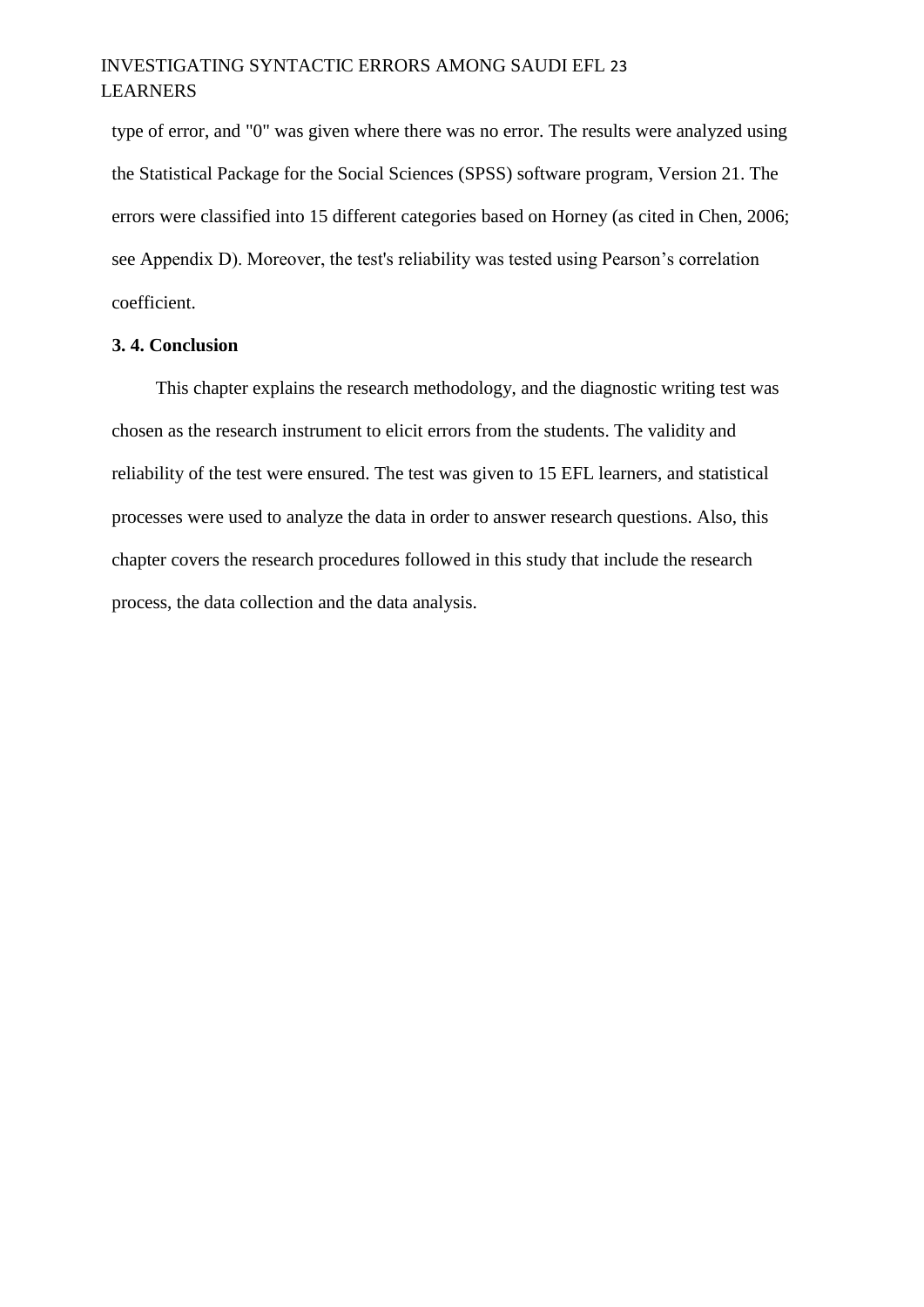#### **Chapter Four**

#### **4. Data Analysis, Results, and Discussion**

This chapter presents the analysis of data and discusses the results of the study, which focused on the investigation of syntactic errors made by EFL learners among Saudi secondary students and the causes of these errors. Also, it concludes with a discussion and results' interpretations. The chapter attempts to answer the two research questions:

1. What are the syntactic errors made by Saudi secondary students in writing?

2. What are the reasons behind the syntactic errors of Saudi secondary students?

In order to answer these research questions, the diagnostic writing test was designed to investigate the errors. The EA used in this study concentrated on the syntactic structure in particular and grammar in general, regardless of the students' writing skills. Therefore, in this study, the writing error score counted grammatical errors only by paying no attention to the ideas, organization, etc.

# **4.1. Findings related to "What are the syntactic errors made by Saudi secondary students in writing?"**

A diagnostic writing test was applied to 15 students of the third secondary grade at Third Secondary School for Females in Al-Quway'iyah. In this test, the participants were asked to write about one topic. The students' writing samples were encoded with numbers rather than names to protect the confidentiality of the students.

The samples were examined and analyzed, and their errors were classified based on Horney (as cited in Chen, 2006) into 15 different categories (see Appendix D). The researcher used the Error Analysis Matrix (Ali El-Deen, 2014) to calculate the errors using a 1/0 scale, and the percentage of each type of errors was computed. The students' errors were identified and the percentage of each error is listed in Table 3.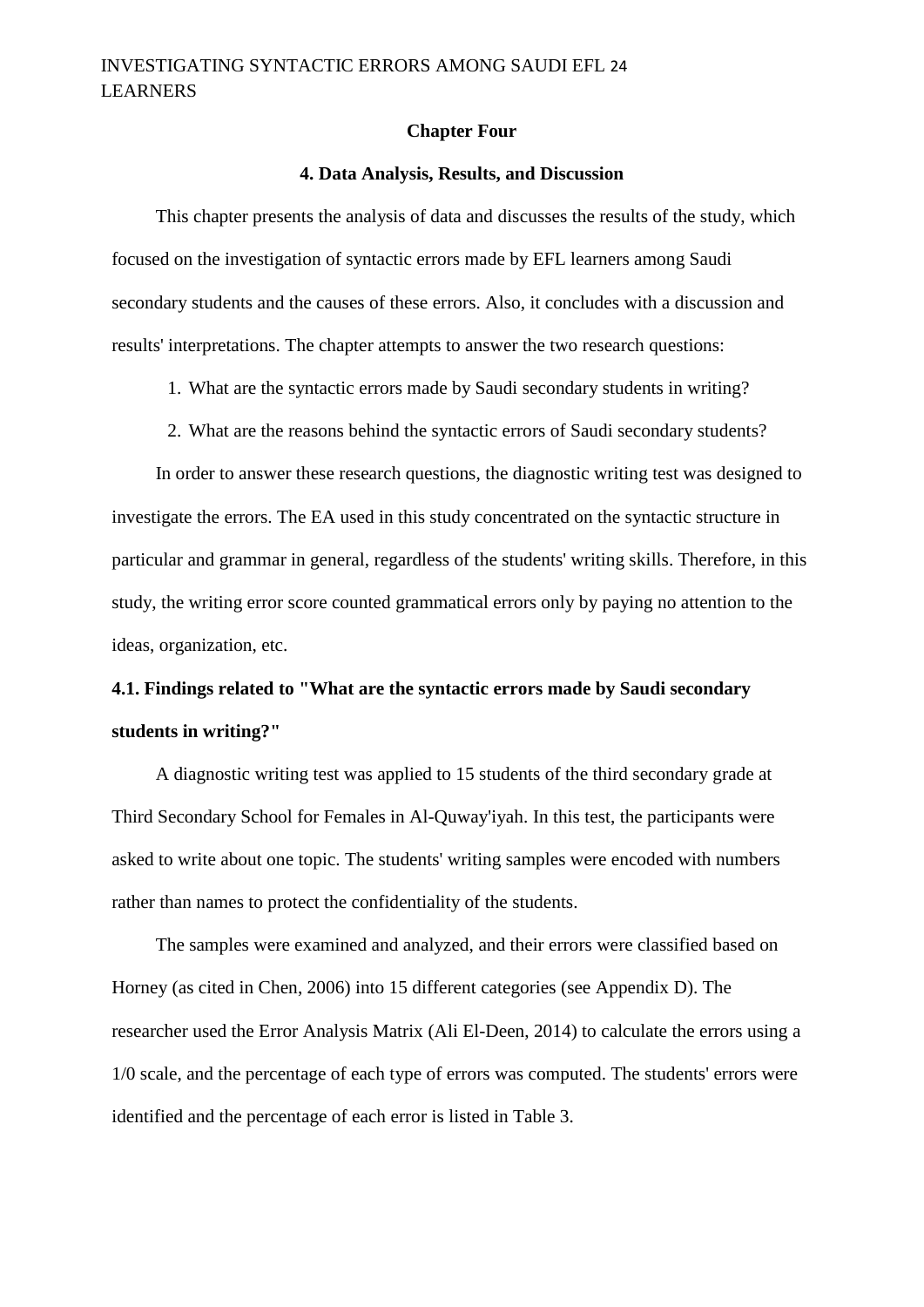## INVESTIGATING SYNTACTIC ERRORS AMONG SAUDI EFL 25 LEARNERS

## Table 3

## *Error Analysis Matrix Showing the Errors that were Identified and the Percentage of Each Error*

| <b>Error Categories</b>          | S <sub>1</sub> | <b>S2</b>    | <b>S3</b>    | <b>S4</b>    | S <sub>5</sub> | S <sub>6</sub> | <b>S7</b>    | S <sub>8</sub> | S9           | <b>S10</b>   | <b>S11</b>   | <b>S12</b>   | <b>S13</b>   | <b>S14</b>   | <b>S15</b>   | <b>Total</b> | %     |
|----------------------------------|----------------|--------------|--------------|--------------|----------------|----------------|--------------|----------------|--------------|--------------|--------------|--------------|--------------|--------------|--------------|--------------|-------|
| Error in the use of nouns        | $\Omega$       | $\Omega$     | $\Omega$     | $\Omega$     | $\Omega$       | $\Omega$       | $\Omega$     | $\mathbf{0}$   | $\Omega$     | $\Omega$     | $\Omega$     | $\mathbf 0$  | $\Omega$     | 1            | $\Omega$     | 1.00         | 6.66  |
| Error in the use of articles     | $\mathbf{1}$   | $\mathbf{1}$ | $\mathbf{1}$ | $\mathbf{1}$ | $\Omega$       | $\mathbf{1}$   | $\mathbf{0}$ | $\mathbf{1}$   | $\mathbf{1}$ | $\mathbf{1}$ | $\Omega$     | $\mathbf{1}$ | $\Omega$     | $\mathbf{1}$ | $\mathbf{1}$ | 12.00        | 80.00 |
| Error in the use of pronouns     | $\Omega$       | $\mathbf{1}$ | $\mathbf{1}$ | $\mathbf{1}$ | $\Omega$       | $\mathbf{1}$   | $\mathbf{0}$ | $\Omega$       | $\mathbf 0$  | $\mathbf 0$  | $\Omega$     | $\mathbf{1}$ | $\mathbf{1}$ | $\Omega$     | $\Omega$     | 6.00         | 40.00 |
| Error in the use of verbs        | $\mathbf{1}$   | $\mathbf{1}$ | $\mathbf{1}$ | $\mathbf{1}$ | $\mathbf{1}$   | $\Omega$       | $\mathbf{1}$ | $\mathbf{1}$   | $1\,$        | $\mathbf 0$  | $\mathbf 0$  | $\mathbf{1}$ | $\mathbf{1}$ | $\Omega$     | $\mathbf{1}$ | 11.00        | 73.33 |
| Error in the use of prepositions | $\Omega$       | $\Omega$     | $\Omega$     | $\Omega$     | $\Omega$       | $\mathbf{1}$   | $\mathbf{1}$ | $\mathbf{1}$   | $\mathbf{1}$ | $\mathbf{1}$ | $\Omega$     | $\mathbf{1}$ | $\Omega$     | $\mathbf{0}$ | $\Omega$     | 6.00         | 40.00 |
| Error in the use of adjectives   | 1              | $\mathbf 0$  | $\mathbf 0$  | 0            | $\mathbf{1}$   | $\Omega$       | $\Omega$     | $\mathbf{0}$   | $\mathbf 0$  | $\mathbf 0$  | $\mathbf 0$  | $\mathbf 0$  | $\mathbf{1}$ | $\Omega$     | $\Omega$     | 3.00         | 20.00 |
| Error in the use of adverbs      | $\Omega$       | $\Omega$     | $\Omega$     | $\Omega$     | $\Omega$       | $\Omega$       | $\Omega$     | $\mathbf{0}$   | $\Omega$     | $\Omega$     | $\Omega$     | $\Omega$     | $\Omega$     | $\Omega$     | $\Omega$     | 0.00         | 0.00  |
| Error in the use of conjunction  | 1              | 1            | $\Omega$     | $\Omega$     | $\mathbf{1}$   | $\mathbf{1}$   | $\mathbf{1}$ | $\mathbf{1}$   | $\mathbf{1}$ | $\mathbf{1}$ | $\Omega$     | $\mathbf{1}$ | $\mathbf{1}$ | 1            | $\Omega$     | 11.00        | 73.33 |
| Error in sentence fragments      | $\mathbf{1}$   | $\mathbf{1}$ | $\mathbf{1}$ | $\Omega$     | $\Omega$       | $\Omega$       | $\mathbf{1}$ | $\mathbf{1}$   | 1            | 1            | $\mathbf 0$  | $\mathbf{1}$ | $\mathbf{1}$ | $\Omega$     | 1            | 10.00        | 66.66 |
| Error in syntax                  | 1              | 1            | 1            | $\mathbf{1}$ | $\mathbf{1}$   | $\mathbf{1}$   | 1            | $\mathbf{1}$   | 1            | $\mathbf{1}$ | 0            | $\mathbf{1}$ | $\mathbf{1}$ | $\Omega$     | 1            | 13.00        | 86.66 |
| Error in lexicon                 | $\Omega$       | $\mathbf{1}$ | $\Omega$     | $\Omega$     | $\mathbf{1}$   | $\mathbf{1}$   | 1            | $\mathbf{1}$   | $\mathbf{1}$ | $\mathbf{1}$ | $\mathbf{1}$ | $\mathbf{1}$ | $\Omega$     | $\Omega$     | 1            | 10.00        | 66.66 |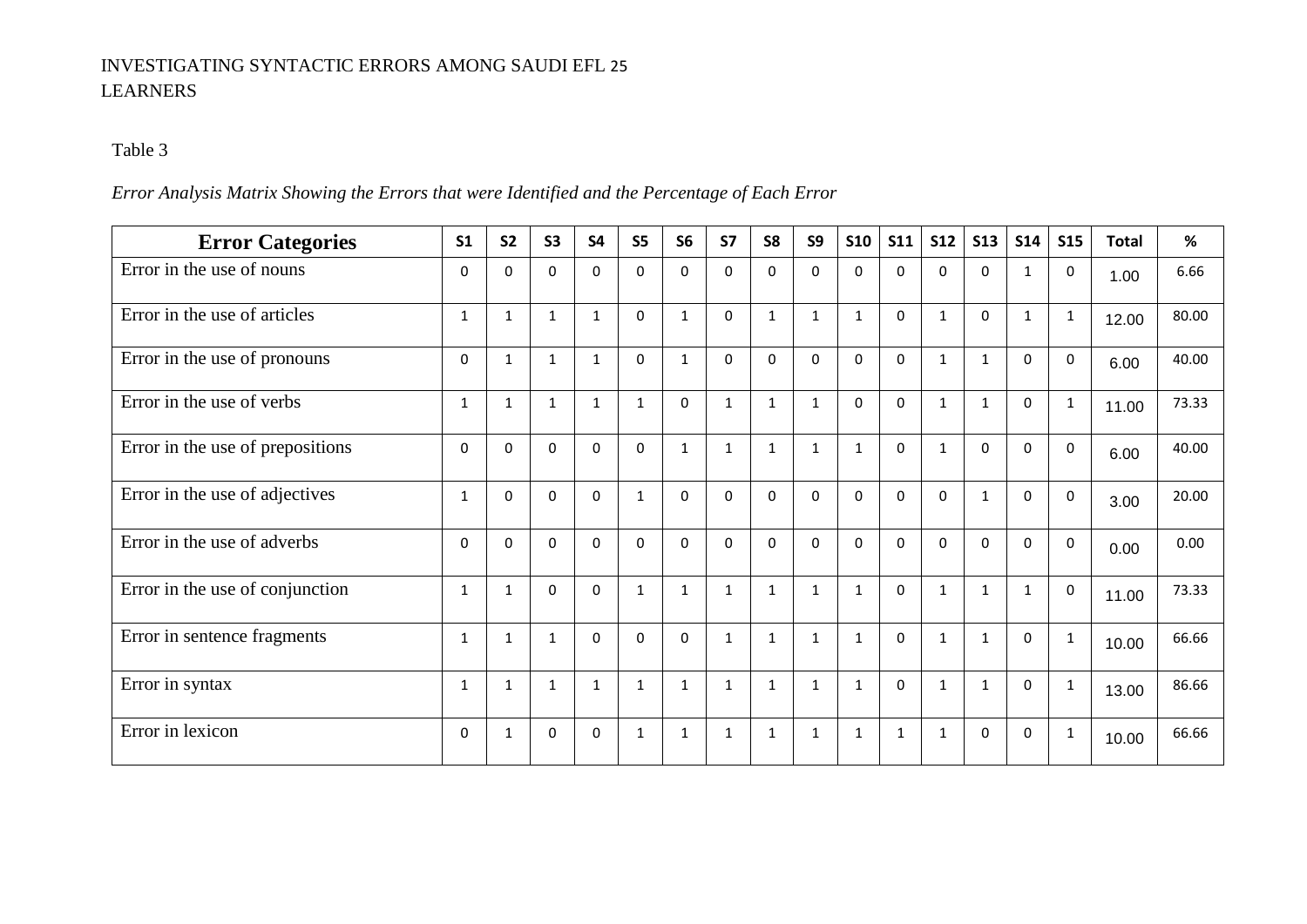## INVESTIGATING SYNTACTIC ERRORS AMONG SAUDI EFL 26 LEARNERS

| Error in punctuation      | 0 |  |   |   |   |  | ᆠ | <b>T</b> | 0        |             | <b>T</b> | 12.00 | 80.00 |
|---------------------------|---|--|---|---|---|--|---|----------|----------|-------------|----------|-------|-------|
| Error in spelling         |   |  |   | 0 |   |  |   | J.       | $\Omega$ |             |          | 12.00 | 80.00 |
| Error in capitalization   | ᅩ |  |   | 0 |   |  | ÷ | 0        | $\Omega$ | $\mathbf 0$ |          | 11.00 | 73.33 |
| Error in subject omission |   |  | 0 | 0 | 0 |  |   | J.       | $\Omega$ |             | 0        | 9.00  | 60.00 |

 $\frac{1}{\sqrt{1 + 1} + 1}$   $\frac{1}{\sqrt{1 + 1} + 1}$   $\frac{1}{\sqrt{1 + 1} + 1}$   $\frac{1}{\sqrt{1 + 1} + 1}$   $\frac{1}{\sqrt{1 + 1} + 1}$   $\frac{1}{\sqrt{1 + 1} + 1}$   $\frac{1}{\sqrt{1 + 1} + 1}$   $\frac{1}{\sqrt{1 + 1} + 1}$   $\frac{1}{\sqrt{1 + 1} + 1}$   $\frac{1}{\sqrt{1 + 1} + 1}$   $\frac{1}{\sqrt{1 + 1} + 1}$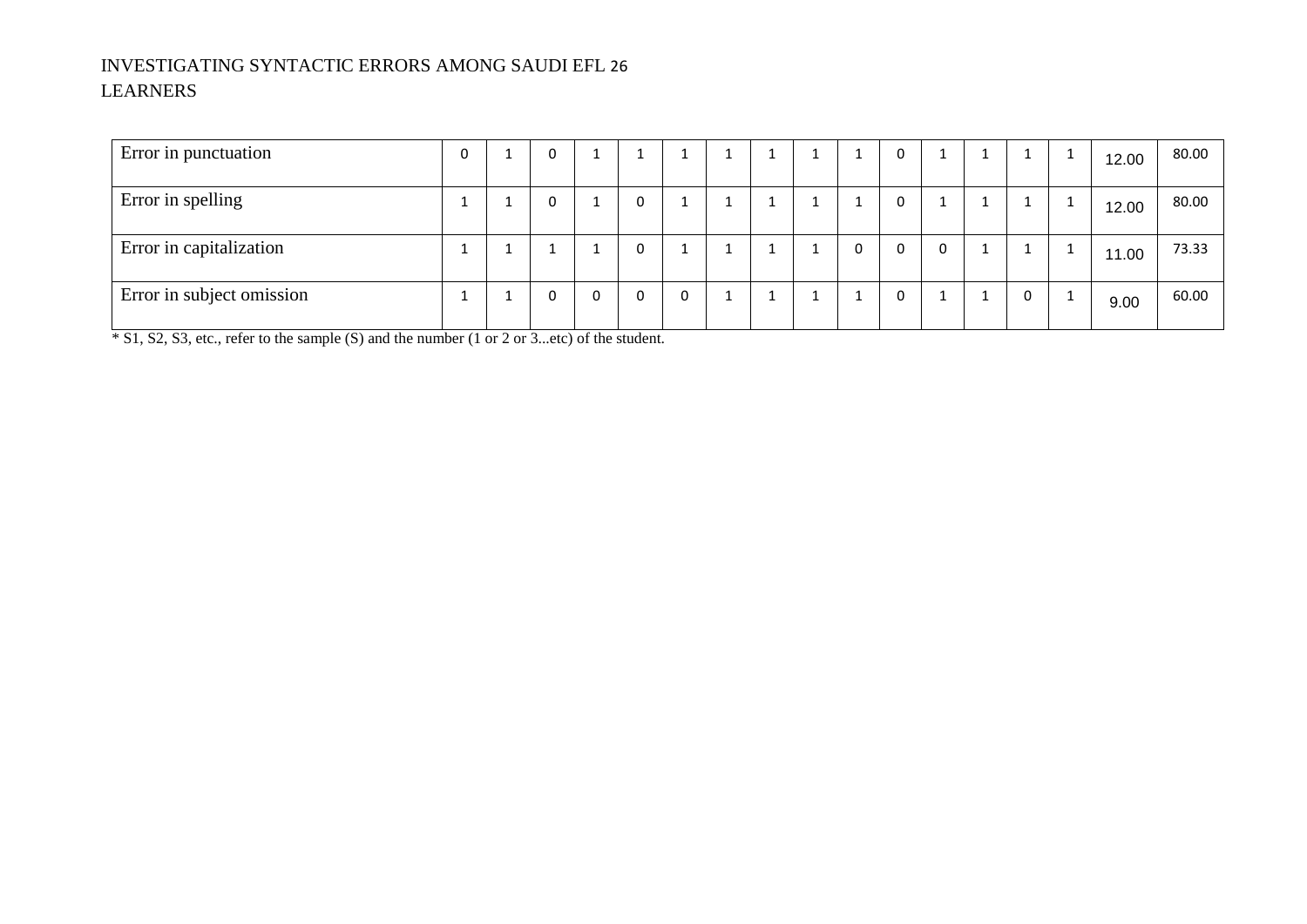## INVESTIGATING SYNTACTIC ERRORS AMONG SAUDI EFL 27 LEARNERS

Figure 1 displays the different categories of errors that were committed by





*Figure 1***.** The percentage of each kind of error made by EFL learners.

Based on the analysis of the computed errors, the learners' errors and their percentages were:

- 1. there are 86.66% of students committed errors in forming syntax.
- 2. there are 80.00% of the students committed errors in using punctuation.
- 3. there are 80.00% of the students made errors in definite and indefinite articles.
- 4. there are 80.00% of the students had spelling errors.
- 5. there are 73.33% of the students committed errors in the use of verbs.
- 6. there are 73.33% of the students committed errors in the use of conjunctions.
- 7. there are 73.33% of the students committed errors in the use of capitalization.
- 8. there are 66.66% of the students had errors in sentence fragments.
- 9. there are 66.66% of the students used wrong word choices.
- 10. there are 60.00% of the students had errors in subject omission.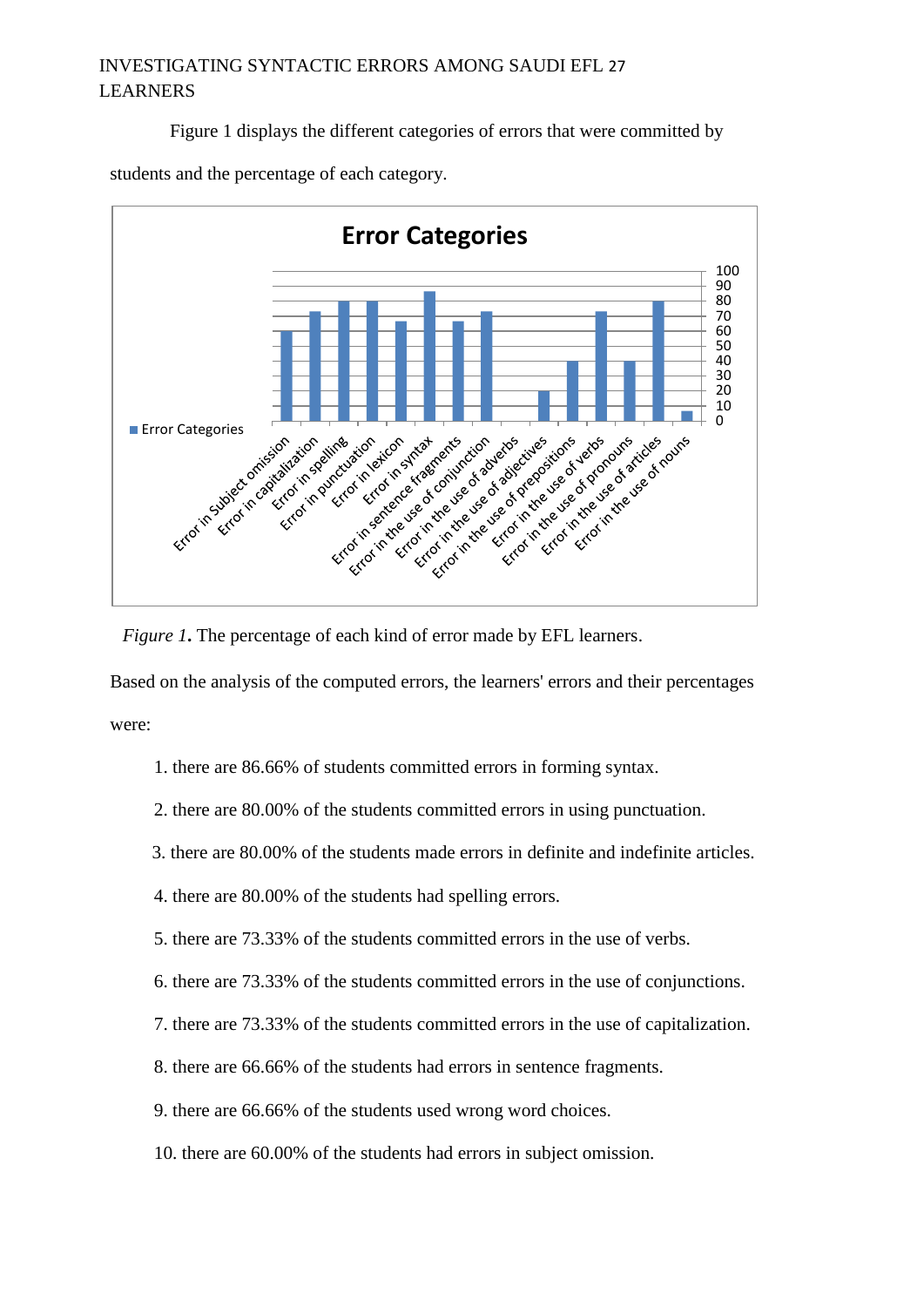### INVESTIGATING SYNTACTIC ERRORS AMONG SAUDI EFL 28 LEARNERS

11. there are 40.00% of the students had errors in the use of pronouns.

12. there are 40.00% of the students had errors in the use of prepositions.

13. there are 20.00% of the students had errors in the use of adjectives.

14. there are 6.66% of the students had errors in the use of nouns.

15. none of the students had errors in the use of adverbs.

Depending on the analysis, the most frequent errors were related to syntax in 86.66% of the students' samples. In Sample 3, for example, a student wrote "....includes, Salta hot....", so the noun "salad" was followed by the adjective "hot". This may be the result of interlingual interference. Also, in Sample 4, a student committed an error when she omitted the verb in "....it Main dish in cantry....", so the sentence must have "is" to be syntactically correct.

The second most frequent errors were related to punctuation, using definite and indefinite articles and spelling in 80% of the students' samples. Regarding punctuation, in Sample 6, for example, a student wrote "I LiKe drinK Juice orange next to My PitZZe" without putting a full stop at the end of the sentence. Also, in Sample 4, a student did not use punctuation to separate the sentences in "I like Kbsah it Main dish in cantry it is delicious...." Based on Jung (2013), "Many may believe using the appropriate punctuation is not important, so students made a lot of errors with punctuation" (p. 133). Thus, a lack of awareness regarding the importance of punctuation may not push the students to learn or use punctuation. As for using definite and indefinite articles, some of the students did not use the article in their sentences. In Sample 3, for instance, a student wrote "dish" rather than "the dish" in "I like dish includes....". Also, in Sample 6, a student wrote "an" rather than "a" in "an pitzze". Finally, most of the students committed errors in the spelling of some words such as "cind" instead of "kind", "string" instead of "strange", "cantry" instead of "country", ... etc.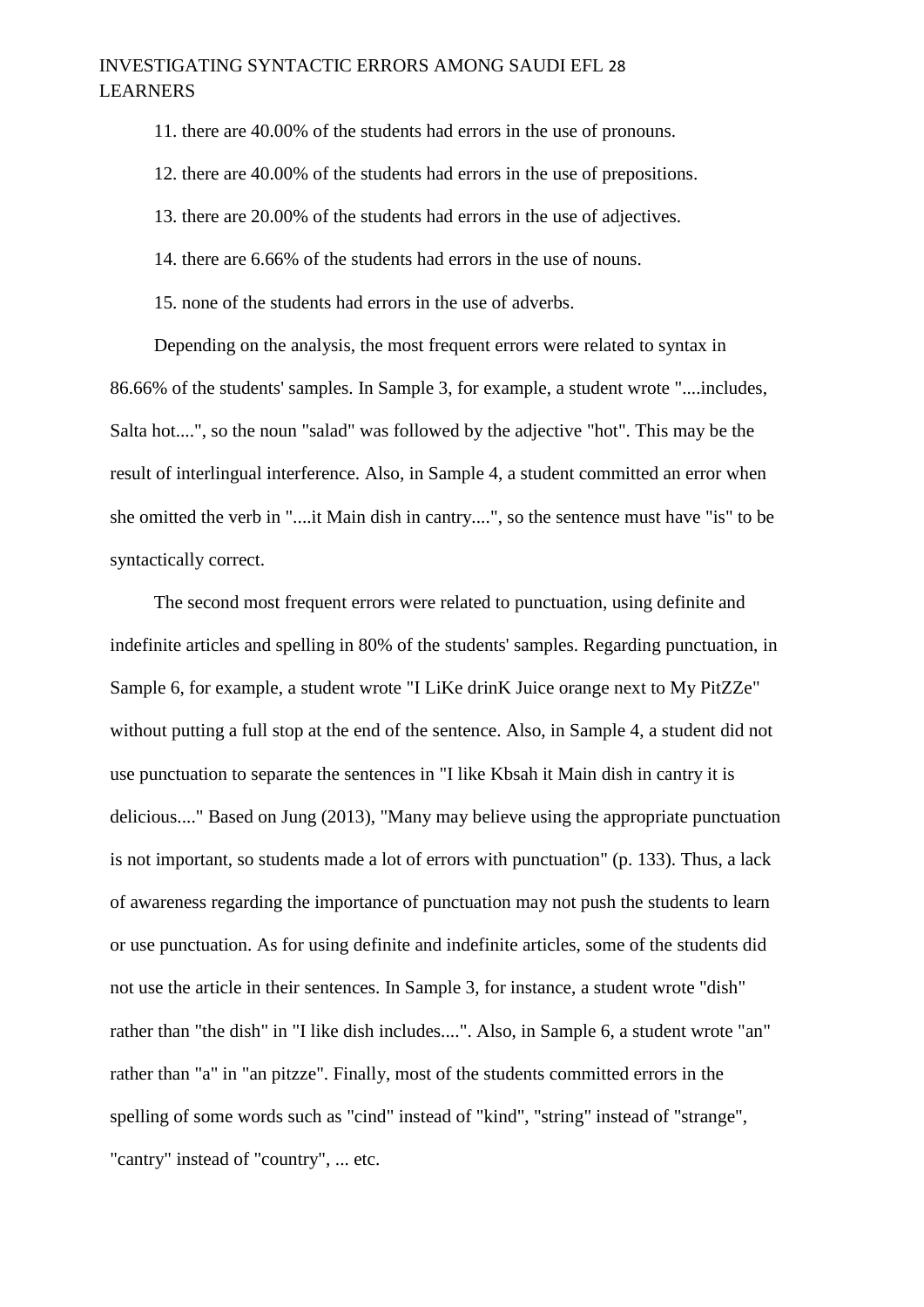## INVESTIGATING SYNTACTIC ERRORS AMONG SAUDI EFL 29 LEARNERS

The third most frequent errors were associated with verbs, conjunctions and capitalization in 73.33% of the students' samples. The students in some samples omitted the auxiliary or the verb such as "she my Friend" in Sample 1, and they added the auxiliary where it should not be as in "I'm love food helthy" in Sample 8. Moreover, the students sometimes did not use conjunctions to join sentences or they repeated the conjunction "and" to separate a series of items without using a comma. Also, 73.33% of the students committed errors in using capitalization such as "My Favourite Food it is Pitzze" in Sample 6.

The fourth most frequent errors were associated with fragments and lexicon in 60.66% of the students' samples. The students made incomplete sentences through writing like "I love so much" as shown in Sample 1 without mentioning the object. Moreover, the students used inappropriate words like "ucludes" in "..., I can ucludes in the supermarket..." as shown in Sample 5.

The other errors were divided between the rest of the error categories. Sixty percent of the students did not include the subject in some sentences such as "....because have characteristics,...." as shown in Sample 1. Also, 40% of the students had errors in using pronouns like using "he" rather than "it" in "....he fesh food and soshy..." as shown in Sample 12. In addition, 40% of the students omitted a preposition where it should not be omitted or added a preposition where it should not be added. Also, 20% of the students made errors in using adjectives like "I am luck" in Sample 1. In this case, the student wrote the noun "luck" rather than the adjective "lucky". Moreover, 6.66% of the students committed errors in using nouns. Finally, although none of the students made errors in using adverbs, this does not mean they were masters in using them. All of the students barely produced adverbs through the process of their writing. If they used an adverb, they wrote a very simple one like "so" in Sample 1: "....I love so much".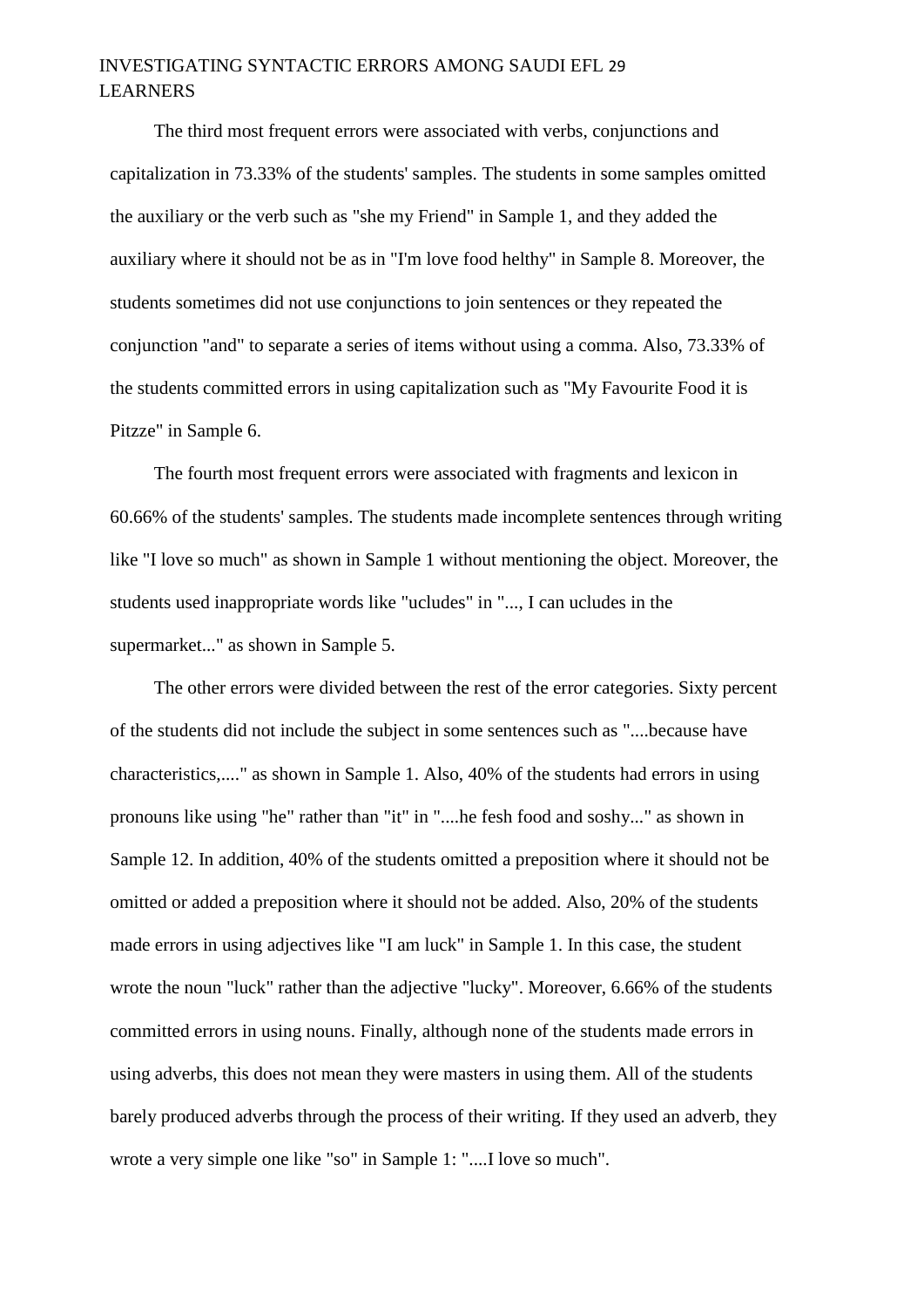## INVESTIGATING SYNTACTIC ERRORS AMONG SAUDI EFL 30 LEARNERS

# **4.2. Findings related to "What are the reasons behind the syntactic errors of Saudi secondary students?"**

It is obvious from the samples of the students that two main factors contributed to the causes of these syntactic errors. One of these two factors was the mother tongue interference (i.e. interlingual interference). Some of the secondary students were following the sentence pattern of their native language. Thus, the difference in the word order of the sentence between two languages produced these syntactic errors. Table 4 shows that 53.33% of the students committed some syntactic errors due to the interlingual interference.

#### Table 4

*Students who Made Some Errors due to Interlingual Interference*

| <b>Coding of the Students'</b> | <b>Errors due to Interlingual</b> |  |
|--------------------------------|-----------------------------------|--|
| <b>Samples</b>                 | <b>Interference</b>               |  |
| S1                             | $\mathbf{1}$                      |  |
| S <sub>2</sub>                 | 1                                 |  |
| S <sub>3</sub>                 | $\mathbf{1}$                      |  |
| <b>S4</b>                      | $\theta$                          |  |
| S <sub>5</sub>                 | $\overline{0}$                    |  |
| <b>S6</b>                      | 1                                 |  |
| S7                             | 1                                 |  |
| <b>S8</b>                      | 1                                 |  |
| S <sub>9</sub>                 | $\mathbf{1}$                      |  |
| <b>S10</b>                     | $\theta$                          |  |
| <b>S11</b>                     | $\mathbf{0}$                      |  |
| <b>S12</b>                     | $\mathbf{1}$                      |  |
| <b>S13</b>                     | $\mathbf{0}$                      |  |
| <b>S14</b>                     | $\mathbf{0}$                      |  |
| S <sub>15</sub>                | $\boldsymbol{0}$                  |  |
| Percentage                     | 53.33%                            |  |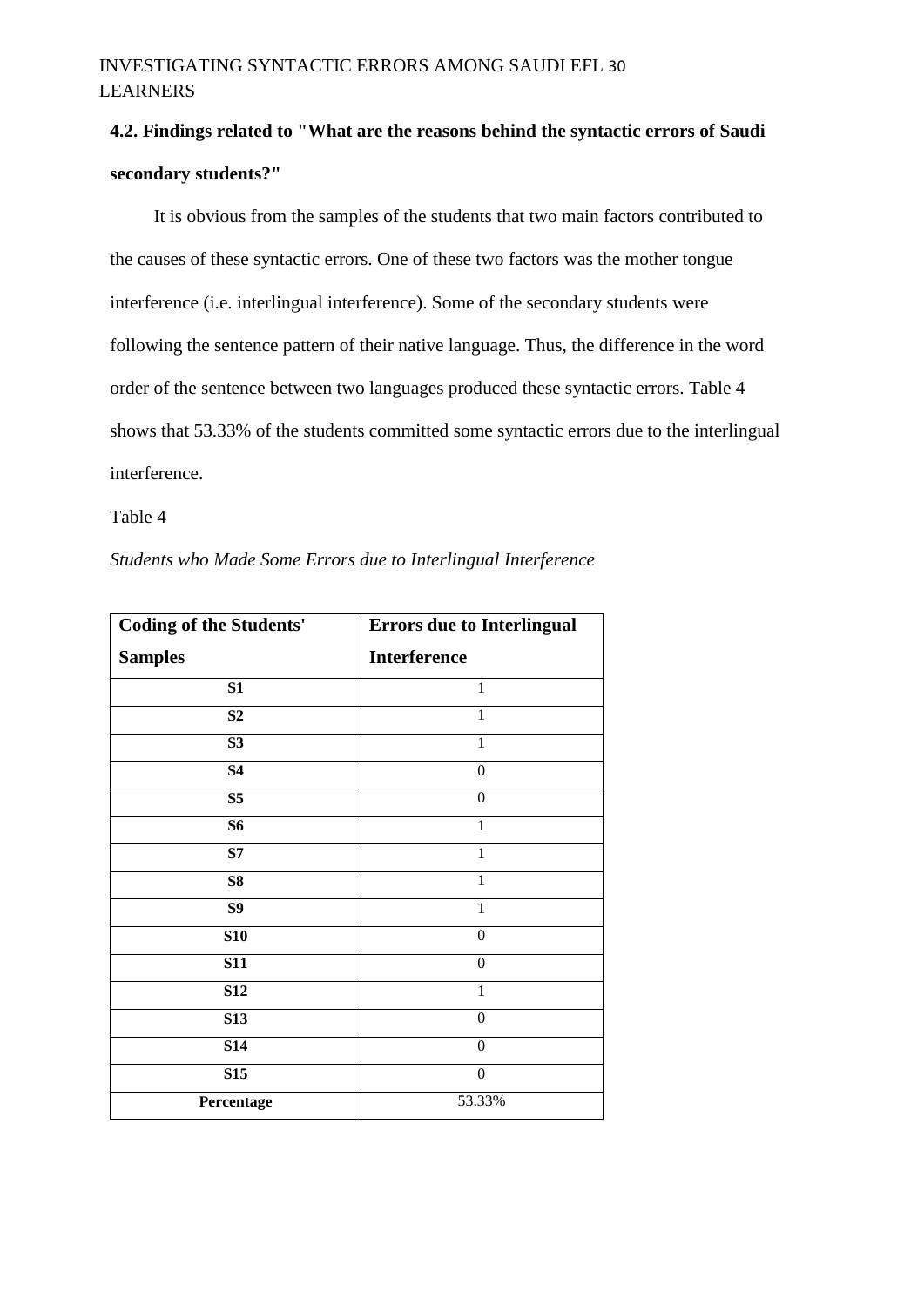## INVESTIGATING SYNTACTIC ERRORS AMONG SAUDI EFL 31 LEARNERS

The other factor is the lack of student knowledge. More than 70% of the students made errors in using syntax, punctuation, articles, spelling, verbs, conjunctions and capitalization. This high percentage of errors reveals how the students lack sufficient knowledge to build a correct grammatical sentence, which leads them to commit these types of syntactic errors.

#### **4.3. Discussion**

Moreover, the results of the study revealed weaknesses in the level of the students' writing in general. Although the students had 45 minutes to write about one of three topics, they barely produced three or four sentences. Also, a few of their sentences were flawless. Moreover, Samples 8 and 9 were almost identical; which indicated that some students may have depended on cheating to write their paragraph. Therefore, these findings provide a clear indicator for the weaknesses of the students' levels in writing in general and syntax in particular.

The results of the analysis of the first question are in agreement with the study findings of Usha and Kader (2016) in that the word order, using articles and using verbs are the most obvious syntactic errors made by EFL learners. Additionally, the study by Gedion et al. (2016) regarding syntactic errors produced similar results to the current study regarding the errors of using verbs, spelling and punctuation being the most frequent errors made by EFL learners. Similarly, the research findings of Parvaiz and Khan (2010) claimed that errors in using verbs, punctuation and articles were the most frequent errors committed by EFL learners while the errors related to adverbs were few  $(1\%)$ .

The result of the analysis of the second question (i.e. mother tongue interference is one of the causes of the EFL students' syntactic errors) is similar to the results of the studies of Abdul-Fattah and El-Hassan (1993), Gedion et al. (2016), Rahimi and Taheri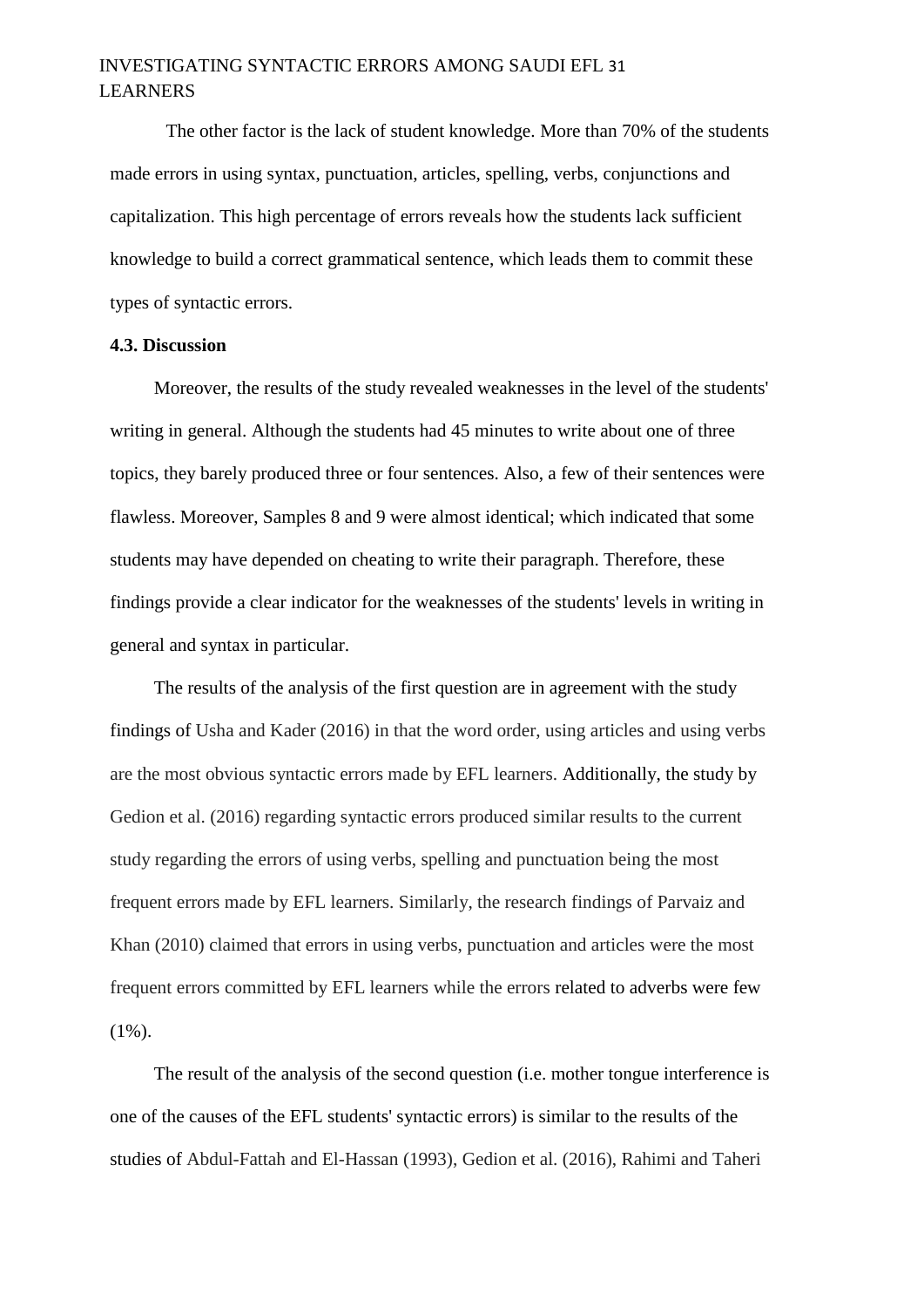## INVESTIGATING SYNTACTIC ERRORS AMONG SAUDI EFL 32 LEARNERS

(2016), Ridha (2012) and Usha and Kader (2016) considered. Also, the results of the studies by Gedion et al. (2016) and Parvaiz and Khan (2010) are in harmony with the findings of this study, as the researchers found a lack of knowledge is one of the reasons for EFL students' syntactic errors.

The current study aims to help students avoid syntactic errors, and in turn, improve their writing. As result, the study helps them overcome writing apprehension. In this respect, the current study concurs with Latif's study (2015), which indicated that one of the reasons of writers' apprehension is the lack of linguistic competence. Latif 's study (2015) revealed that "there are six sources of the students' English writing apprehension: linguistic knowledge level, perceived linguistic knowledge or language competence, writing performance level, perceived writing competence, instructional practices and fear of criticism" (p. 200).

#### **4.4. Conclusion**

The findings show that most secondary students who were learning EFL made errors in syntax. According to Ngangbam (2016), "Syntax complexity is one of the most difficult structural elements for ESL/EFL learners" (p. 1). Also, the study revealed that the students face complexity with different grammatical errors that may hinder the understanding of the written text. Moreover, the study revealed that interlingual interference and the lack of knowledge are the main causes of the students' errors.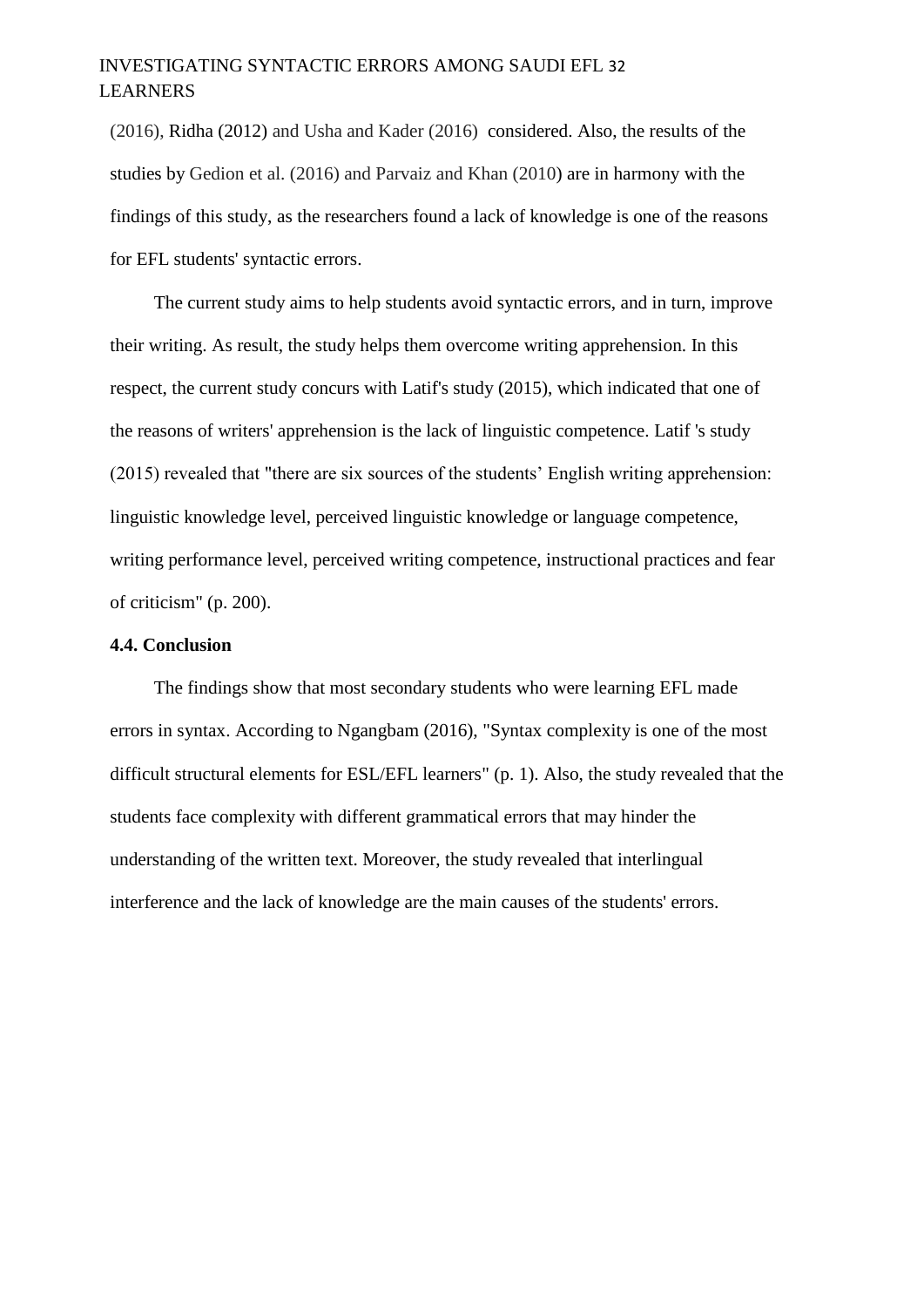#### **Chapter Five**

#### **5. Summary and Conclusion**

This chapter provides a brief summary of the study and its findings. Moreover, it provides some recommendations for further research and implications for instructors and planners.

#### **5.1. Summary**

The current study aims to identify and classify the syntactic errors of Saudi secondary students in producing written form and the reasons behind them. The findings of this study confirmed that the Saudi secondary students, who had learned English as a foreign language for a long period, committed some syntactic errors.

From the analysis of the first research question, the first frequent error made by students was associated with syntax (i.e. 86.66% of the samples had errors in terms of word order). Furthermore, the findings showed that the students made a number of errors in terms of using punctuation (80%), using articles (80%), spelling (80%), verbs (73.33%), conjunctions (73.33%), capitalization (73.33%), fragments (66.66%), lexicon (66.66%), subject omission (60%), pronouns (40%), prepositions (40%),using adjectives (20%) and using nouns (6.66%). From the analysis of the second research question, the results showed that the main reasons behind the students' errors were: (a) mother tongue interference and (b) a lack of knowledge.

#### **5.2. Errors as Diagnostic and Prognostic Tools**

This study provides a deeper insight into perceptions about the real performance of EFL learners. The findings may help English language instructors identify the range of weaknesses and the obstacles that students encounter in producing written form. The current study concurs with Corder's view (1967) that errors are indispensable. This means that they can be used as devices in learning.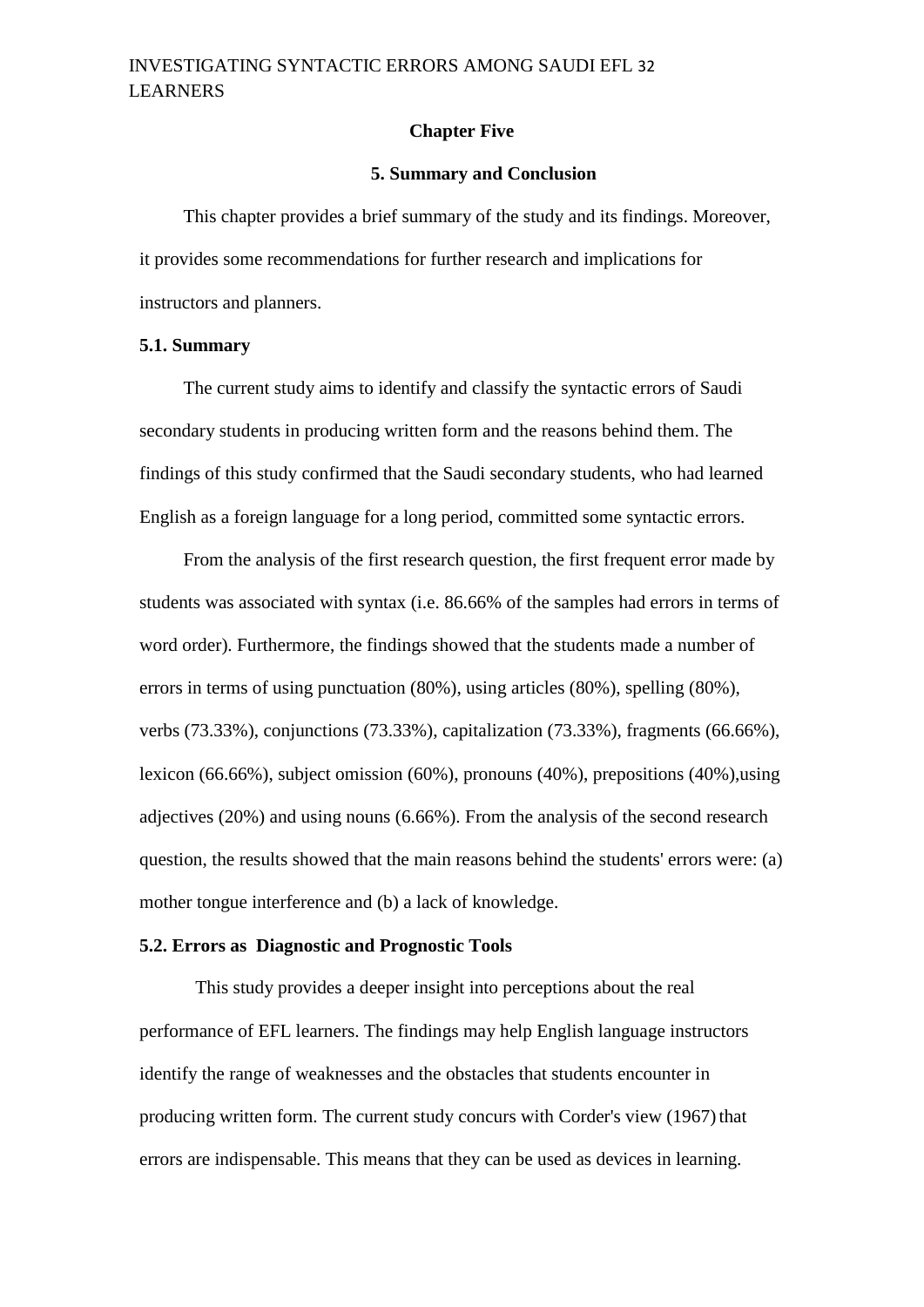## INVESTIGATING SYNTACTIC ERRORS AMONG SAUDI EFL 33 LEARNERS

Accordingly, the analysis of these syntactic errors can be used for diagnostic and prognostic purposes, which ultimately aim to improve the process of students' learning.

EA can be considered a diagnostic tool to determine current problems. Through the errors, teachers and researchers are able to identify the aspects of students' weaknesses and concentrate on them by finding suitable implications. Also, EA reveals the sources and causes behind these types of errors. Thus, it provides both teachers and researchers with a precise picture of the students' performance and the reasons behind these types of errors. For example, from the analysis performed in this study, the researcher identified the students' performance in syntax and was able to identify the types of students' errors and the most influential factors behind them.

Based on the identified errors, researchers and teachers can choose suitable ways of treatment. Furthermore, this analysis provides instructors with information regarding how the students' errors change over time. Ellis (1997) argued that "classifying errors in these ways can help us to diagnose learners' learning problems at any stage of their development and to plot how changes in error patterns occur over time" (p. 23).

EA also can be considered a prognostic tool to predict future problems and make a plan to solve them. From it, teachers and researchers can predict the effects of continuing the errors, which may lead to new errors in learning language that will hinder the learning process. Moreover, these errors can be considered as signs that guide language instructors to improve their teaching. Rahimi and Tafazoli (2014) contended, "By learning error sources and their frequencies, teacher can meet their students' needs. It will be easier for them to deal with their affective, cognitive and other important domains of language learning" (p. 68).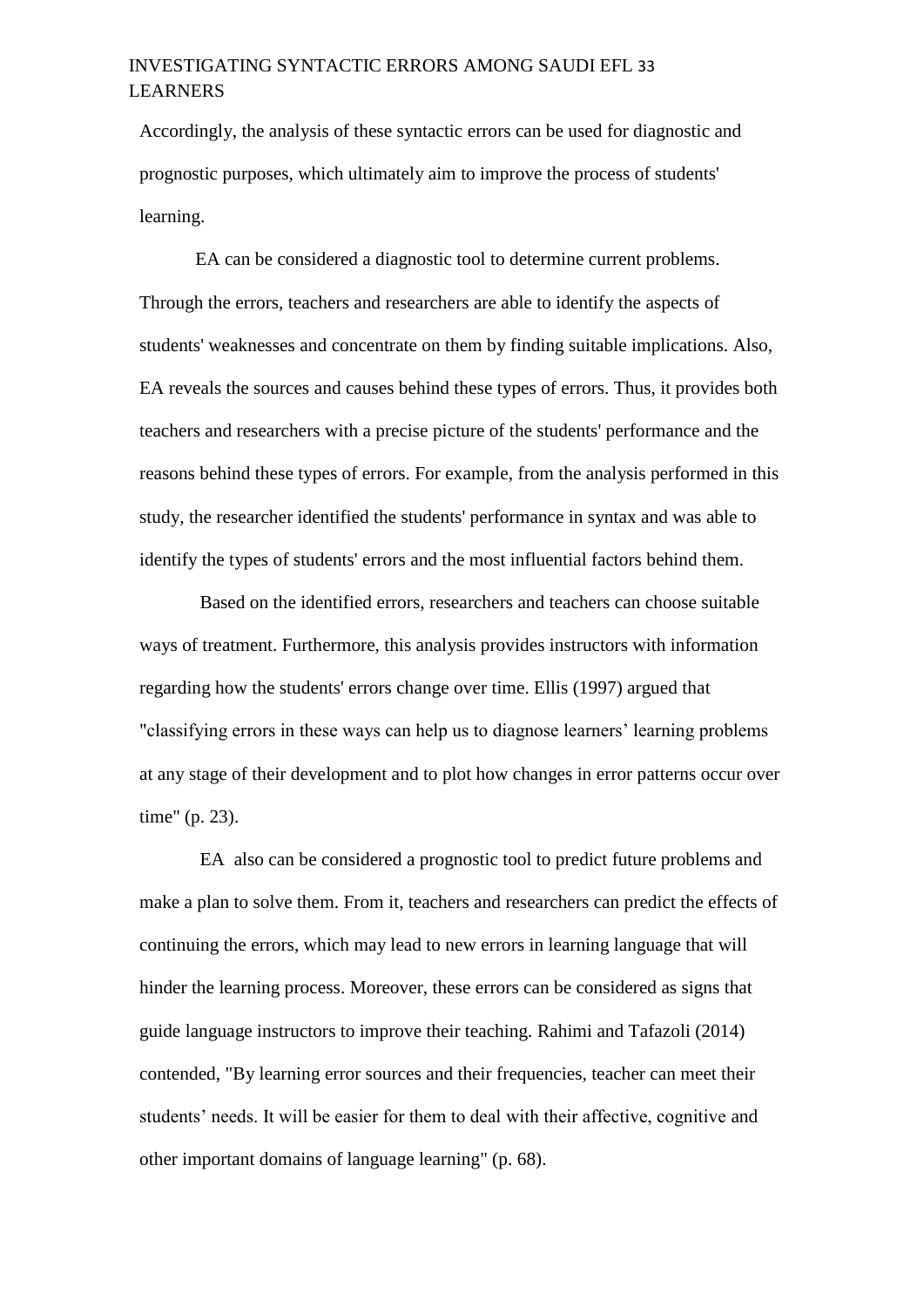## INVESTIGATING SYNTACTIC ERRORS AMONG SAUDI EFL 34 LEARNERS

Based on the study's analysis, the researcher proposes the following recommendations for further research and some pedagogical implications for instructors and syllabus designers.

### **5.3. Recommendations for Further Research**

Based on the results of this study, researchers are recommended to:

- 1. conduct more studies on the investigation of syntactic errors among Saudi secondary students using different instruments such as a questionnaire or an interview.
- 2. replicate the same study with a large sample comprised of both genders to enhance the generalizability of the findings.
- 3. use the same research tool to measure different writing skills like ideas and organization.
- 4. involve a private school in the study to compare its results with the current study's results.
- 5. conduct the same study on another study sample such as intermediate and college students.

### **5.4. Pedagogical Implications**

Some implications are drawn based on the findings of this study:

- 1. instructors should be aware of the importance of reducing students' writing errors and be keen to find suitable ways of treatment.
- 2. EFL learners should have a basic knowledge of grammar as well as writing skills in general.
- 3. the existence of these errors proves that the students need to improve their writing. Thus, it is suggested to motivate students to write and guide them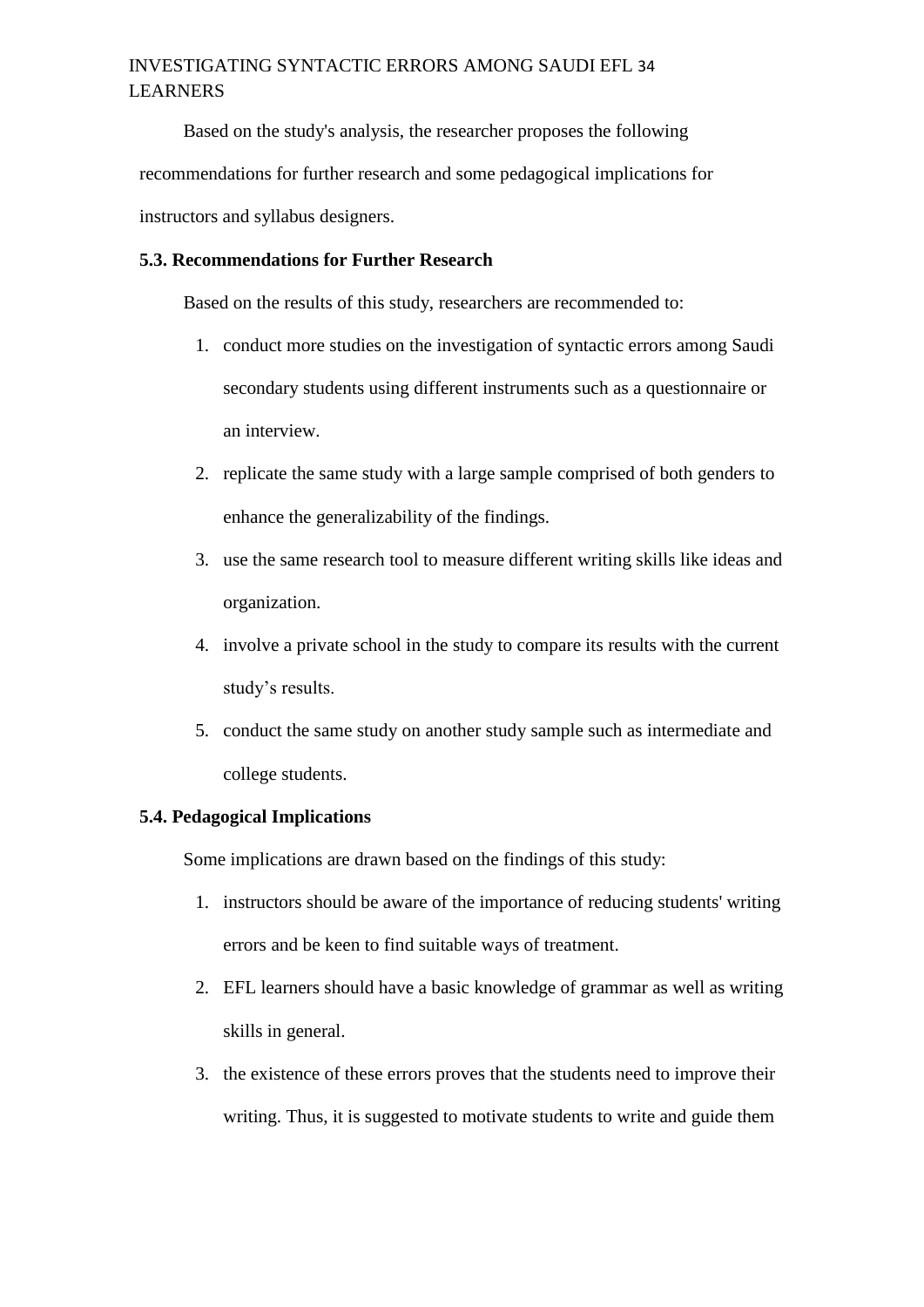through creating extra writing courses or using new applications that are proven in terms of their success such as WhatsApp (Awada, 2016).

4. another way to encourage and motivate students to write more flawless sentences is to expose them to the written text through reading. Krashen and Lee (2004) argued that "reading provides writers with knowledge of the language of writing, the grammar, vocabulary and discourse style writers use" (p. 10).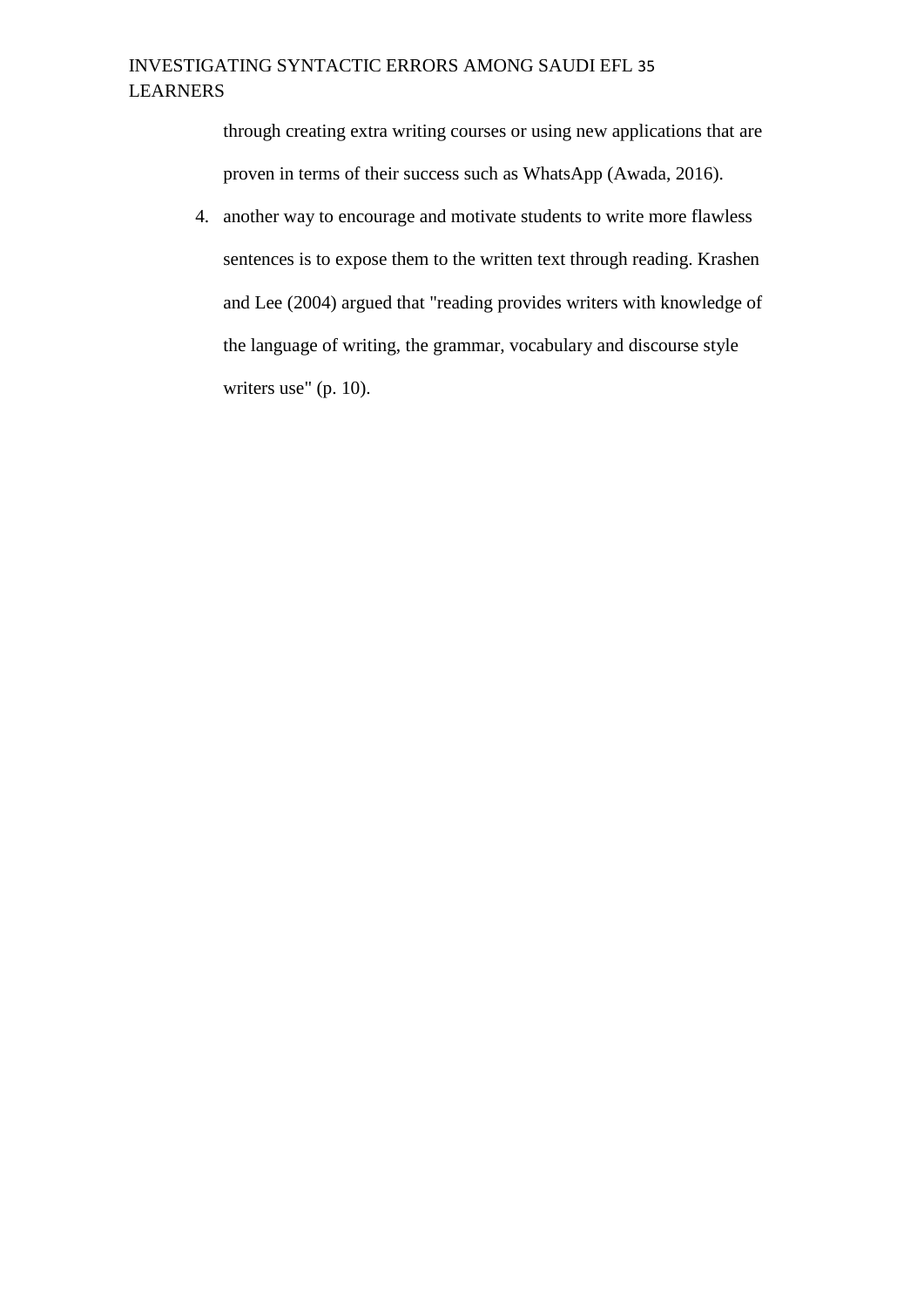## **References**

- Abdel Latif, M. M. (2015). Sources of L2 writing apprehension: a study of Egyptian university students. *Journal of Research in Reading*, *38*(2), 194-212.
- Abdul-Fattah, H., & El-Hassan, S. (1993). Syntactic errors of Jordanian school children in English: The role of the native language. *Papers and Studies in Contrastive Linguistics*, *28*, 181. Retrieved from

<http://ifa.amu.edu.pl/psicl/files/29/12Abdul-Fattah&El-Hassan.pdf>

AbiSamra, N. (2003). *An analysis of errors in Arabic speakers' English writings.*  American University of Beirut. Retrieved from

<http://abisamra03.tripod.com/nada/languageacq-erroranalysis.html>

- Abu Ghararah, A. H. (1998). *Teaching English as a foreign language: Procedures, techniques and activities*. Riyadh: Tawbah Library.
- Abu Shawish, J., & Abdelraheem, M. (2010). *An investigation of Palestinian EFL majors' writing apprehension: Causes and remedies*. Proceedings of the First National Conference on Improving TEFL Methods & Practices at Palestinian Universities. Retrieved from

[http://www.qou.edu/english/conferences/firstNationalConference/pdfFiles/drJab](http://www.qou.edu/english/conferences/firstNationalConference/pdfFiles/drJaberDrMohammad.pdf.) [erDrMohammad.pdf](http://www.qou.edu/english/conferences/firstNationalConference/pdfFiles/drJaberDrMohammad.pdf.)

Abushihab, I. (2014). An analysis of grammatical errors in writing made by Turkish learners of English as a foreign language. *International Journal of Linguistics*, *6*(4), 213. Retrieved from

[http://www.google.com.sa/url?sa=t&rct=j&q=&esrc=s&source=web&cd=1&ve](http://www.google.com.sa/url?sa=t&rct=j&q=&esrc=s&source=web&cd=1&ved=0ahUKEwia--jpsvDWAhWFmBoKHavIDHAQFggoMAA&url=http%3A%2F%2Fwww.macrothink.org%2Fjournal%2Findex.php%2Fijl%2Farticle%2FviewFile%2F6190%2Fpdf_126&usg=AOvVaw1MCGZuyq2ufGXlDUVUrlQR) [d=0ahUKEwia--](http://www.google.com.sa/url?sa=t&rct=j&q=&esrc=s&source=web&cd=1&ved=0ahUKEwia--jpsvDWAhWFmBoKHavIDHAQFggoMAA&url=http%3A%2F%2Fwww.macrothink.org%2Fjournal%2Findex.php%2Fijl%2Farticle%2FviewFile%2F6190%2Fpdf_126&usg=AOvVaw1MCGZuyq2ufGXlDUVUrlQR)

[jpsvDWAhWFmBoKHavIDHAQFggoMAA&url=http%3A%2F%2Fwww.macr](http://www.google.com.sa/url?sa=t&rct=j&q=&esrc=s&source=web&cd=1&ved=0ahUKEwia--jpsvDWAhWFmBoKHavIDHAQFggoMAA&url=http%3A%2F%2Fwww.macrothink.org%2Fjournal%2Findex.php%2Fijl%2Farticle%2FviewFile%2F6190%2Fpdf_126&usg=AOvVaw1MCGZuyq2ufGXlDUVUrlQR)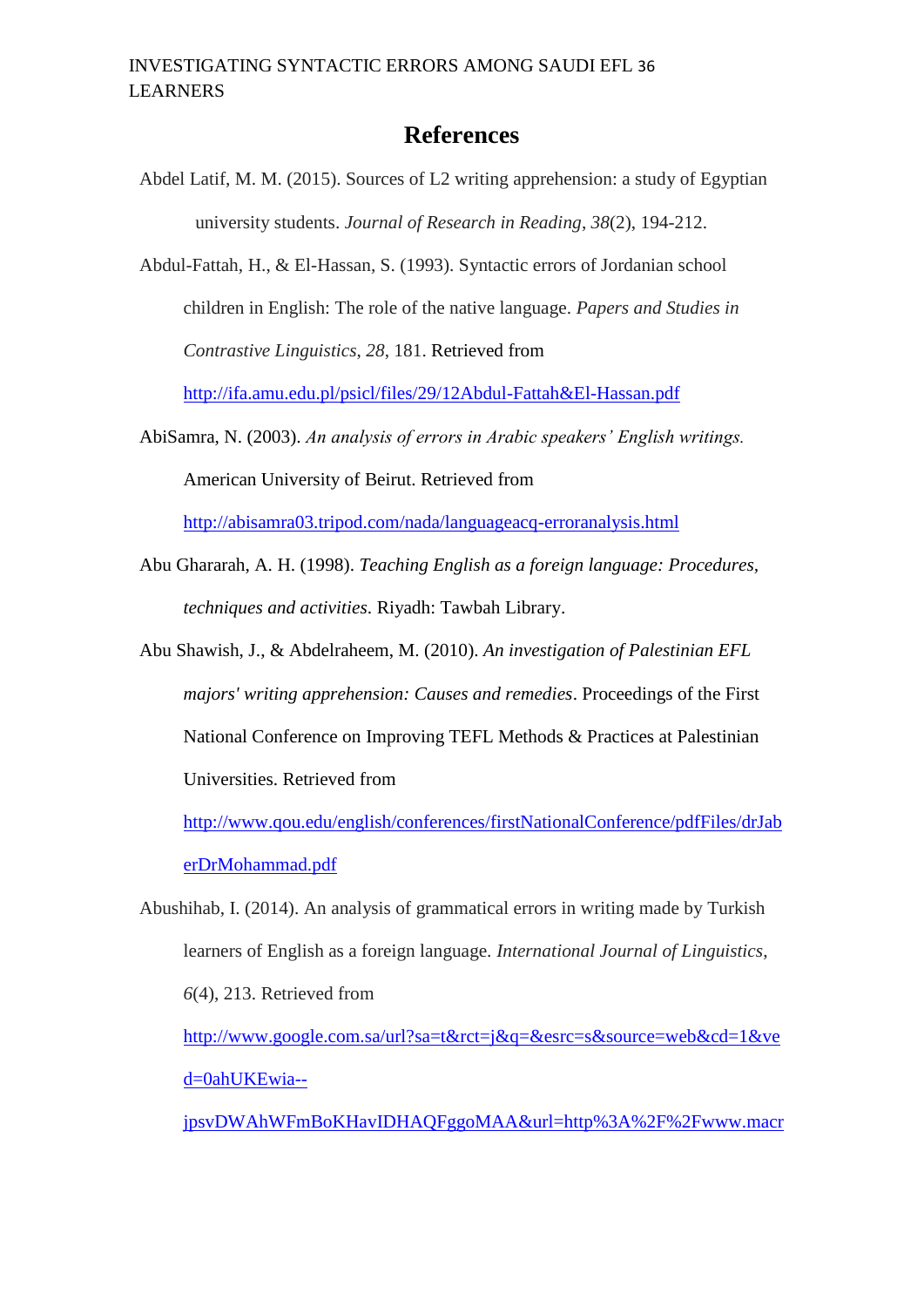## INVESTIGATING SYNTACTIC ERRORS AMONG SAUDI EFL 37 LEARNERS

[othink.org%2Fjournal%2Findex.php%2Fijl%2Farticle%2FviewFile%2F6190%](http://www.google.com.sa/url?sa=t&rct=j&q=&esrc=s&source=web&cd=1&ved=0ahUKEwia--jpsvDWAhWFmBoKHavIDHAQFggoMAA&url=http%3A%2F%2Fwww.macrothink.org%2Fjournal%2Findex.php%2Fijl%2Farticle%2FviewFile%2F6190%2Fpdf_126&usg=AOvVaw1MCGZuyq2ufGXlDUVUrlQR)

[2Fpdf\\_126&usg=AOvVaw1MCGZuyq2ufGXlDUVUrlQR](http://www.google.com.sa/url?sa=t&rct=j&q=&esrc=s&source=web&cd=1&ved=0ahUKEwia--jpsvDWAhWFmBoKHavIDHAQFggoMAA&url=http%3A%2F%2Fwww.macrothink.org%2Fjournal%2Findex.php%2Fijl%2Farticle%2FviewFile%2F6190%2Fpdf_126&usg=AOvVaw1MCGZuyq2ufGXlDUVUrlQR)

- Akhter, T. (2007). *Giving Feedback and Correcting Errors in ESL Classroom* (report). BRAC University, Dhaka, Bangladesh. Retrieved from [http://123.49.46.157/bitstream/handle/10361/128/ID%2003203012.pdf?sequenc](http://123.49.46.157/bitstream/handle/10361/128/ID%2003203012.pdf?sequence=3)  $e=3$
- Akhter, T. (2011). *Significance of learner's errors and the role of feedback to improve the writing skill of elementary level students* (Doctoral dissertation). BRAC University, Dhaka, Bangladesh.
- Ali El-Deen, A. M. (2014). The effectiveness of an EFL program based on Freirean pedagogue in developing secondary school students' argumentative writing skills and reflective thinking (Doctoral dissertation). Retrieved from [http://www.eulc.edu.eg/eulc\\_v5/Libraries/Thesis/BrowseThesisPages.aspx?fn=](http://www.eulc.edu.eg/eulc_v5/Libraries/Thesis/BrowseThesisPages.aspx?fn=PublicDrawThesis&BibID=12059019) [PublicDrawThesis&BibID=12059019](http://www.eulc.edu.eg/eulc_v5/Libraries/Thesis/BrowseThesisPages.aspx?fn=PublicDrawThesis&BibID=12059019)
- Ansari, A. A. (2012).Teaching English to Arab students: Problems and remedies. *Educational Research, 3*(6), 519-524. Retrieved from <http://interesjournal.org/ER/pdf/2012/June/Ansari.pdf>
- Awada, G. (2016). Effect of WhatsApp on critique writing proficiency and perceptions toward learning. *Cogent Education*, *3*(1), 1264173. Retrieved from <http://www.tandfonline.com/doi/full/10.1080/2331186X.2016.1264173>
- Azar, B. (2007). Grammar-based teaching: A practitioner's perspective. *TESL-EJ, 11*(2). Retrieved from<http://tesl-ej.org/ej42/a1.html>
- Barnett, M. A. (1989). Writing as a process. *The French Review*, *63*(1), 31-44.
- Beverly, A. H. (2007). *The role of grammar in improving student's writing*. Retrieved from [http://www.sadlieroxford.com/docs/language/paper\\_chin.cfm.](http://www.sadlieroxford.com/docs/language/paper_chin.cfm.)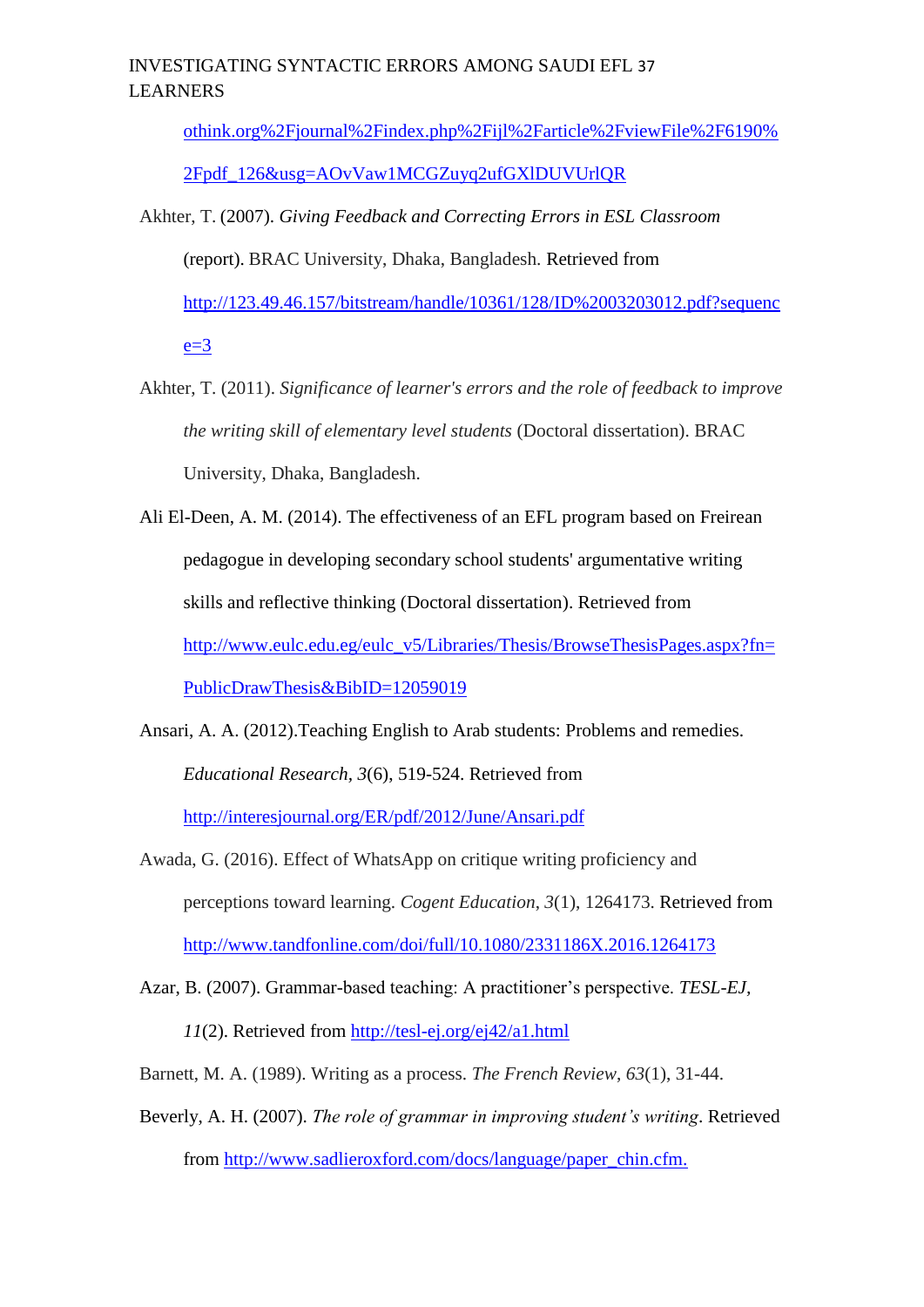- Bitchener, J. (2008). Evidence in support of written corrective feedback. *Journal of Second Language Writing*, *17*(2), 102-118.
- Bjork, L., & Raisanen, C. (1997). *Academic writing: A university writing course.*  Lund, Sweden: Studentlitteratur.

Brown, H. D. (1994). *Principles of language learning and teaching* (3rd ed.). Englewood Cliffs, NJ: Prentice Hall Regents.

Brown, H. D. (2007). *Teaching by principles: An interactive approach to language pedagogy* (3rd ed.). Retrieved from [https://www.amazon.com/Teaching-](https://www.amazon.com/Teaching-Principles-Interactive-Approach-Language/dp/0136127118)[Principles-Interactive-Approach-Language/dp/0136127118](https://www.amazon.com/Teaching-Principles-Interactive-Approach-Language/dp/0136127118)

Chen, L. L. (2006). The effect of L1 and CAI on grammar learning: An error analysis of Taiwanese beginning EFL Learners' English essays. *Asian EFL Journal*, *Teachers' Articles*, *9*(2). Retrieved from [http://www.asian-efl-journal.com/wp](http://www.asian-efl-journal.com/wp-content/plugins/google-document-embedder/load.php?d=http://asian-efl-journal.com%2FJune_2006_EBook_editions.pdf#page=76)[content/plugins/google-document](http://www.asian-efl-journal.com/wp-content/plugins/google-document-embedder/load.php?d=http://asian-efl-journal.com%2FJune_2006_EBook_editions.pdf#page=76) 

[embedder/load.php?d=http://asianefljournal.com%2FJune\\_2006\\_EBook\\_editio](http://www.asian-efl-journal.com/wp-content/plugins/google-document-embedder/load.php?d=http://asian-efl-journal.com%2FJune_2006_EBook_editions.pdf#page=76) [ns.pdf#page=76](http://www.asian-efl-journal.com/wp-content/plugins/google-document-embedder/load.php?d=http://asian-efl-journal.com%2FJune_2006_EBook_editions.pdf#page=76)

Cobbett, W. (1818). *A grammar of the English language, in a series of letters: Intended for the use of schools and of young persons in general, but more especially for the use of soldiers, sailors, apprentices and plough-boys*. New York: AS Barnes & Company. Retrieved from [https://books.google.com.sa/books/about/A\\_Grammar\\_of\\_the\\_English\\_Langua](https://books.google.com.sa/books/about/A_Grammar_of_the_English_Language.html?id=c3sKAAAAIAAJ&redir_esc=y)

[ge.html?id=c3sKAAAAIAAJ&redir\\_esc=y](https://books.google.com.sa/books/about/A_Grammar_of_the_English_Language.html?id=c3sKAAAAIAAJ&redir_esc=y)

- Colorless green ideas sleep furiously. (n.d.). In *Wikipedia*. Retrieved August 28, 2017, from [https://en.wikipedia.org/wiki/Colorless\\_green\\_ideas\\_sleep\\_furiously](https://en.wikipedia.org/wiki/Colorless_green_ideas_sleep_furiously)
- Corder, S. P. (1967). The significance of learner's errors. *IRAL-International Review of Applied Linguistics in Language Teaching*, *5*(1-4), 161-170.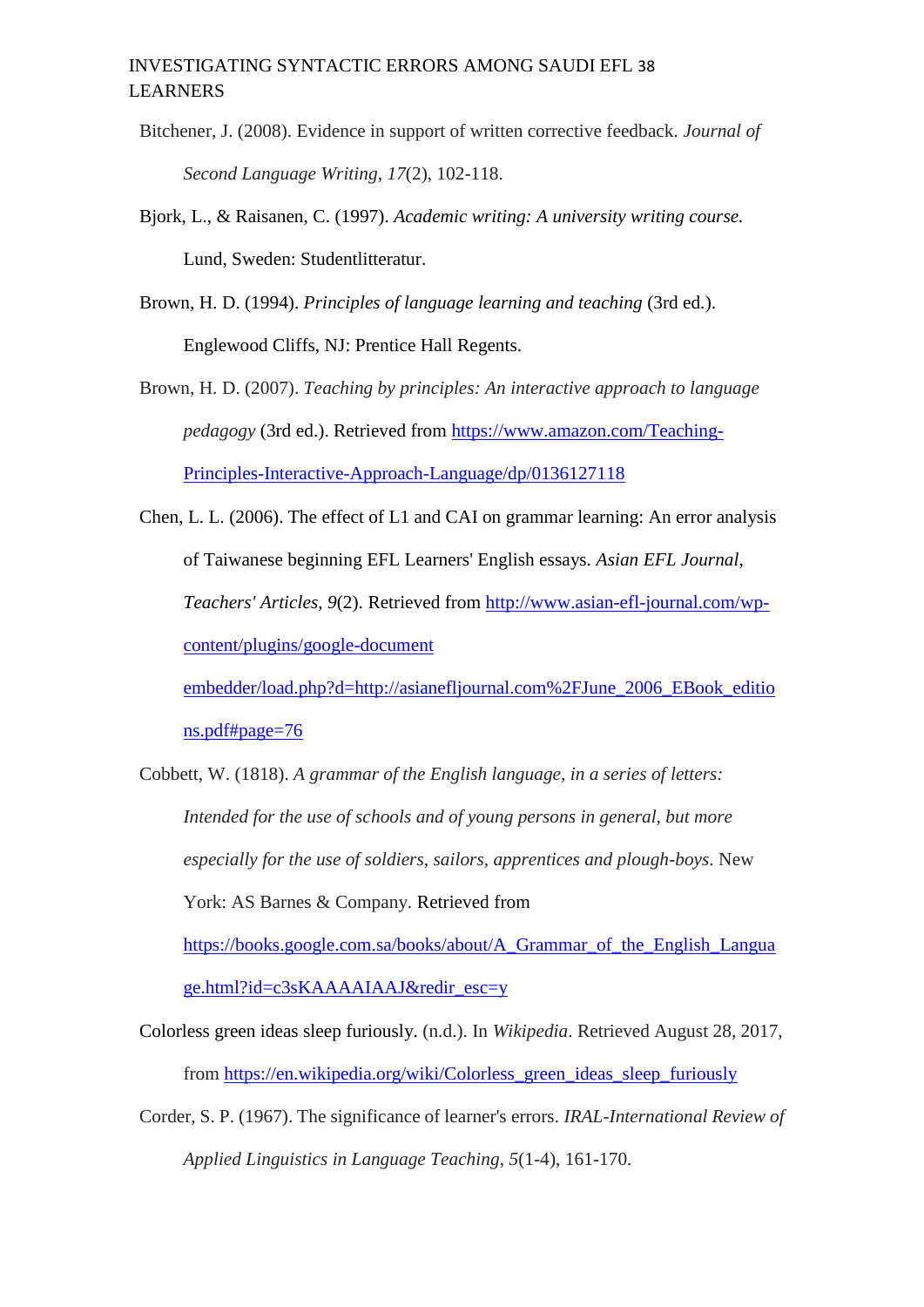## INVESTIGATING SYNTACTIC ERRORS AMONG SAUDI EFL 39 LEARNERS

- Corder, S. P. (1974). Error analysis. *The Edinburgh Course in Applied Linguistics*, *3*, 122-131.
- Corder, S. P. (1981). *Error analysis and interlanguages*. Oxford: Oxford University Press.
- Corpuz, V. A. F. (2011). *Error correction in second language writing: Teachers' beliefs, practices and students' preferences* (Doctoral dissertation). Queensland University of Technology, Brisbane, Queensland, Australia.
- Dulay, H. C., & Burt, M. K. (1974). Natural sequences in child second language acquisition. *Language Learning*, *24*(1), 37-53.
- Dulay, H. C., Burt, M. K., & Kreshen, S. (1982). *Language two*. New York: Oxford University Press.
- Dvorak, T. (1986). Writing in the foreign language. In Barbara H. Wing (Ed.), *Listening, reading and writing: Analysis and application* (pp. 145-167). Middlebury, Vermont: Northeast Conference on the Teaching of Foreign Languages.
- Ellis, R. (1994). *The study of second language acquisition*. Oxford: Oxford University.
- Ellis, R. (1997). *SLA research and language teaching*. Oxford: Oxford University Press.
- Gedion, A., Tati, J. S., & Peter, J. C. (2016). A syntactic errors analysis in the Malaysian ESL learners' written composition. *Journal of Applied Linguistics and Language Research*, *3*(6), 96-104. Retrieved from <http://jallr.com/index.php/JALLR/article/view/406>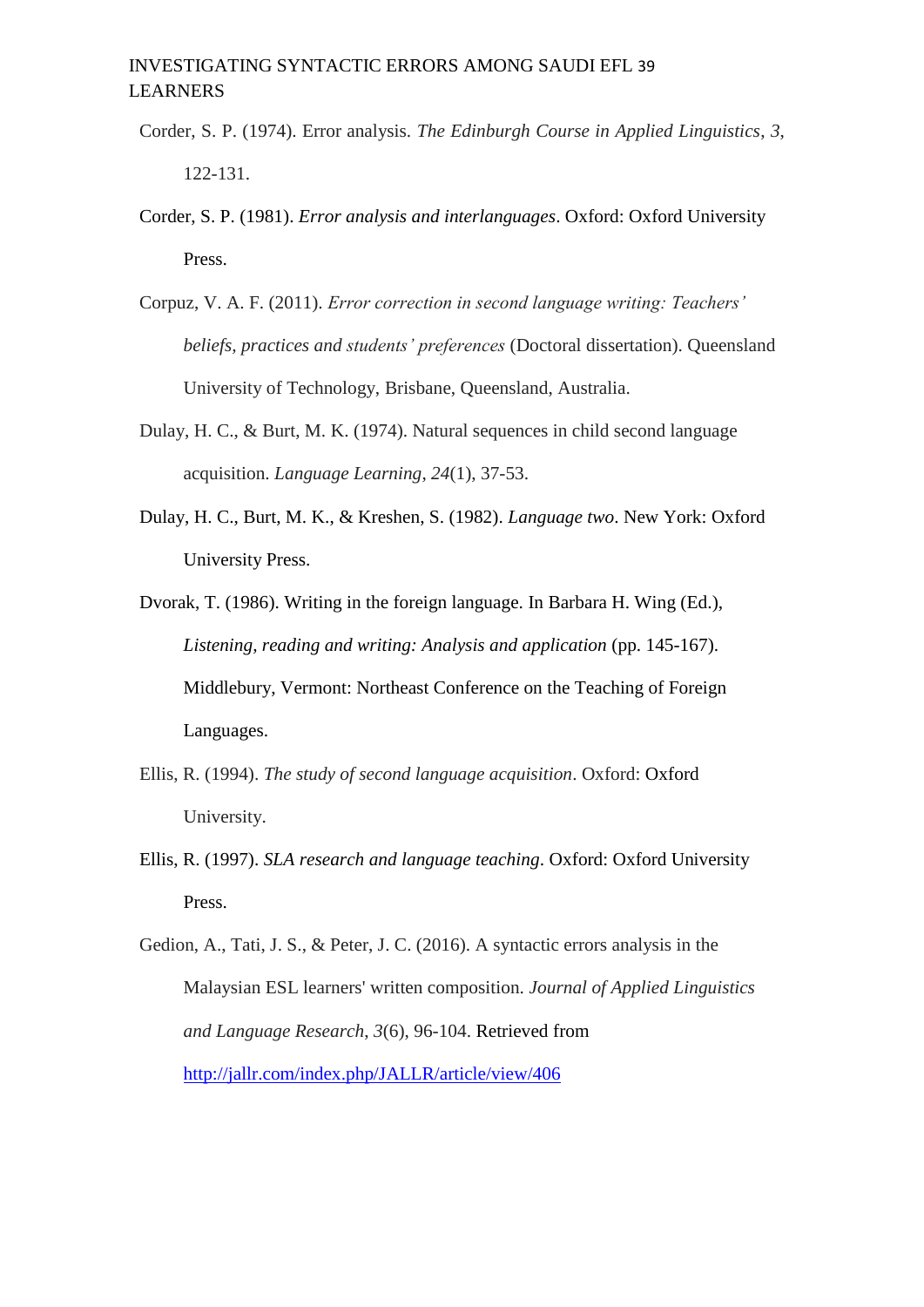## INVESTIGATING SYNTACTIC ERRORS AMONG SAUDI EFL 41 LEARNERS

- Ghadessy, M. (1980). Implications of error analysis for second/foreign language acquisition. *IRAL-International Review of Applied Linguistics in Language Teaching*, *18*(1-4), 93-104.
- Gorbet, F. (1979). 'To err is human': Error analysis and child language acquisition. *ELT Journal*, *34*(1), 22-28.
- Haegeman, L. (2006). *Thinking syntactically – A guide to argumentation and analysis.* Oxford: Blackwell Publishing.
- Hasa. (2016, July 5). *Difference between grammar and syntax*. Retrieved from <http://pediaa.com/difference-between-grammar-and-syntax/>

Homstad, T., & Thorson, H. (1994). *Writing theory and practice in the second language classroom: A selected annotated bibliography* (Technical Report Series No. 8). Minneapolis: University of Minnesota, Center for Interdisciplinary Studies of Writing.

Hourani, T. M. Y. (2008). An analysis of the common grammatical errors in the English writing made by 3rd secondary male students in the Eastern Coast of the UAE. Retrieved from

<https://bspace.buid.ac.ae/bitstream/1234/225/1/20050055.pdf>

- Huang, J. (2002). Error analysis in English teaching: A review of studies. *Journal of Chung-San Girls' Senior High School*, *2*, 19-34.
- Hughes, A. (2003). *Testing for language teachers* (2nd ed.). Cambridge: Cambridge University Press.
- Irvin, L. L. (2010). What is 'academic' writing? In C. Lowe & P. Zemliansky, *writingspaces: readings on writing* (vol. 1; pp. 3-17). West Lafayette, IN: Parlor Press. Retrieved from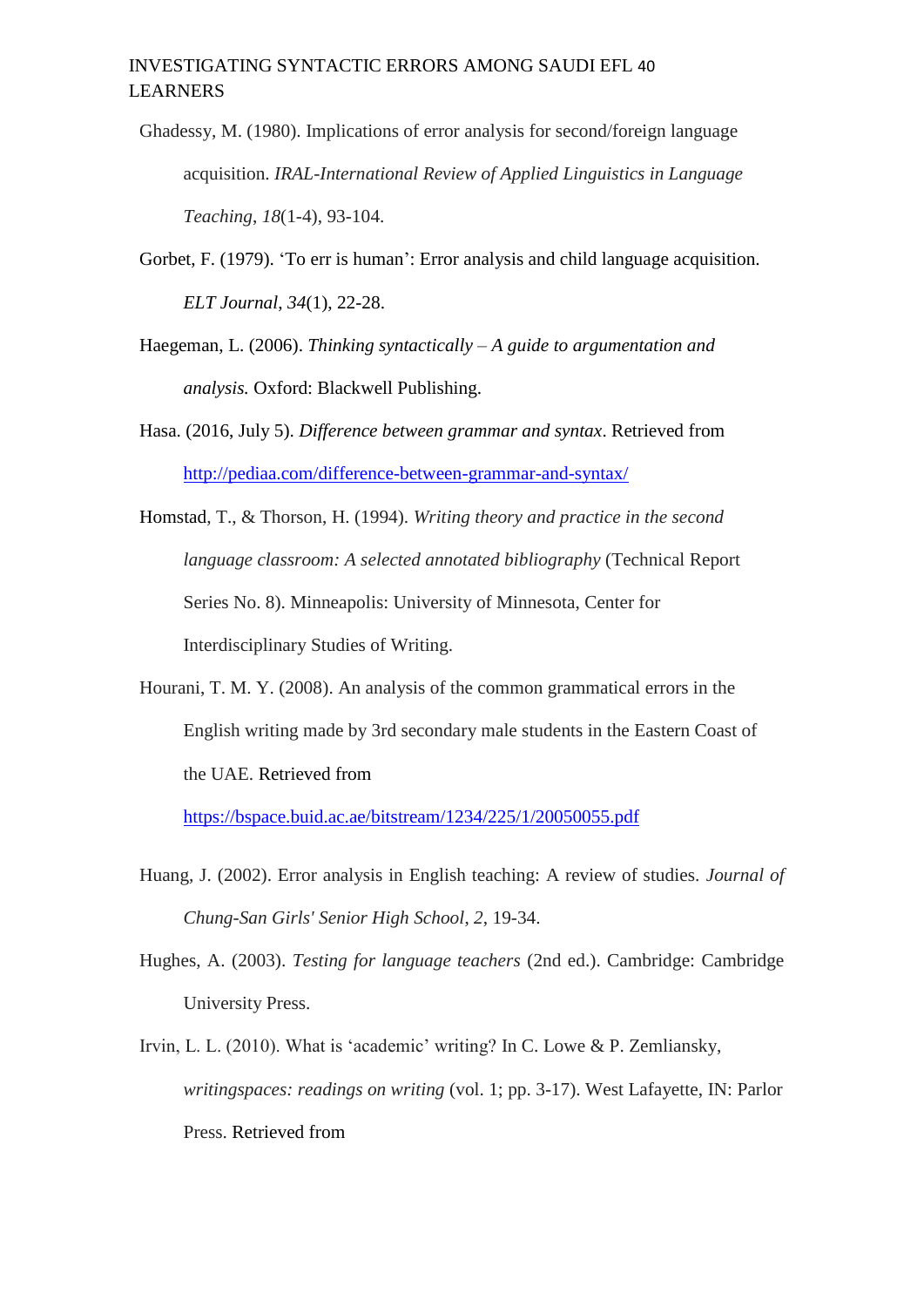## INVESTIGATING SYNTACTIC ERRORS AMONG SAUDI EFL 41 LEARNERS

[http://scholar.google.com/scholar?hl=ar&q=What+Is+%E2%80%9CAcademic](http://scholar.google.com/scholar?hl=ar&q=What+Is+%E2%80%9CAcademic%E2%80%9D+Writing%3F.+writingspaces%2C+&btnG=)

[%E2%80%9D+Writing%3F.+writingspaces%2C+&btnG=](http://scholar.google.com/scholar?hl=ar&q=What+Is+%E2%80%9CAcademic%E2%80%9D+Writing%3F.+writingspaces%2C+&btnG=)

- James, C. (1998). *Errors in language learning and use: Exploring error analysis.* Harlow, U.K.: Addison Wesley Longman.
- Javid, C., & Umer, M. (2014). Saudi EFL learners' writing problems: A move towards solution. *Proceeding of the Global Summit on Education GSE*, 4-5. Retrieved from [https://worldconferences.net/proceedings/gse2014/toc/papers\\_gse2014/G%2007](https://worldconferences.net/proceedings/gse2014/toc/papers_gse2014/G%20078%20%20CHOUNDHARY%20ZAHID%20JAVID_Saudi%20EFL%20Learners_%20Writing%20Problems%20A%20Move%20towards%20Solution_read.pdf) [8%20%20CHOUNDHARY%20ZAHID%20JAVID\\_Saudi%20EFL%20Learne](https://worldconferences.net/proceedings/gse2014/toc/papers_gse2014/G%20078%20%20CHOUNDHARY%20ZAHID%20JAVID_Saudi%20EFL%20Learners_%20Writing%20Problems%20A%20Move%20towards%20Solution_read.pdf)

[rs\\_%20Writing%20Problems%20A%20Move%20towards%20Solution\\_read.pd](https://worldconferences.net/proceedings/gse2014/toc/papers_gse2014/G%20078%20%20CHOUNDHARY%20ZAHID%20JAVID_Saudi%20EFL%20Learners_%20Writing%20Problems%20A%20Move%20towards%20Solution_read.pdf) [f](https://worldconferences.net/proceedings/gse2014/toc/papers_gse2014/G%20078%20%20CHOUNDHARY%20ZAHID%20JAVID_Saudi%20EFL%20Learners_%20Writing%20Problems%20A%20Move%20towards%20Solution_read.pdf)

- Jung, M. Y. (2013). Types of errors in college students' L2 writing in EFL environments. *Journal of Pan-Pacific Association Applied Linguistics*, *17*(2), 123-140.
- Khansir, A. A. (2012). Error analysis and second language acquisition. *Theory and Practice in Language Studies*, *2*(5), 1027.
- Krashen, S., & Lee, S. Y. (2004). Competence in foreign language writing: Progress and lacunae. *Literacy across Cultures*, *12*(2), 10-14.
- Lennon, P. (2008). Contrastive analysis, error analysis, interlanguage. *Bielefeld Introduction to Applied Linguistics. A Course Book. Bielefeld: Aisthesis Verlag*.
- Mohaghegh, H., Zarandi, F. M., & Shariati, M. (2011). Grammatical errors produced by English majors: The translation task. *Educational Research and Reviews*, *6*(16), 877.
- Ngangbam, H. (2016). An analysis of syntactic errors committed by students of English language class in the written composition of Mutah University: A case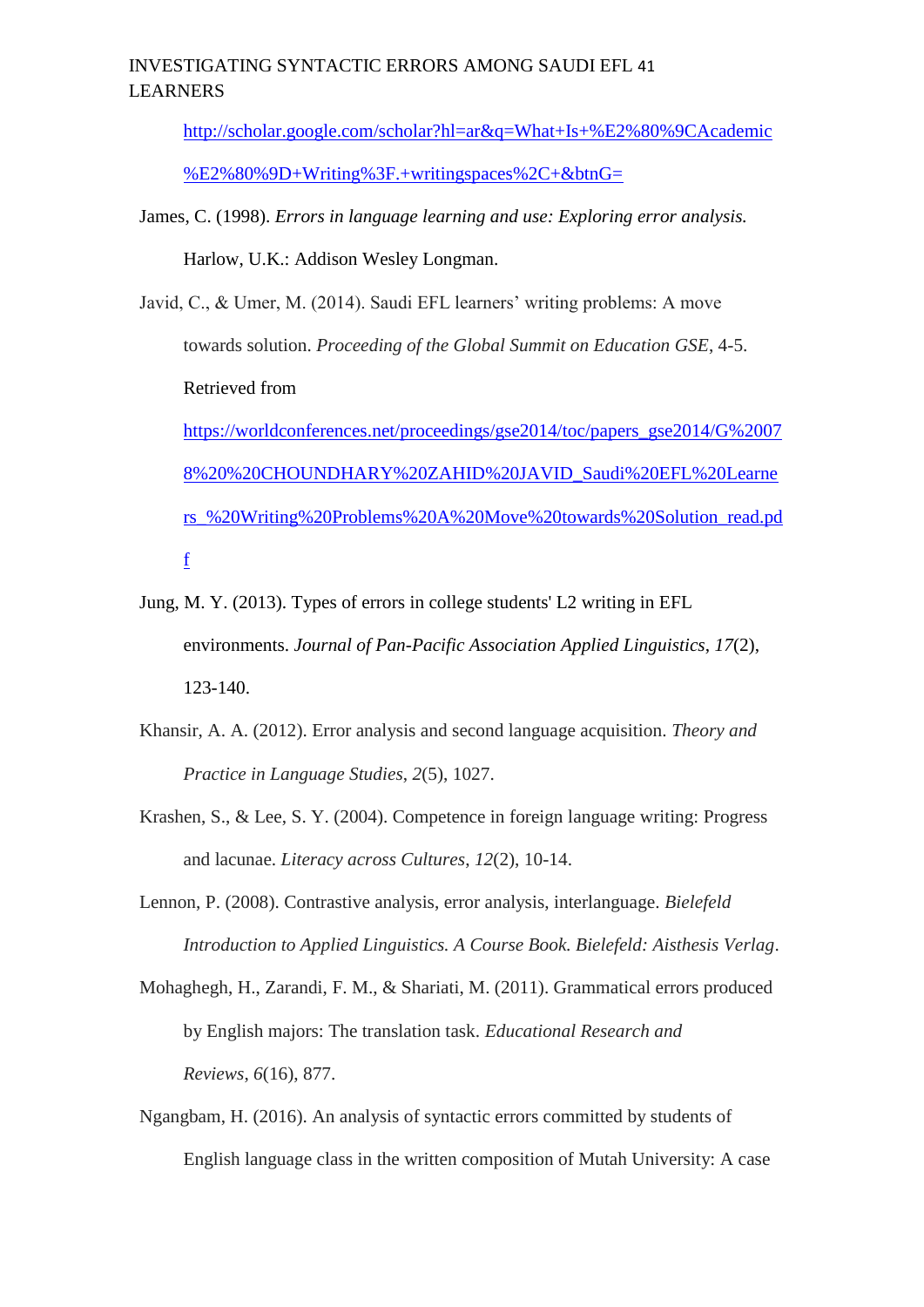## INVESTIGATING SYNTACTIC ERRORS AMONG SAUDI EFL 42 LEARNERS

study. *European Journal of English Language, Linguistics and Literature*, *3*(1),

1-13. Retrieved from [http://www.idpublications.org/wp-](http://www.idpublications.org/wp-content/uploads/2016/01/Full-Paper-AN-ANALYSIS-OF-SYNTACTIC-ERRORS-COMMITTED-BY-STUDENTS-OF-ENGLISH-LANGUAGE.pdf)

[content/uploads/2016/01/Full-Paper-AN-ANALYSIS-OF-SYNTACTIC-](http://www.idpublications.org/wp-content/uploads/2016/01/Full-Paper-AN-ANALYSIS-OF-SYNTACTIC-ERRORS-COMMITTED-BY-STUDENTS-OF-ENGLISH-LANGUAGE.pdf)

[ERRORS-COMMITTED-BY-STUDENTS-OF-ENGLISH-LANGUAGE.pdf](http://www.idpublications.org/wp-content/uploads/2016/01/Full-Paper-AN-ANALYSIS-OF-SYNTACTIC-ERRORS-COMMITTED-BY-STUDENTS-OF-ENGLISH-LANGUAGE.pdf)

- Osman, M. A. A. R. (2015). *Analysis of grammatical errors in writings of Saudi undergraduate students* (Doctoral dissertation). Sudan University of Science and Technology, Khartoum, Sudan.
- Parvaiz, A., & Khan, M. K. (2010). Syntactic errors made by science students at the graduate level in Pakistan--Causes and remedies. *Language in India*, *10*(9). Retrieved from [https://www.researchgate.net/publication/259178394\\_Syntactic\\_Errors\\_made\\_b](https://www.researchgate.net/publication/259178394_Syntactic_Errors_made_by_BSc_Students_in_Pakistan)

[y\\_BSc\\_Students\\_in\\_Pakistan](https://www.researchgate.net/publication/259178394_Syntactic_Errors_made_by_BSc_Students_in_Pakistan)

- Peters, P. (1986). Getting the theme across: A study of dominant function in the academic writing of university students. In B. Couture (Ed.), *Functional approaches to writing: Research perspectives* (pp. 169-185). London: Frances Printer.
- Rahimi, A., & Tafazoli, D. (2014). Error analysis in technology-mediated communication: Focus on EFL writing in synchronous and asynchronous modes of communication. *Procedia-Social and Behavioral Sciences*, *136*, 66- 69. Retrieved from

<http://www.sciencedirect.com/science/article/pii/S1877042814037707>

Rahimi, R., & Taheri, M. (2016). INVESTIGATING THE SYNTACTIC ERRORS IN IRANIAN UNIVERSITY STUDENT WRITING. *Modern Journal of Language Teaching Methods*, *6*(2), 14.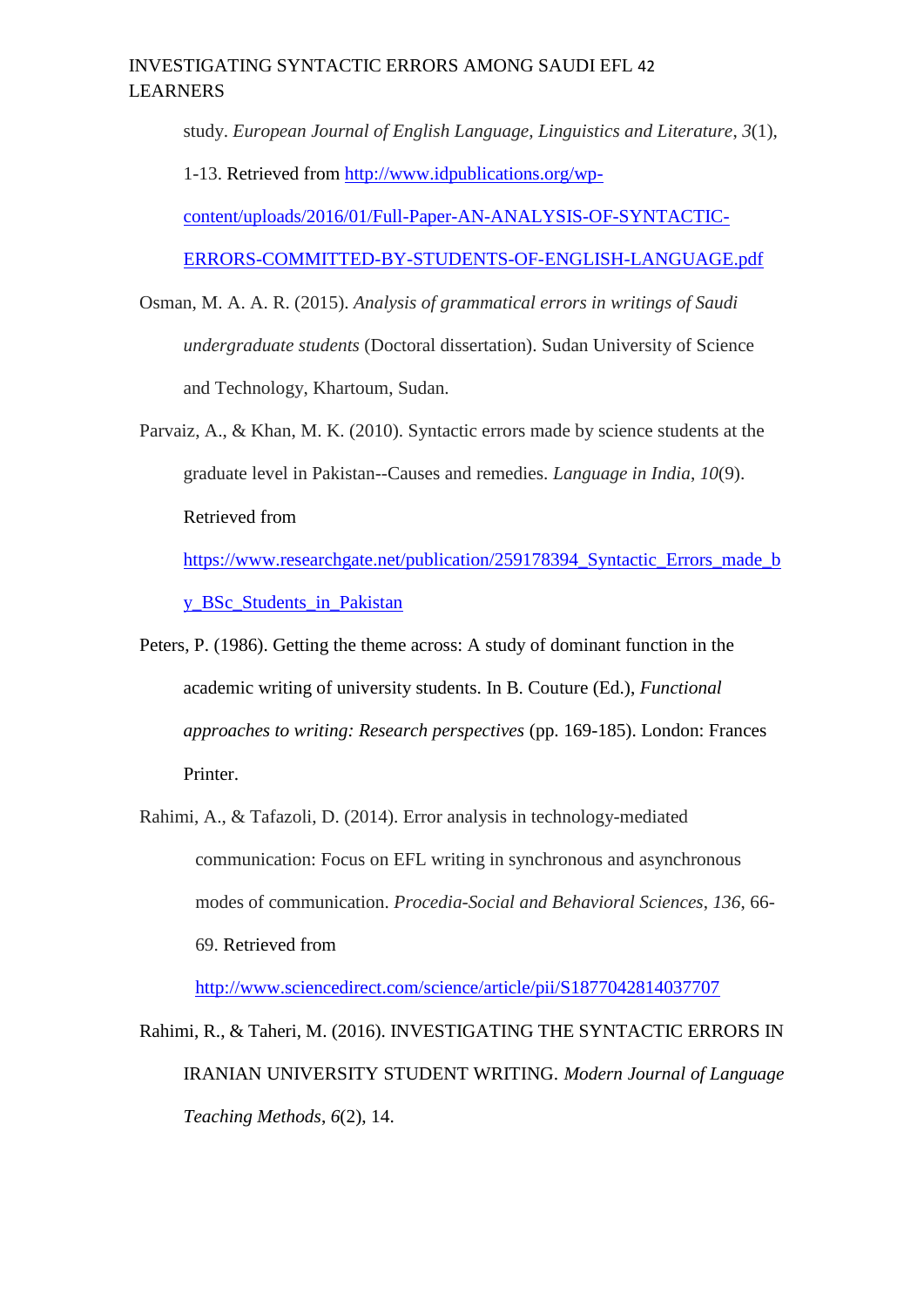## INVESTIGATING SYNTACTIC ERRORS AMONG SAUDI EFL 43 LEARNERS

Richards, J.C (ed.) (1974). *Error analysis: Perspectives on second language acquisition*. London: Longman.

Ridha, N. S. A. (2012). The Effect of EFL Learners' Mother Tongue on their Writings in English: An Error Analysis Study. Retrieved from <https://www.iasj.net/iasj?func=fulltext&aId=58267>

Salem, M. S. A. S. (2007). *The effect of journal writing on written performance, writing apprehension and attitudes of Egyptian English majors* (Doctoral dissertation). Pennsylvania State University, University Park, Pennsylvania. Retrieved from

[https://www.google.com.sa/url?sa=t&rct=j&q=&esrc=s&source=web&cd=1&c](https://www.google.com.sa/url?sa=t&rct=j&q=&esrc=s&source=web&cd=1&cad=rja&ved=0CDMQFjAA&url=https%3A%2F%2Fetda.libraries.psu.edu%2Fpaper%2F7894%2F3200&ei=JXLlUKStOer74QSqn4C4BA&usg=AFQjCNGb7y0B-IBMjhN8yxYq7KdBJ3eiNA&sig2=U73gXRFX6EXT2jg7NRKHeg.%20) [ad=rja&ved=0CDMQFjAA&url=https%3A%2F%2Fetda.libraries.psu.edu%2F](https://www.google.com.sa/url?sa=t&rct=j&q=&esrc=s&source=web&cd=1&cad=rja&ved=0CDMQFjAA&url=https%3A%2F%2Fetda.libraries.psu.edu%2Fpaper%2F7894%2F3200&ei=JXLlUKStOer74QSqn4C4BA&usg=AFQjCNGb7y0B-IBMjhN8yxYq7KdBJ3eiNA&sig2=U73gXRFX6EXT2jg7NRKHeg.%20) [paper%2F7894%2F3200&ei=JXLlUKStOer74QSqn4C4BA&usg=AFQjCNGb](https://www.google.com.sa/url?sa=t&rct=j&q=&esrc=s&source=web&cd=1&cad=rja&ved=0CDMQFjAA&url=https%3A%2F%2Fetda.libraries.psu.edu%2Fpaper%2F7894%2F3200&ei=JXLlUKStOer74QSqn4C4BA&usg=AFQjCNGb7y0B-IBMjhN8yxYq7KdBJ3eiNA&sig2=U73gXRFX6EXT2jg7NRKHeg.%20) [7y0B-IBMjhN8yxYq7KdBJ3eiNA&sig2=U73gXRFX6EXT2jg7NRKHeg](https://www.google.com.sa/url?sa=t&rct=j&q=&esrc=s&source=web&cd=1&cad=rja&ved=0CDMQFjAA&url=https%3A%2F%2Fetda.libraries.psu.edu%2Fpaper%2F7894%2F3200&ei=JXLlUKStOer74QSqn4C4BA&usg=AFQjCNGb7y0B-IBMjhN8yxYq7KdBJ3eiNA&sig2=U73gXRFX6EXT2jg7NRKHeg.%20)

Shaffer, D. E. (2005). Classifying language learning errors. *The Internet TEFL* 

*Journal, 58,* 1-6. Retrieved from

https://www.academia.edu/12197473/Classifying Language Learning Errors

Sompong, M. (2013). Error analysis. *Thammasat Review*, *16*(2), 109-127.

Strevens, P. (1980). *Teaching English as international language: From practice to principle.* Oxford: Pergamon Press.

Tahaineh, Y. S. (2010). Arab EFL university students' errors in the use of prepositions. *MJAL, 2*(1), 76-112. Retrieved from [http://mjal.org/removedprofiles/2013/Arab%20EFL%20University%20Students'](http://mjal.org/removedprofiles/2013/Arab%20EFL%20University%20Students) [%20Errors%20in%20the%20Use%20of%20Prepositions%20by%20Yousef%20](http://mjal.org/removedprofiles/2013/Arab%20EFL%20University%20Students) [Sharif%20Tahaineh%20Pages%2076-112.pdf](http://mjal.org/removedprofiles/2013/Arab%20EFL%20University%20Students)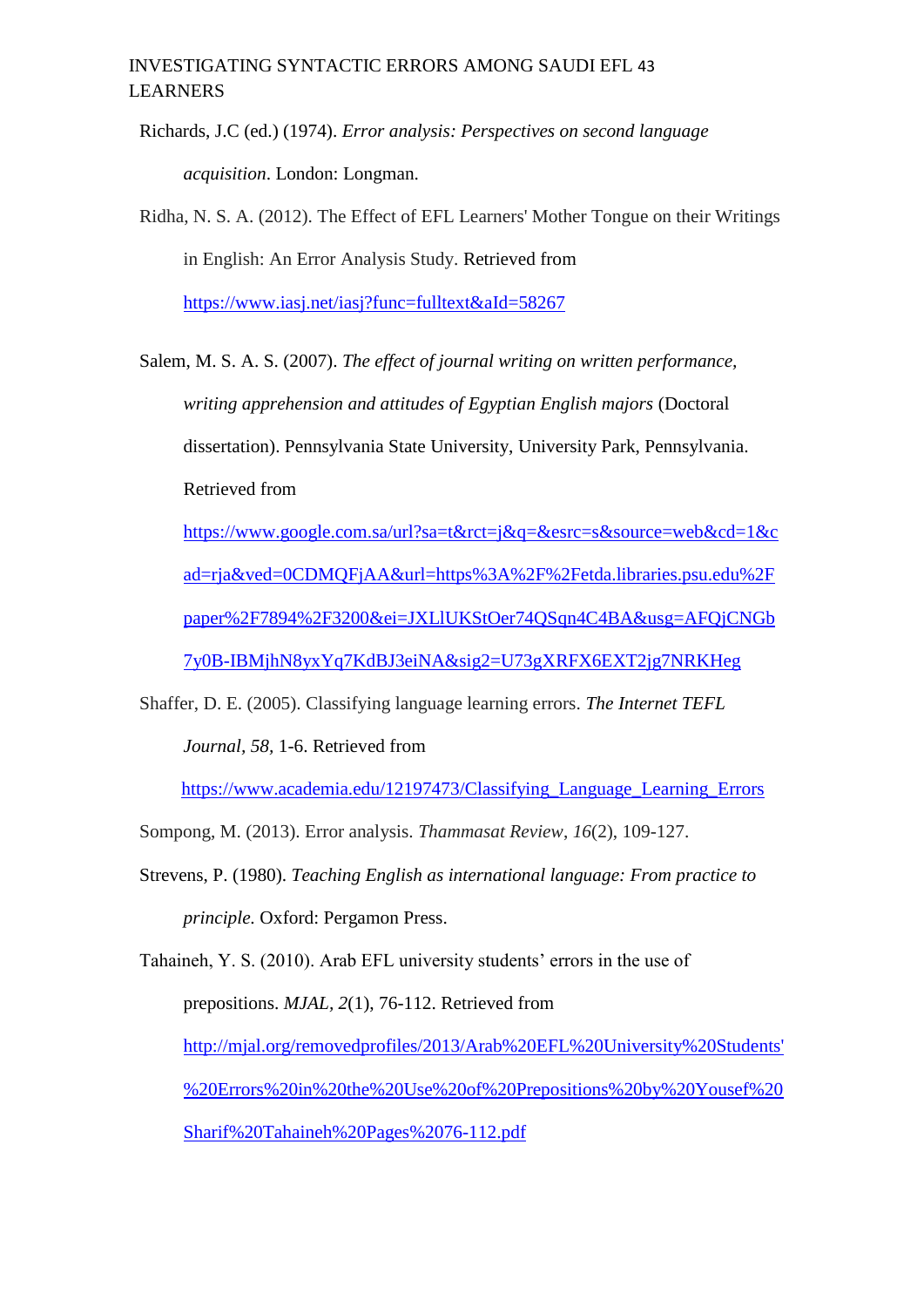## INVESTIGATING SYNTACTIC ERRORS AMONG SAUDI EFL 44 LEARNERS

Truscott, J. (1996). The case against grammar correction in L2 writing classes. *Language Learning*, *46*(2), 327-369.

- Usha, P., & Kader, N. (2016). Syntactic and morphological error analysis in English language among secondary school students of Kerala. *IOSR Journal of Humanities and Social Science (IOSR-JHSS), 21*(2), 99-103. Retrieved from [http://www.iosrjournals.org/iosr-jhss/papers/Vol.%2021%20Issue2/Version-](http://www.iosrjournals.org/iosr-jhss/papers/Vol.%2021%20Issue2/Version-1/N0212199103.pdf)[1/N0212199103.pdf](http://www.iosrjournals.org/iosr-jhss/papers/Vol.%2021%20Issue2/Version-1/N0212199103.pdf)
- Van Valin, R., & Lapolla, R. (1997). *Syntax –structure, meaning and function.*  Cambridge: Cambridge University Press.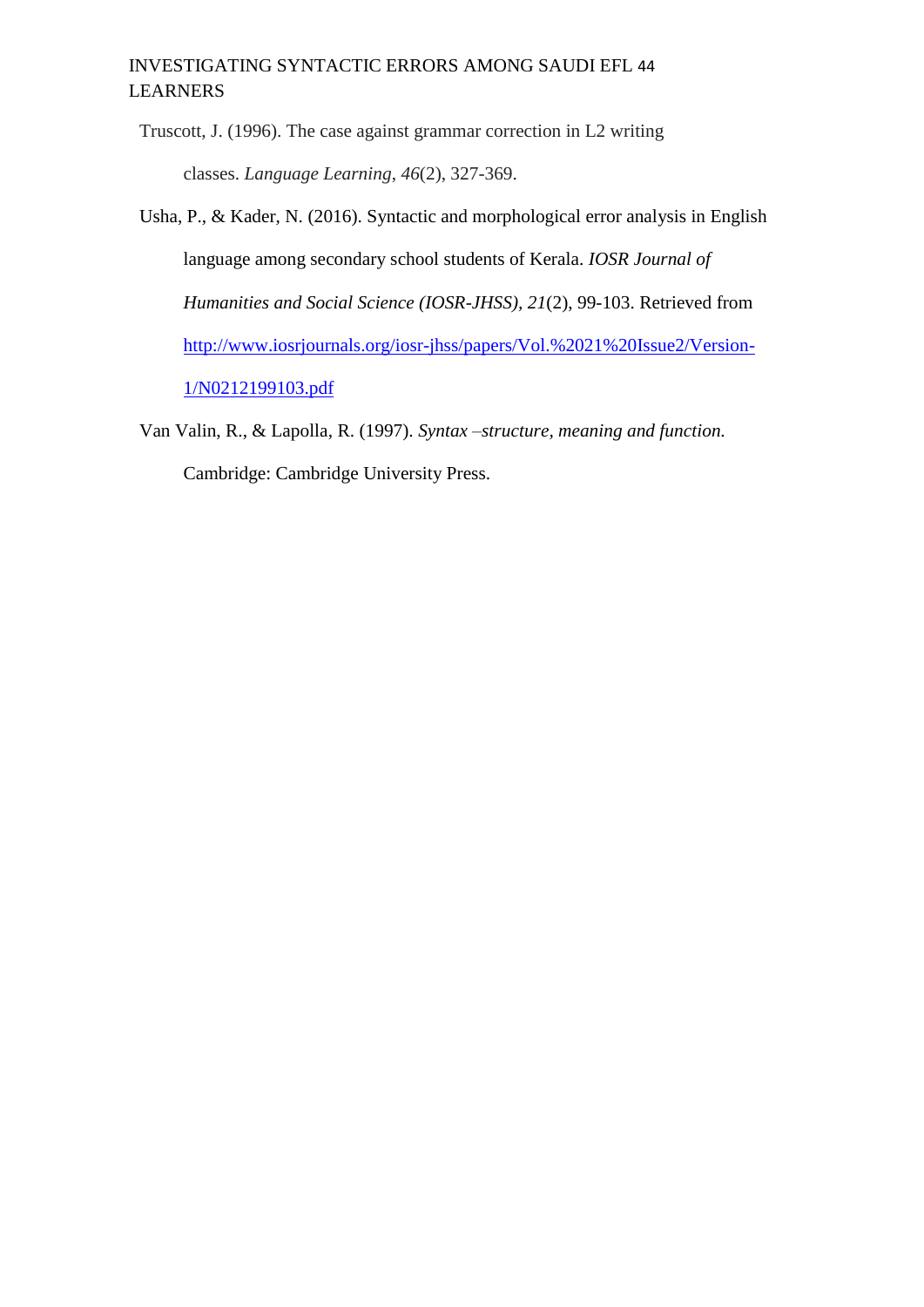**Appendices**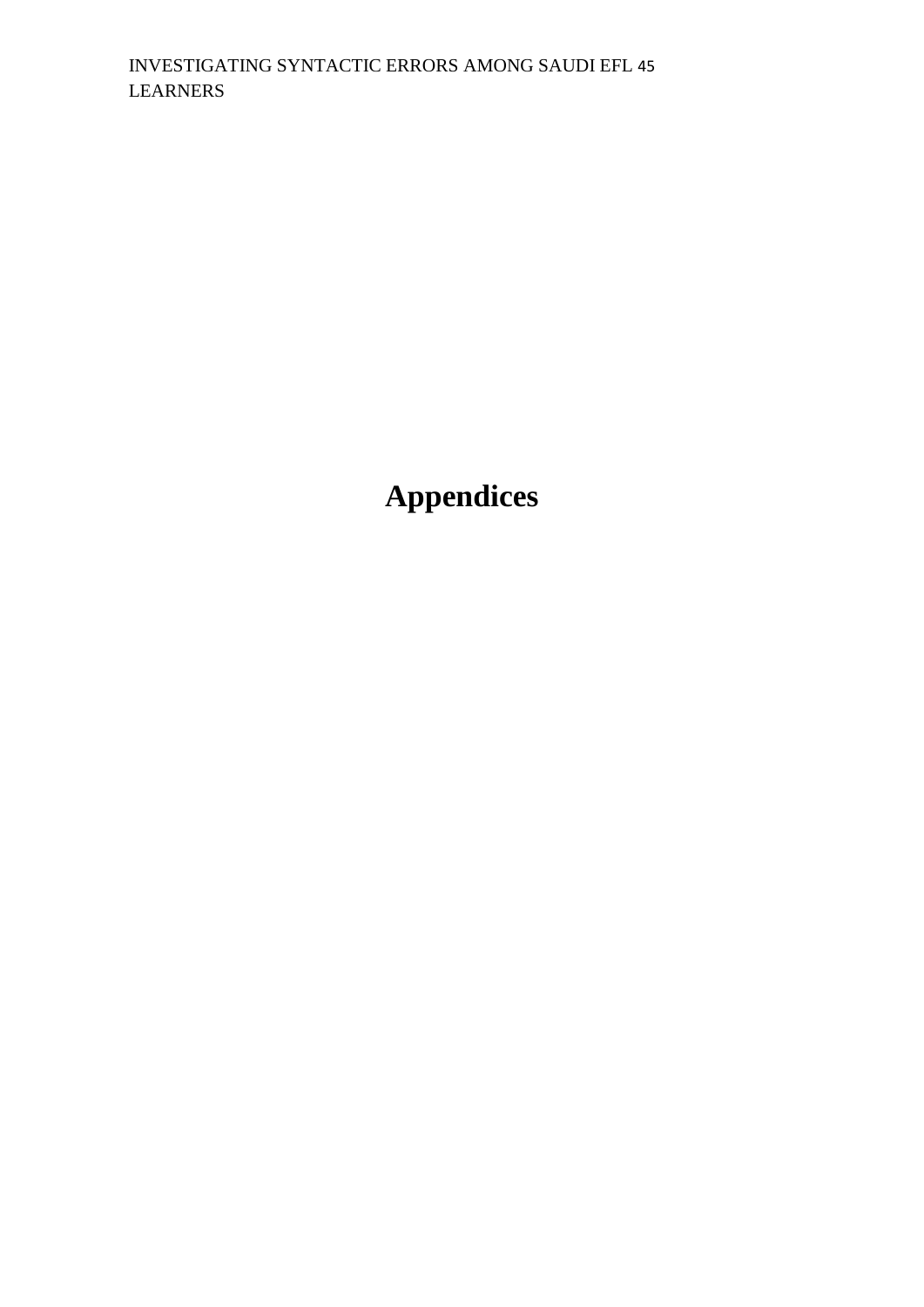**Appendix A** 

# **Diagnostic Writing Test for Secondary Female**

# **Students**

## **Time: 45 Minutes**

# **Question:**

- Write a paragraph on one of the following topics; remember to write an appropriate topic sentence, supporting sentences and an appropriate concluding sentence:

- 1- Your favorite food
- 2- How to make new friends
- 3- Your first day in school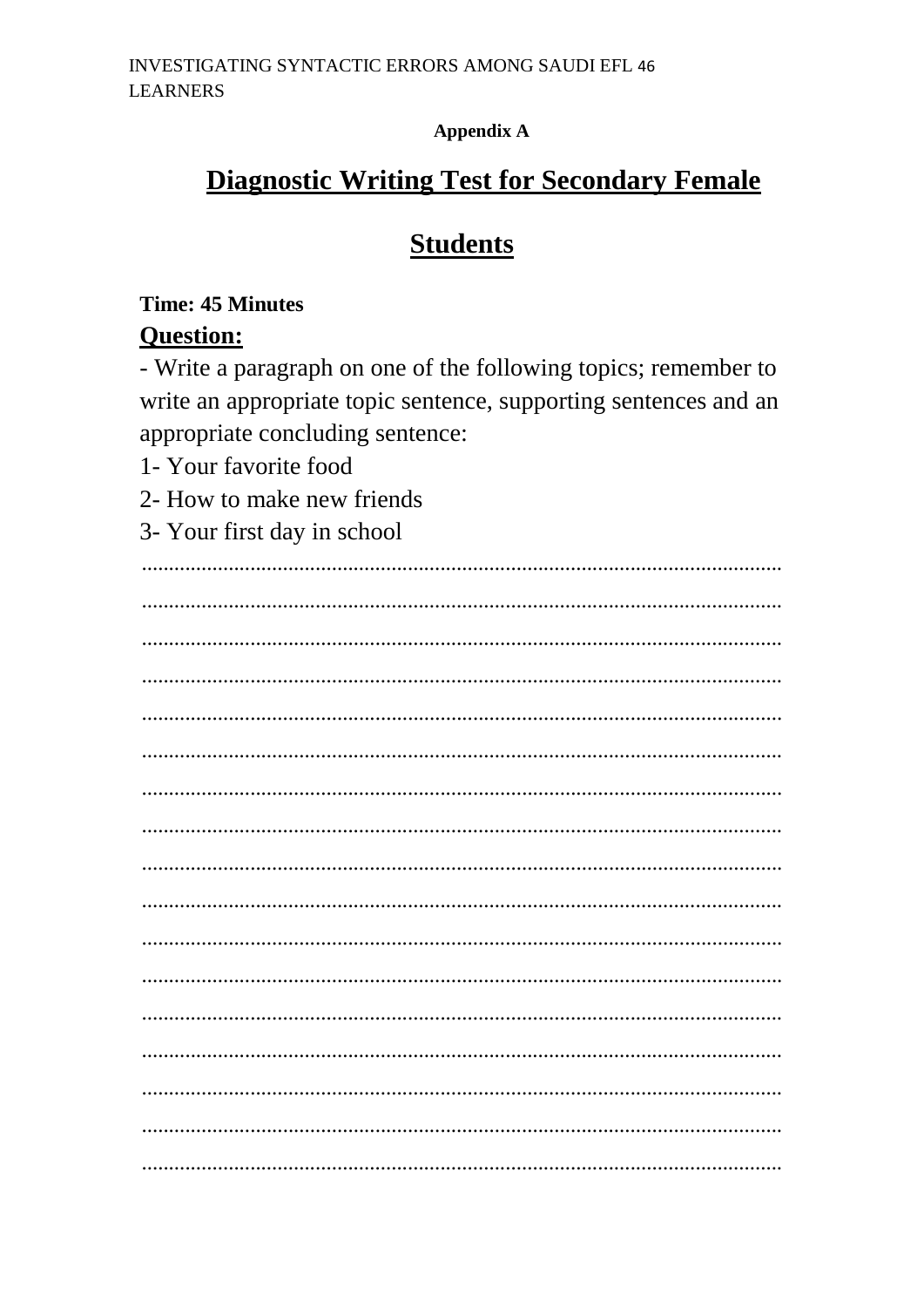## INVESTIGATING SYNTACTIC ERRORS AMONG SAUDI EFL 47 **LEARNERS**

## Thank you for your cooperation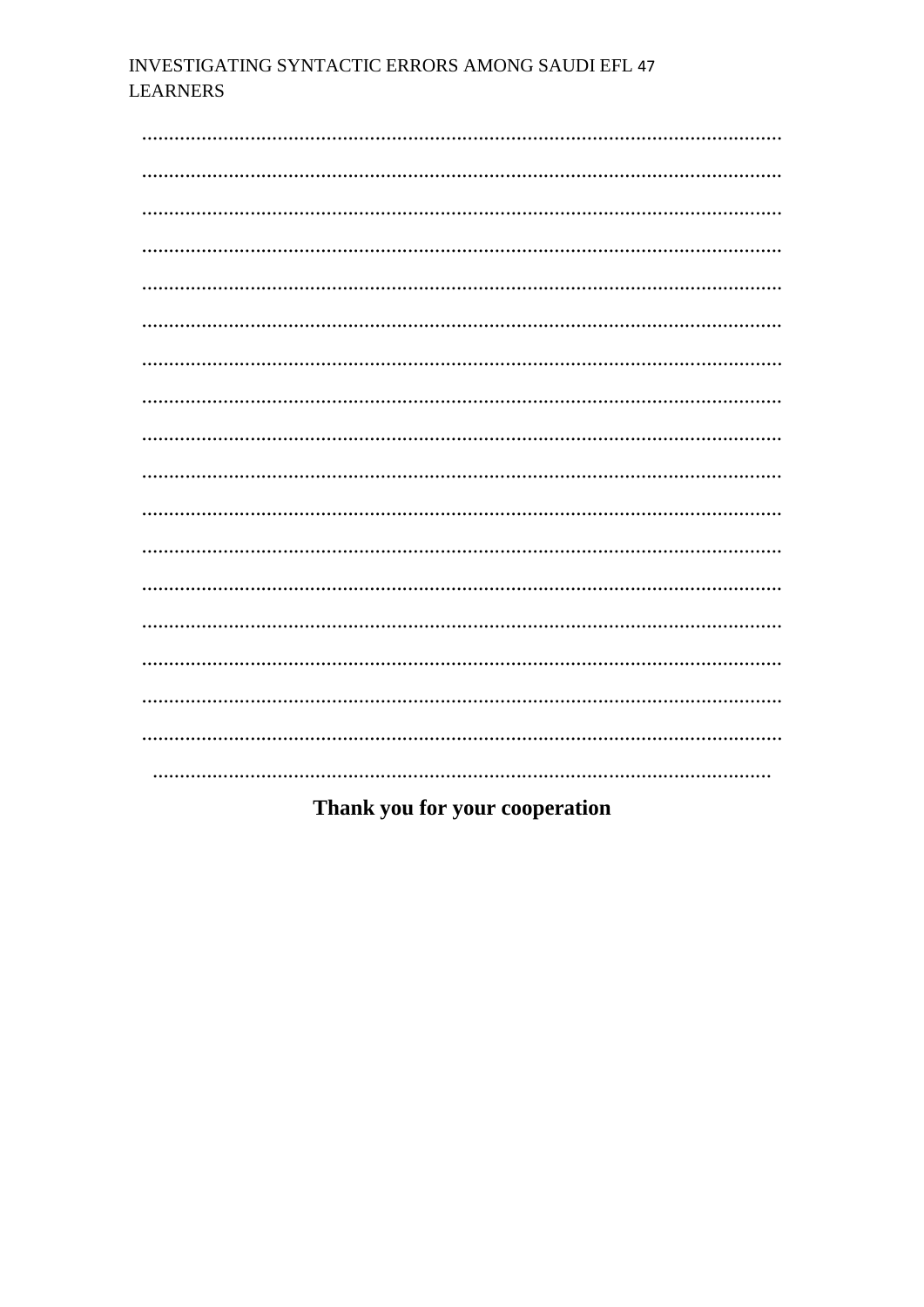#### **Appendix B**

#### **College Letter with the Student's Affiliation and Purpose of the Study**



## سعادة مدير إدارة القعليم بالقويعية

#### حفظه الله

## السلامر عليكر ومرحمتمالله وبركاته وبعد:

هاسأل الله لكم دوام التوفيق والسداد ، وتفيد كلية اللغات والترجمة بجامعة الإمام محمد بن سعود الإسلامية بأن الطالبة/ ملاك بنت فهيد بن عايض القحطاني إحدى الطالبات المنتظمات في برنامج الماجستير في تخصص اللغويات ، ولديها بحث يتطلب دراسة .<br>تطبيقية على عينة من طالبات المرحلة الثانوية بالقويمية وتحتاج لجمع بيانات من خلال إجراء اختبار تشخيصي للبحث.

لذا آمل منكم التكرم بتسهيل مهمتها وتوهير مـا تحتاجـه مـن تسهيلات ممكنـة لإتمـام بحثها ولكم جزيل الشكر .

 $\vee$ 

عميد كلية اللغات والترجمة بر د <u>-</u>

د. محمد بن إبراهيم الاً،

هاتف: ٢٥٨٥٤٠٤ فاكس:٢٠١٦٤٠٦ ص.ب: ۰۱ ه الرياض: ١١٤٣٢ 0 11 11432 Tel: +966 -1- 2585404 Fax:+966 -1- 2586406 p.o.Box: 5701 Riyadh: 11432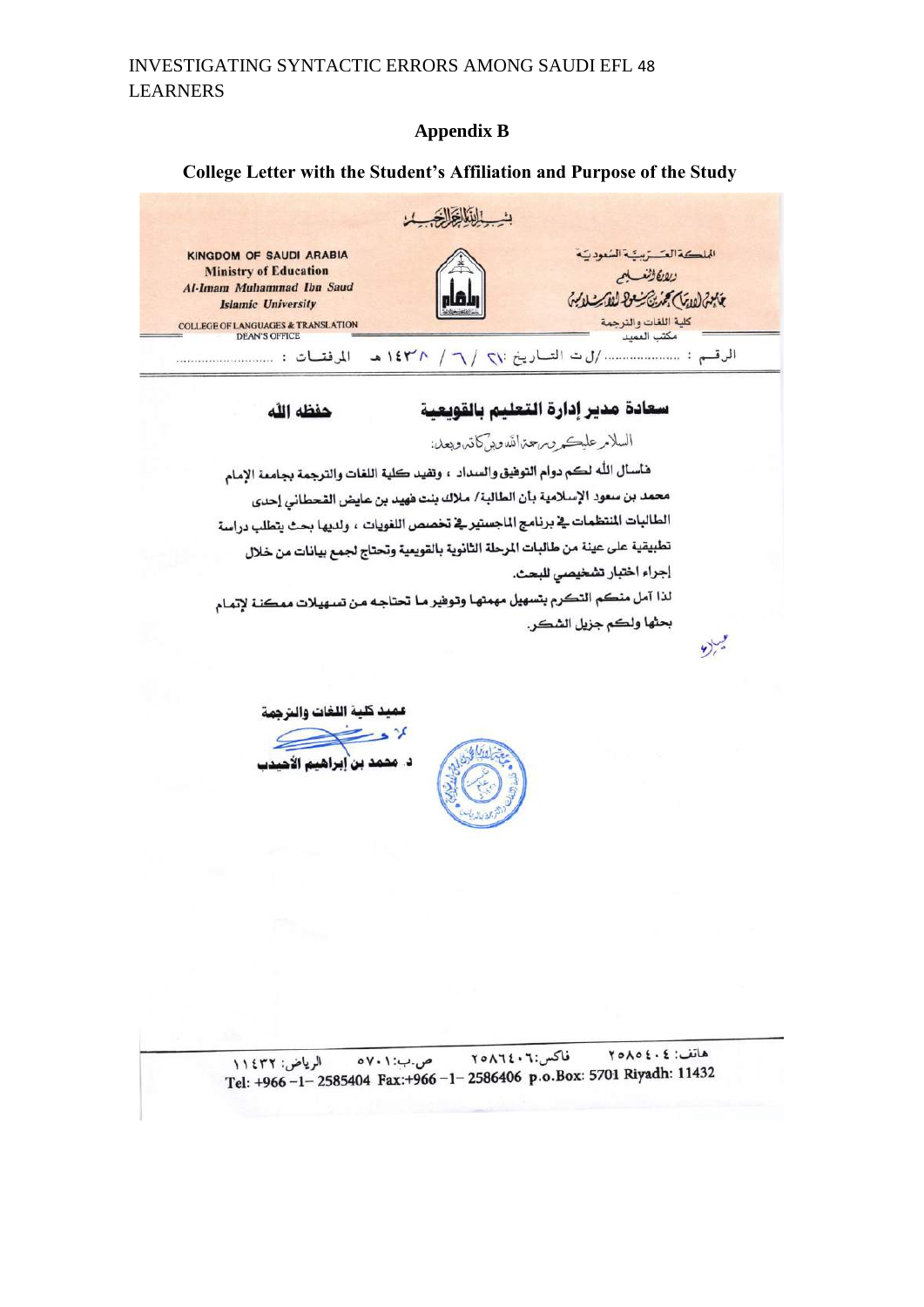## INVESTIGATING SYNTACTIC ERRORS AMONG SAUDI EFL 49 LEARNERS

#### **Appendix C**

#### **Approval of the Ministry of Education in Al-Quway'iyah**

بسم الله الرحمن الرحيم الملكة العربية السعودية VISION Č LIŠI وزارة التعليم  $\forall \lambda$ KINGDOM OF SAUDI ARABIA إدارة التعليم بمحافظة القويعية وزارة التصليم الشؤون التعليمية — الاشراف التربوي/ القيادة الدرسية الموفقات: التاريخ إسمى / 14/ ١٤٣٨هـ الرقم: • 14 / ١٣ الموضوع / تسهيل مهمه الطالبة / ملاك القحطاني .. الكرمة / قائدة التوسطة والثانوية الثالثة المحترمة السلام عليكم ورحمـة اللـــه وبـركــاتــه وبسعد بناءً على الطلب المقدم من الطالبة ملاك فهيد عايض القحطاني وهي من الطالبات المنتظمات في برنامج الماجستير في تخصص اللغويات ولديها بحث يتطلب دراسة تطبيقية على عينه من طالبات الرحلة الثانوية وقد تم اختيار مدرستكم لجمع البيانات من خلال اجراء اختبار تشخيص للبحث لذا نأمل منكم تسهيل مهمتها لإتمام بحثها ولكم جزيل الشكر . والسلام عليكم ورحمه الله وبركاته .. الساعدة للشؤون التعليمية  $\mathbb{Z}/\mathbb{Z}$  $\overline{z}$  $123/$ منيرة إبراهيم القشعى صرا السويع بالقويعية – قسم الإشراف التربوي هاتف : ١١٦٥٢١٩٠٤ · البريد الإلكتروني : sf-f@qwihedu.gov.s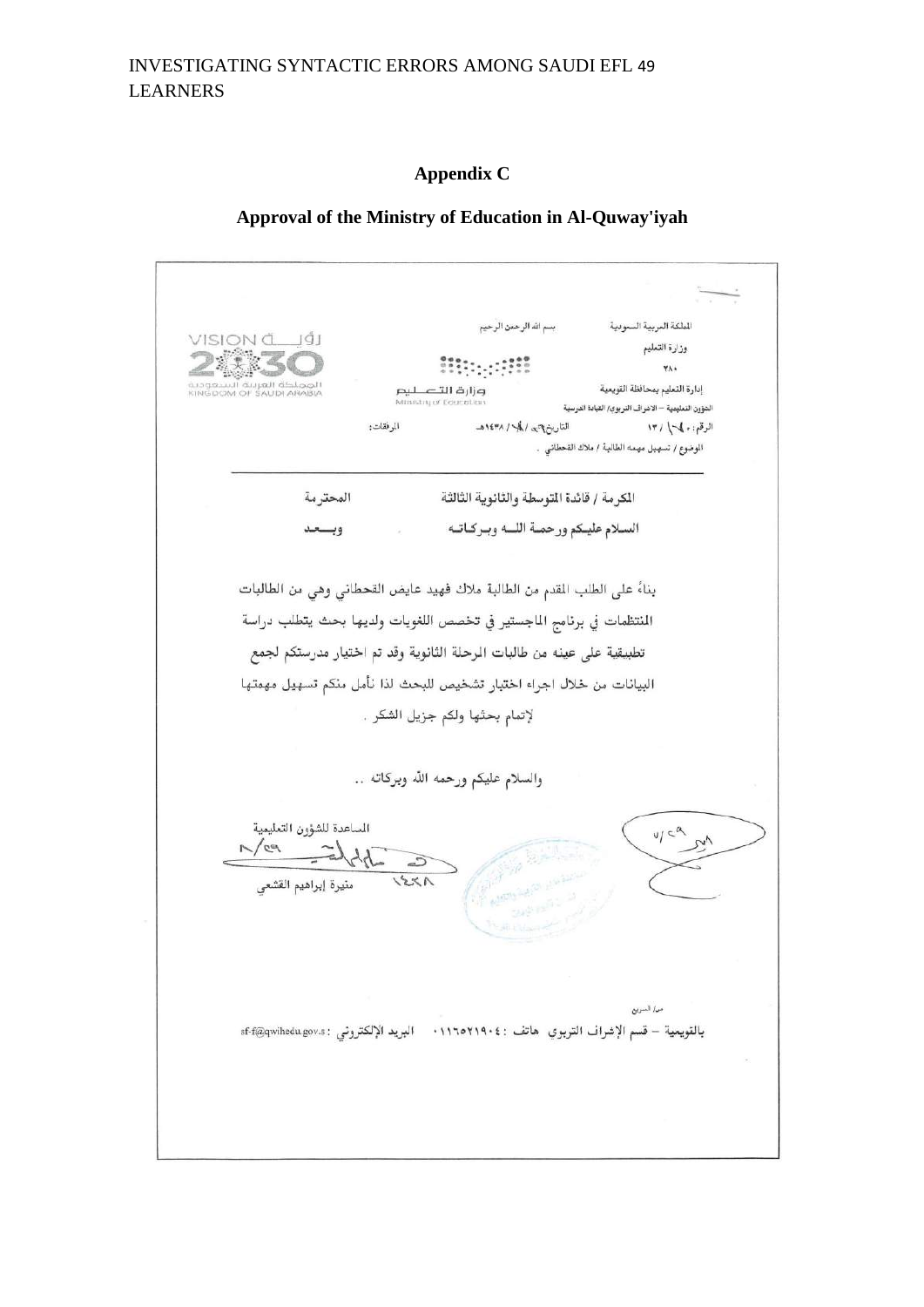## INVESTIGATING SYNTACTIC ERRORS AMONG SAUDI EFL 50 LEARNERS

÷ الملكة العربية السعودية بسم الله الرحمن الرحيم VISION CU ÚJ وزارة التعليم 20011112 YA. iad de Lacil<br>Aubi Arabia إدارة التعليم بمحافظة القويعية وزارة التصليم الشؤون التعليمية — الاشراف التربوي/ القيادة الدرسية الرقع: ، لا ١٣/١ القاريخ: ٩-١٤٣٨ / ١٤٣٨هـ المرفقات: ١ الموضوع / تسهيل مهمه الطالبة / ملاك القحطاني . المكرمة / قائدة التوسطة والثانوية الثالثة المحترمة السلام عليكم ورحمـة اللـــه وبــركــاتــه وبسعد بناءً على الطلب المقدم من الطالبة ملاك فهيد عايض القحطاني وهي من الطالبات المنتظمات في برنامج الماجستير في تخصص اللغويات ولديها بحث يتطلب دراسة تطبيقية على عينه من طالبات المرحلة الثانوية وقد تم اختيار مدرستكم لجمع البيانات من خلال اجراء اختبار تشخيص للبحث لذا نأمل منكم تسهيل مهمتها لإتمام بحثها ولكم جزيل الشكر . والسلام عليكم ورحمه الله وبركاته .. المساعدة للشؤون التعليمية  $=$   $\frac{1}{2}$  $P1$  $\mathbf{z}$  $125A$ منيرة إبراهيم القشعى WN. NVOT PIETA NO ص/ السريع بالقويعية – قسم الإشراف التربوي هاتف : ١١٦٥٢١٩٠٤. البريد الإلكتروني : sf-f@qwihedu.gov.s للاحظ / مَدْ اعادة الخفاب للصدخيًّا في نارِّئي الاعلاً ويُسَمَّى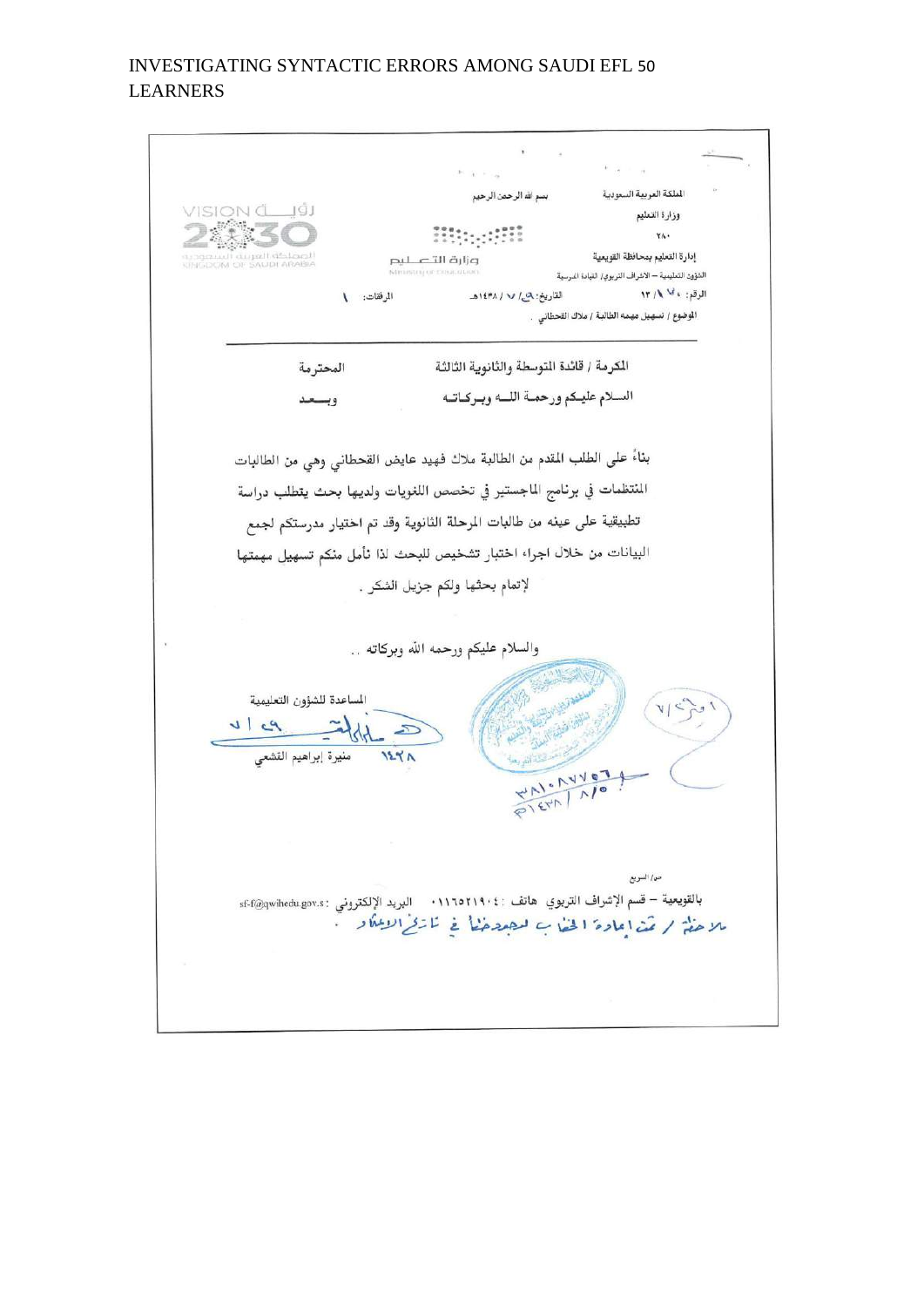## INVESTIGATING SYNTACTIC ERRORS AMONG SAUDI EFL 51 LEARNERS

## **Appendix D**

### **Error Categories Used in this Study**

- Errors in the use of nouns
	- o Singular/plural
- Errors in the use of articles
- Errors in the use of pronouns
	- o Incorrect case forms
	- o Missing possessives
- Errors in the use of verbs
	- o Tense
	- o Subject-verb agreement
	- o Auxiliary
	- o Verb omitted
- Errors in the use of prepositions
	- o Prepositions omitted
	- o Wrong prepositions
	- o Unnecessary prepositions
- Errors in the use of adjectives
	- o Wrong form (confusion of adjectives and adverbs)
	- o Comparative/superlative forms
- Errors in the use of adverbs
	- o Wrong form (confusion of adjectives and adverbs)
	- o Comparative/superlative forms
- Errors in the use of conjunction
	- o Coordination